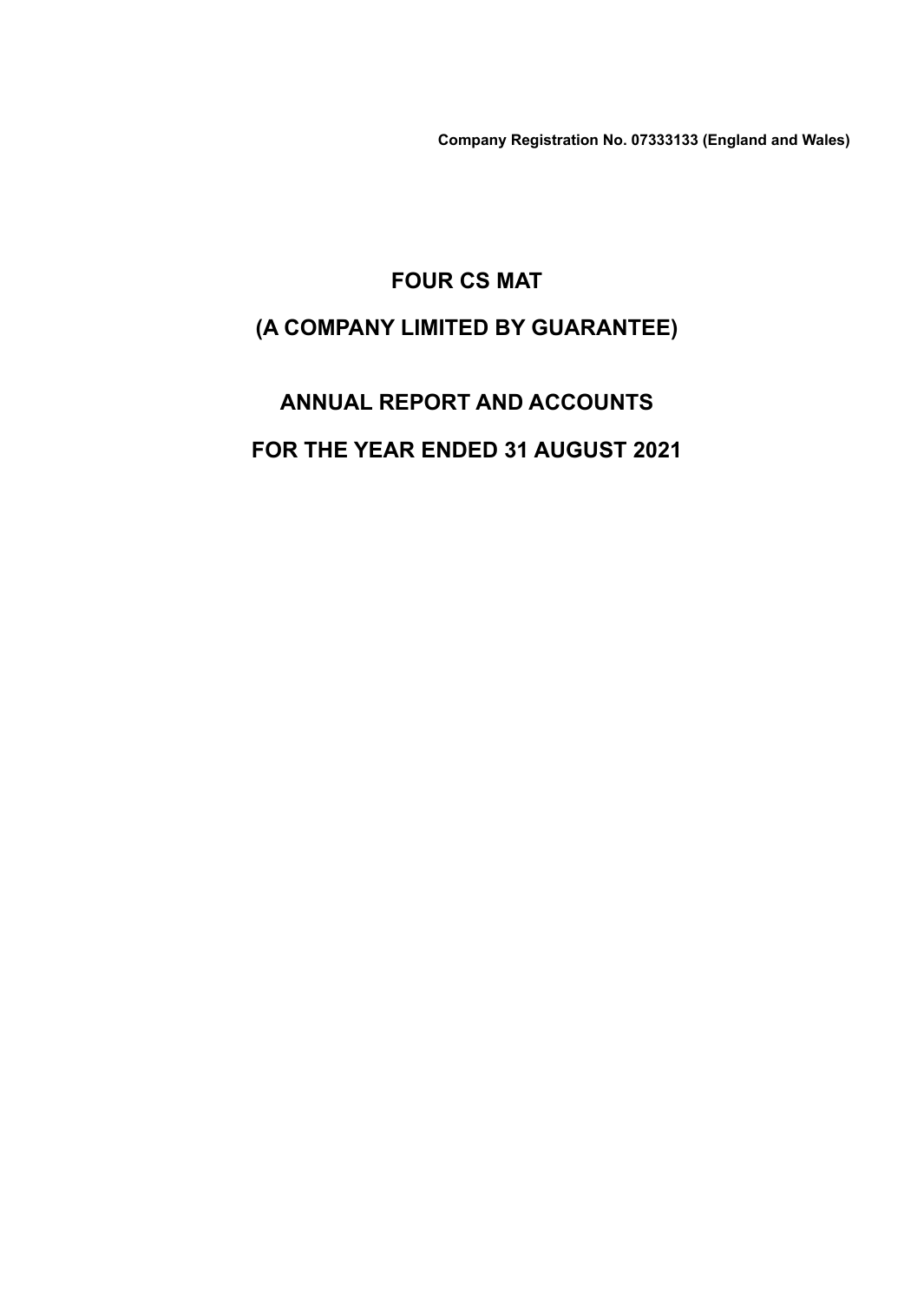### **CONTENTS**

|                                                                            | Page      |
|----------------------------------------------------------------------------|-----------|
| Reference and administrative details                                       | $1 - 2$   |
| Trustees' report                                                           | $3 - 13$  |
| Governance statement                                                       | $14 - 17$ |
| Statement on regularity, propriety and compliance                          | 18        |
| Statement of Trustees' responsibilities                                    | 19        |
| Independent auditor's report on the accounts                               | $20 - 22$ |
| Independent reporting accountant's report on regularity                    | $23 - 24$ |
| Statement of financial activities including income and expenditure account | $25 - 26$ |
| <b>Balance sheet</b>                                                       | 27        |
| Statement of cash flows                                                    | 28        |
| Notes to the accounts including accounting policies                        | $29 - 54$ |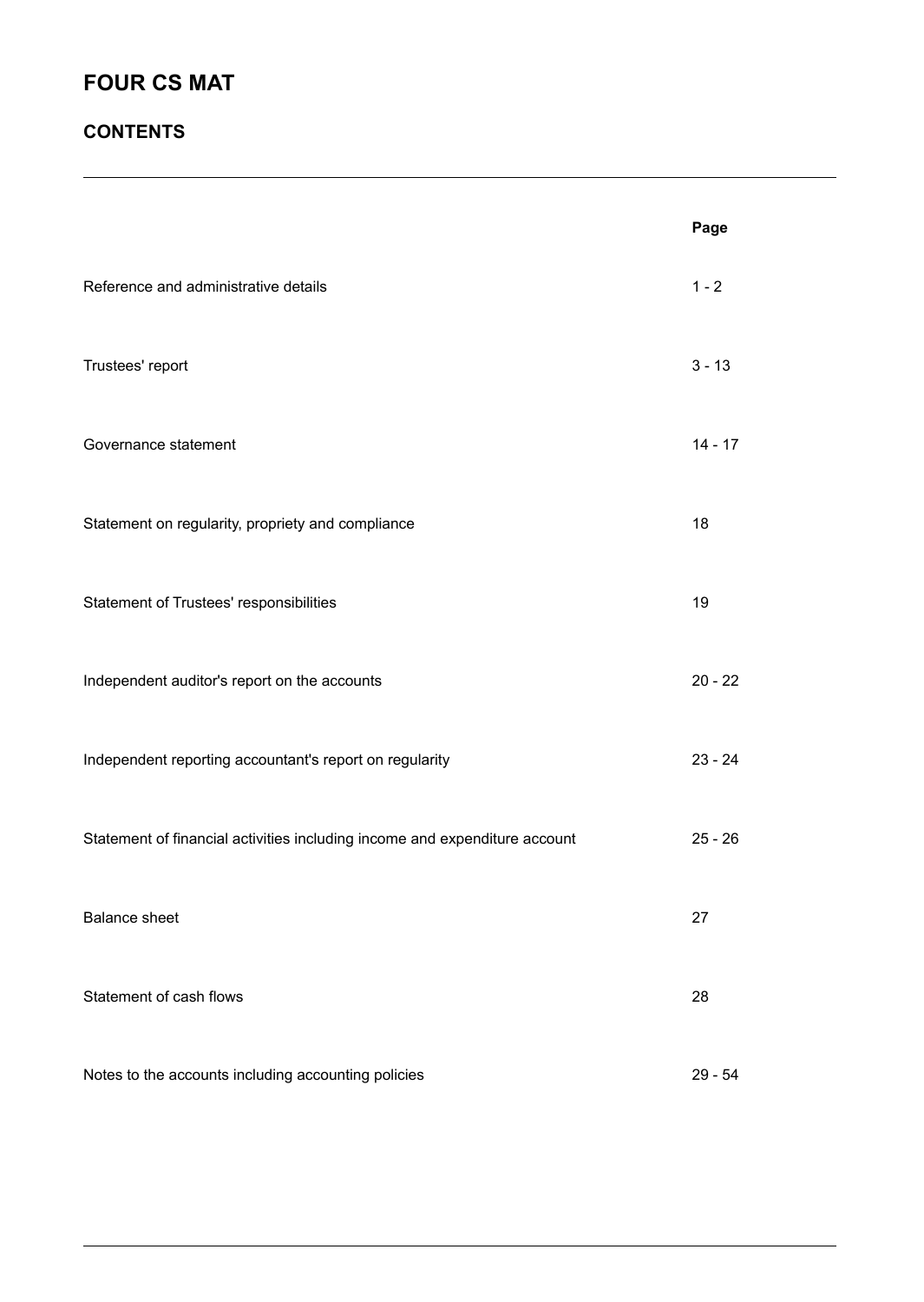### **REFERENCE AND ADMINISTRATIVE DETAILS**

| <b>Trustees</b>                                                                                                                                          | Dr E Black (Resigned 20 January 2021)<br>Mr J S Dadge<br>Mr G E J Dawkins<br>Mr I Erskine (Resigned 7 June 2021)<br>Mr A Finding<br>Mrs P Ford (Appointed 7 July 2021)<br>Ms S L Humble (Appointed 20 January 2021)<br>Dr M Kiernan<br>Mr D G McLaren (Chair of Trustees)<br>Mr J Theobalds<br>Mr D A Whiles |                                                                                  |
|----------------------------------------------------------------------------------------------------------------------------------------------------------|--------------------------------------------------------------------------------------------------------------------------------------------------------------------------------------------------------------------------------------------------------------------------------------------------------------|----------------------------------------------------------------------------------|
| <b>Members</b>                                                                                                                                           | Mr D B M Briggs<br>Mr G E J Dawkins<br>Councillor J Holdich OBE<br>Mr D G McLaren<br>Mrs P E L Reynolds                                                                                                                                                                                                      |                                                                                  |
| Senior management team<br>- CEO/Executive Principal (Secondary<br>Phase)<br>- CFO/Deputy Head<br>- Executive Principal (Primary Phase)                   | Mr M A Sandeman<br>Mr J Oakley<br>Mr B Erskine                                                                                                                                                                                                                                                               |                                                                                  |
| <b>Accounting Officer</b>                                                                                                                                | Mr M A Sandeman                                                                                                                                                                                                                                                                                              |                                                                                  |
| <b>Company registration number</b>                                                                                                                       | 07333133 (England and Wales)                                                                                                                                                                                                                                                                                 |                                                                                  |
| <b>Registered office</b>                                                                                                                                 | <b>Helpston Road</b><br>Glinton<br>Peterborough<br>PE67JX<br>United Kingdom                                                                                                                                                                                                                                  |                                                                                  |
| <b>Academies operated</b><br><b>Discovery Primary Academy</b><br>Hampton Vale Primary Academy<br>Arthur Mellows Village College<br>The Fulbridge Academy | Location<br>Peterborough<br>Peterborough<br>Peterborough<br>Peterborough                                                                                                                                                                                                                                     | <b>Head of Academy</b><br>M Siequien<br>P Page<br>M Sandeman<br><b>B</b> Erskine |
| Independent auditor                                                                                                                                      | <b>Azets Audit Services</b><br><b>Ruthlyn House</b><br>90 Lincoln Road<br>Peterborough<br>PE12SP<br>United Kingdom                                                                                                                                                                                           |                                                                                  |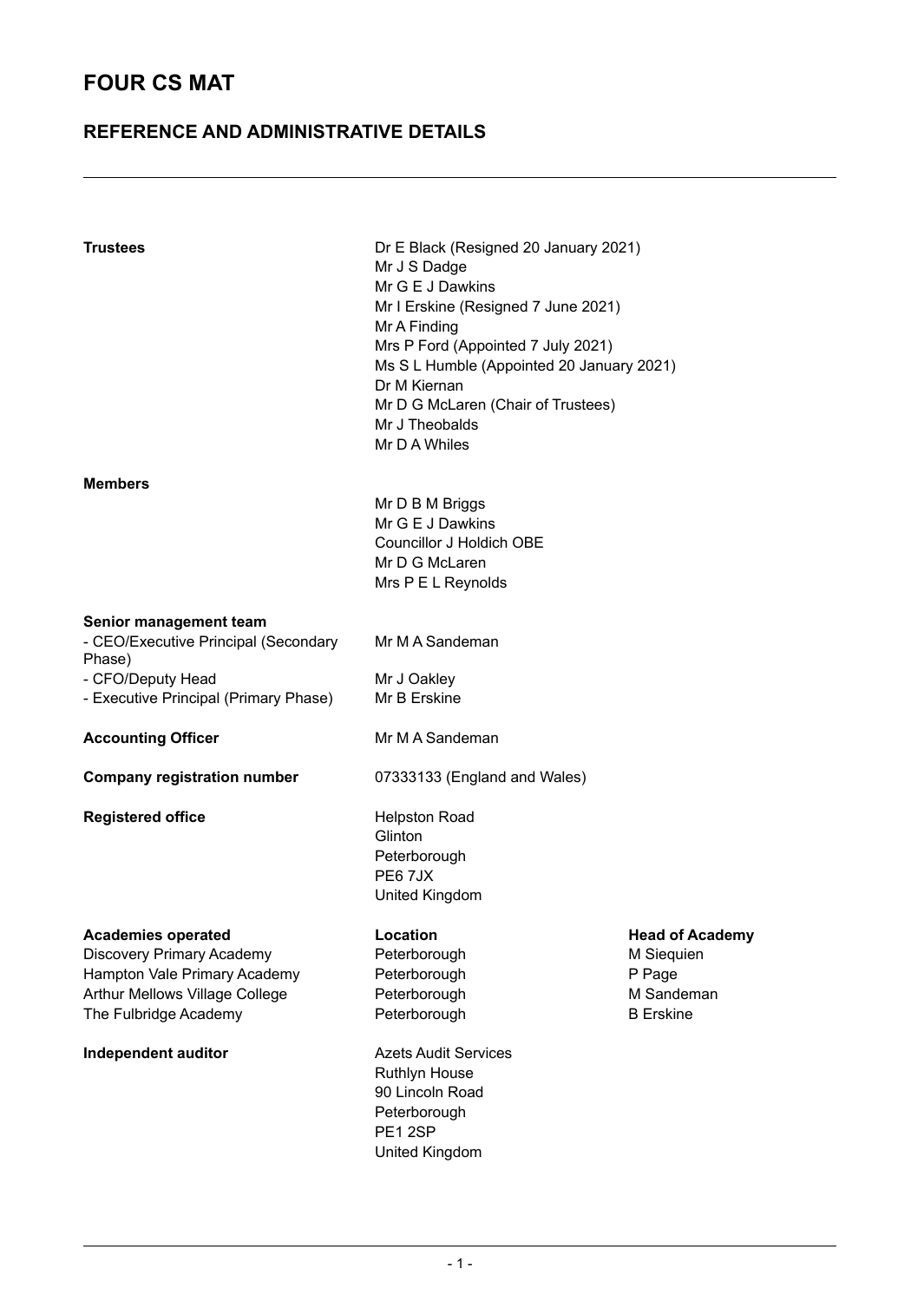### **REFERENCE AND ADMINISTRATIVE DETAILS**

| <b>Bankers</b>    | Lloyds Bank               |
|-------------------|---------------------------|
|                   | 65 High Street            |
|                   | Stamford                  |
|                   | Lincolnshire              |
|                   | PE9 2AT                   |
|                   | United Kingdom            |
| <b>Solicitors</b> | Greenwoods Solicitors LLP |
|                   | Monkstone House           |
|                   | City Road                 |
|                   | Peterborough              |
|                   | <b>PE1 1JE</b>            |

United Kingdom

 $-2 -$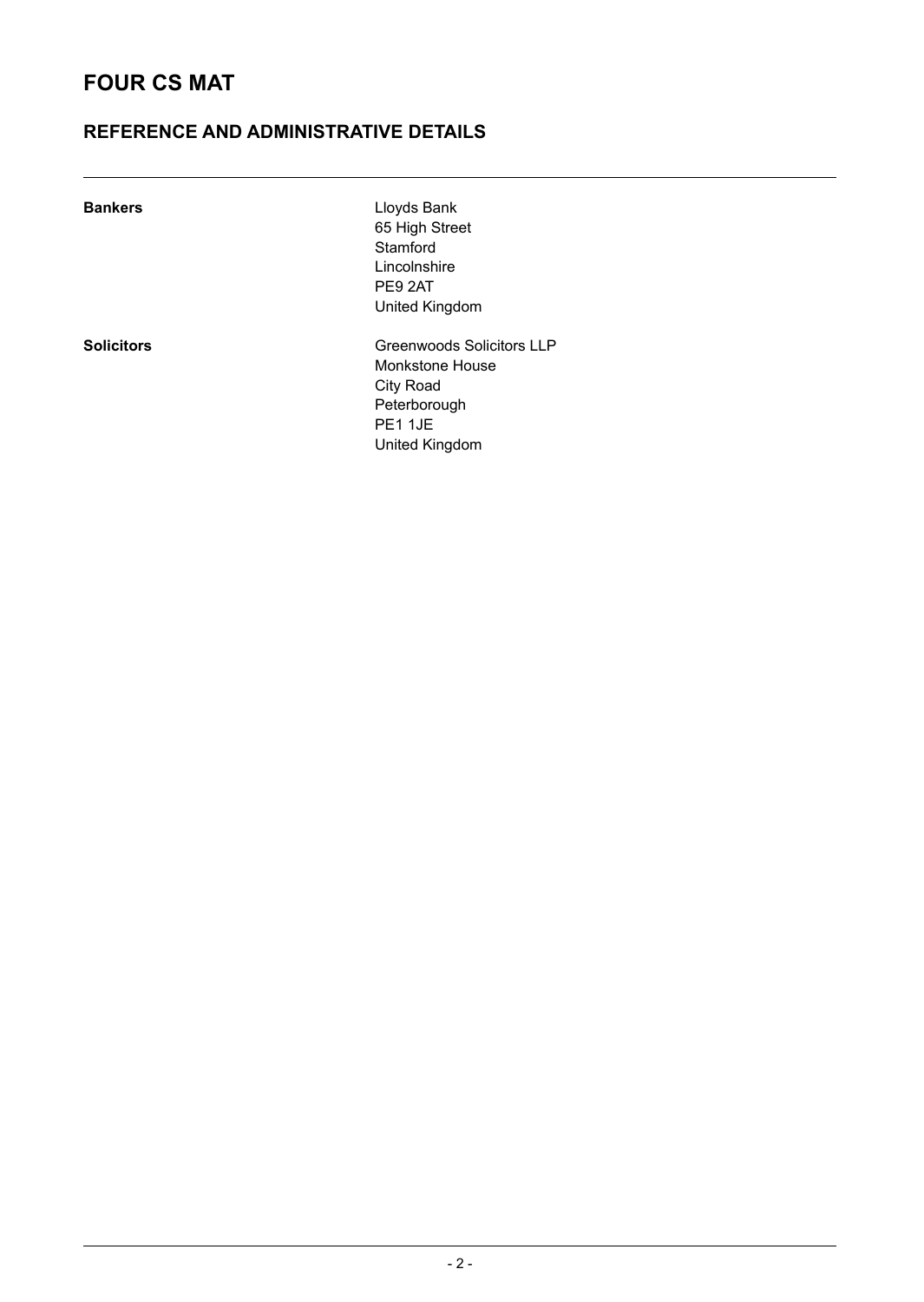### **TRUSTEES' REPORT**

### *FOR THE YEAR ENDED 31 AUGUST 2021*

The Trustees for the Four Cs MAT (the 'Trust') present their annual report together with the accounts and independent auditor's reports of the charitable company for the period 1 September 2020 to 31 August 2021. The annual report serves the purposes of both a trustees' report, and a directors' report under company law.

The accounts have been prepared in accordance with the accounting policies set out in note 1 to the accounts and comply with the Trust's Memorandum and Articles of Association, the Companies Act 2006 and the Statement of Recommended Practice, "Accounting and Reporting by Charities" 2019.

The Trust operates with four schools as follows:

- 1. Arthur Mellows Village College Helpston Road, Peterborough, PE6 7JX
- 2. Fulbridge Academy Keeton Road, Peterborough, PE1 3JQ
- 3. Discovery Primary Academy Mountsteven Avenue, Walton, Peterborough, PE4 6HX
- 4. Hampton Vale Primary Academy Westlake Avenue, Hampton Vale, Peterborough, PE7 8LS

Arthur Mellows Village College caters for pupils aged 11 to 19 years serving a catchment area for children living in the catchment area of the following primary schools: Barnack Church of England; Castor Church of England; Duke of Bedford, Thorney; Eye Church of England; John Clare, Helpston; Newborough Church of England; Northborough Primary; Peakirk cum Glinton Church of England; Wittering Primary. The admission limit for Years 7-11 is 264.

Fulbridge Academy caters for pupils aged 3-11 years serving a catchment area directly surrounding the school. The admission limit for nursery is 64 and for reception is 120.

Discovery Primary Academy caters for pupils aged 4-11 serving a catchment area directly surrounding the school. The admission limit for reception is 90.

Hampton Vale Primary Academy caters for pupils aged 3-11, serving a catchment area of Hampton Vale. Based on a current floor space and staff ratios, Seedlings Nursery can accommodate 44 children per session. The current overall number for both sessions is 74. The admission limit for Reception aged children is 90.

#### **Structure, governance and management**

#### **Constitution**

The Four Cs MAT (the 'Trust') is a company limited by guarantee with no share capital (company registration number 07333133). The charitable company's Memorandum and Articles of Association are the primary governing documents of the Trust. Members of the charitable company are nominated by either the Secretary of State for Education and Skills or by unanimous written agreement of the members.

The Trust also operates as trading names for Arthur Mellows Village College, Fulbridge Academy, Discovery Primary Academy, Hampton Vale Primary Academy and Teach East.

The Trustees of the Four Cs MAT (the "Trust") are also the directors of the charitable company for the purposes of company law. Details of the Trustees who served during the year, and to the date these accounts are approved, are included in the Reference and Administrative Details on page 1.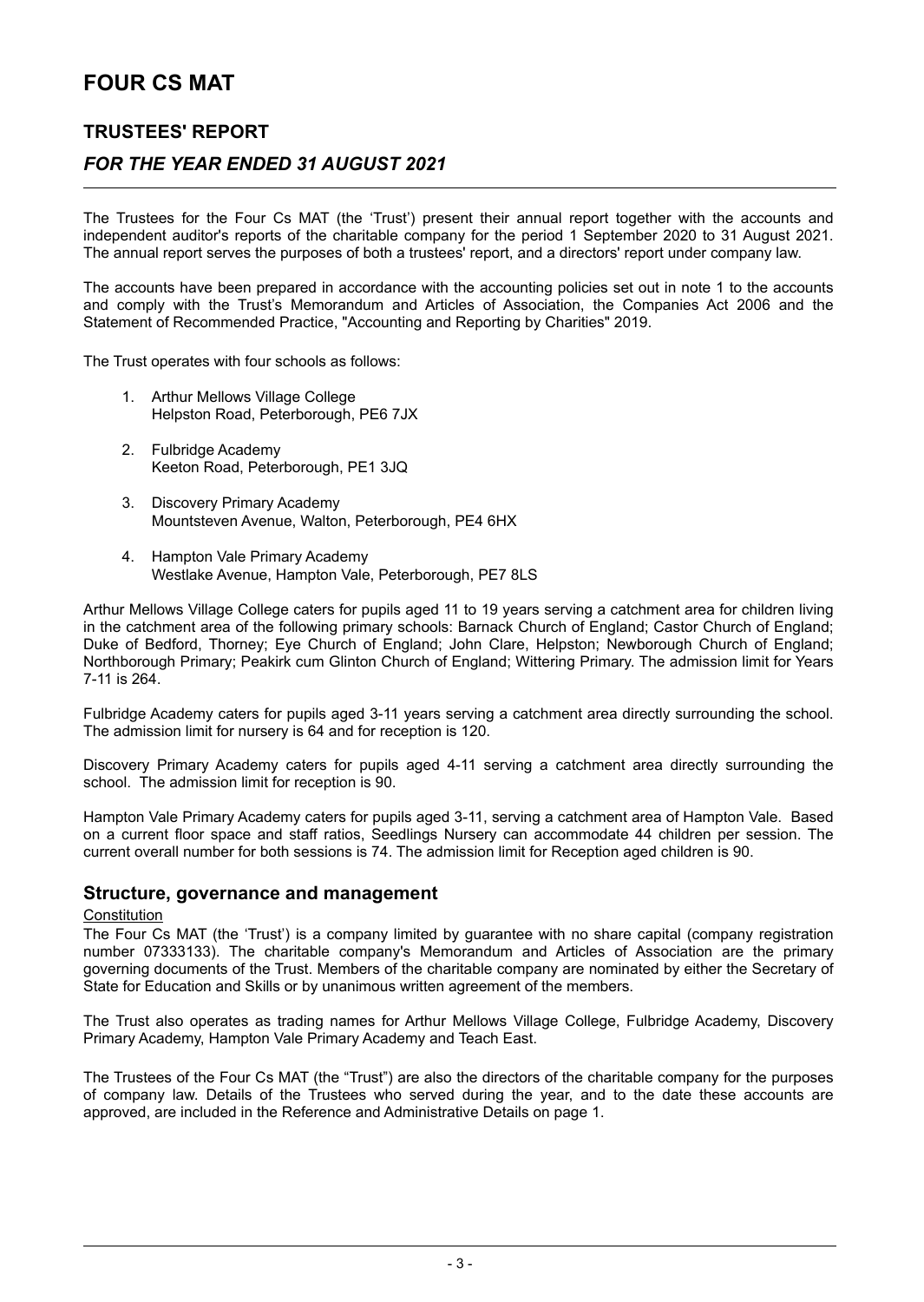# **TRUSTEES' REPORT (CONTINUED)** *FOR THE YEAR ENDED 31 AUGUST 2021*

#### Members' liability

Each member of the charitable company undertakes to contribute to the assets of the charitable company in the event of it being wound up while they are a member, or within one year after they cease to be a member, such amount as may be required, not exceeding £10, for the debts and liabilities contracted before they ceased to be a member.

#### Method of recruitment and appointment or election of Trustees

The first Trustees were those persons named in the statement delivered to the Secretary of State. Members may appoint by ordinary resolution up to nine Trustees. The term of office for any Trustee shall be four years and any Trustees may be re-appointed or re-elected at a Members Meeting.

Non-executive responsibility for the management and performance of the schools within the Trust is delegated to the Local Governing Committees of each school.

#### Policies and procedures adopted for the induction and training of Trustees

All newly appointed Trustees meet with the Chair of Trustees, CEO and Heads of the schools within the MAT and Clerks to the Trustees. This meeting provides a valuable induction using a checklist of documents and procedures in place. All new Trustees are also made aware of who they can go to for individual advice and guidance in the early days

Ongoing training is identified on a 'need basis' and can be in the format of Local Authority sessions or internal / external training on a group basis.

Training will be a standing agenda item on all full trustees meetings.

#### Organisational structure

Non-executive Trustees

- Chair of Trustees
- Trustees

#### **Executive**

- Chief Executive Officer (Accounting Officer) and Executive Principal (Secondary Phase)
- Chief Finance Officer
- Executive Principal (Primary Phase)

Local Governing Committees (for each Trust school)

On forming the company the structure consisted of three levels: Trustees, Executive and Local Governing Committees. The Trustees maintain accountability, however the aim of the management structure is to devolve responsibility and encourage involvement in decision making at all levels.

The Trustees are responsible for setting policy, adopting an annual plan and budget, monitoring the schools within the MAT by the use of budgets and making major decisions about the direction of the schools within the MAT, capital expenditure and executive appointments.

The senior managers in the Trust comprise the Chief Executive Officer and Executive Principal (Secondary Phase), Executive Principal (Primary Phase) and Chief Financial Officer (Deputy Headteacher – Appointed Headteacher 1 September 2021). These managers control the schools within the MAT at an executive level implementing the policies laid down by the Trustees and reporting back to them. As a group the senior managers are responsible for the authorisation of spending within agreed budgets in accordance with the financial controls document and the appointment of staff, through appointment panels. A Governor from the Local Governing Committee for respective schools is involved in all professional appointments.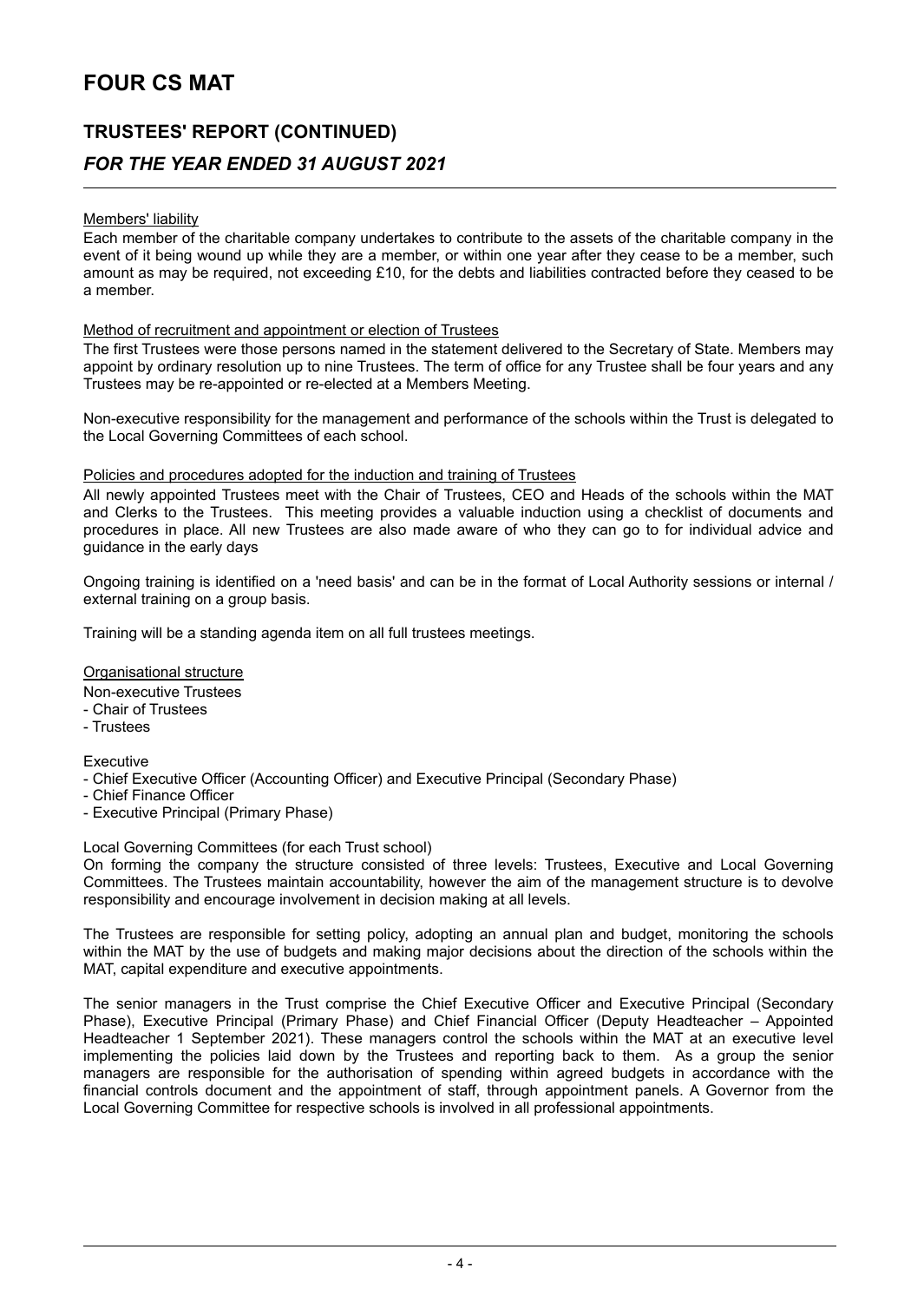# **TRUSTEES' REPORT (CONTINUED)**

### *FOR THE YEAR ENDED 31 AUGUST 2021*

#### Arrangements for setting pay and remuneration of key management personnel

The Trustees' Remuneration Committee exists to monitor and set the remuneration for the Chief Executive Officer (CEO) and any Trust staff. They meet as appropriate with the main focus being to ensure that the CEO's recommendations for staff salary increase due to performance, falls in line with adopted policies and procedures. The remuneration of the Executive Principal (Primary), Deputy (Head teacher from 1 September 2021) and Assistant Headteachers is carried out by the CEO and reviewed by this Committee, taking advice from the CEO as to performance management. Three Trustees form a separate group of Performance Management Assessors who set the targets for the CEO and review these both mid-year and end of year prior to making recommendation for pay and remuneration. The targets set are in line with the Trust's Development Plan and are generally associated with Pupil Progress and Leadership and Management.

#### Trade union facility time

The Four Cs MAT contributed towards Trade Union facility time of £6,231 (£Nil).

#### Engagement with employees (including disabled persons)

The Trust aims to include employee's by:

- providing employees with information on matters of concern to them
- consulting employees or their representatives regularly so that the views of the employees can be considered in making decisions which are likely to affect their interests via Joint Consultative Negotiation Committee
- encouraging the involvement of employees in the company's performance as part of our performance management target setting process
- achieving a common awareness on the part of all employees of the factors affecting the performance of the company through the MAT Improvement Plan
- its policy in respect of applications for employment from disabled persons, the treatment of employees who become disabled and the training, career development and promotion of disabled person which is shared with employees and representational bodies annually.

Engagement with suppliers, customers and others in a business relationship with the Trust

Where appropriate the need to foster the company's business relationship with suppliers, customers and others.

#### Related parties and other connected charities and organisations

Arthur Mellows Village College worked with Peterborough City Council to gain accreditation as a provider of Initial Teacher Training, namely Teach East - School Centred Initial Teacher Training (SCITT). The College acted as the lead school for 49 trainee teachers across Peterborough in this financial year headed by Henry Sauntson (Assistant Headteacher) who worked closely with another Senior Manager from Dogsthorpe Infants School. Funding has been received from bursaries, salaried or fee paying routes to provide teaching, mentoring and resources for students to achieve qualifying teacher status.

### **Objectives and activities**

#### Objects and aims

The Trust's object is specifically restricted to the following: to advance for the public benefit education in the United Kingdom, in particular but without prejudice to the generality of the foregoing by establishing, maintaining, carrying on, managing and developing schools within the Trust, offering a broad and balanced curriculum. The policies adopted in furtherance of these objects are set out on the Trust and individual schools websites and there have been no changes in these during the year.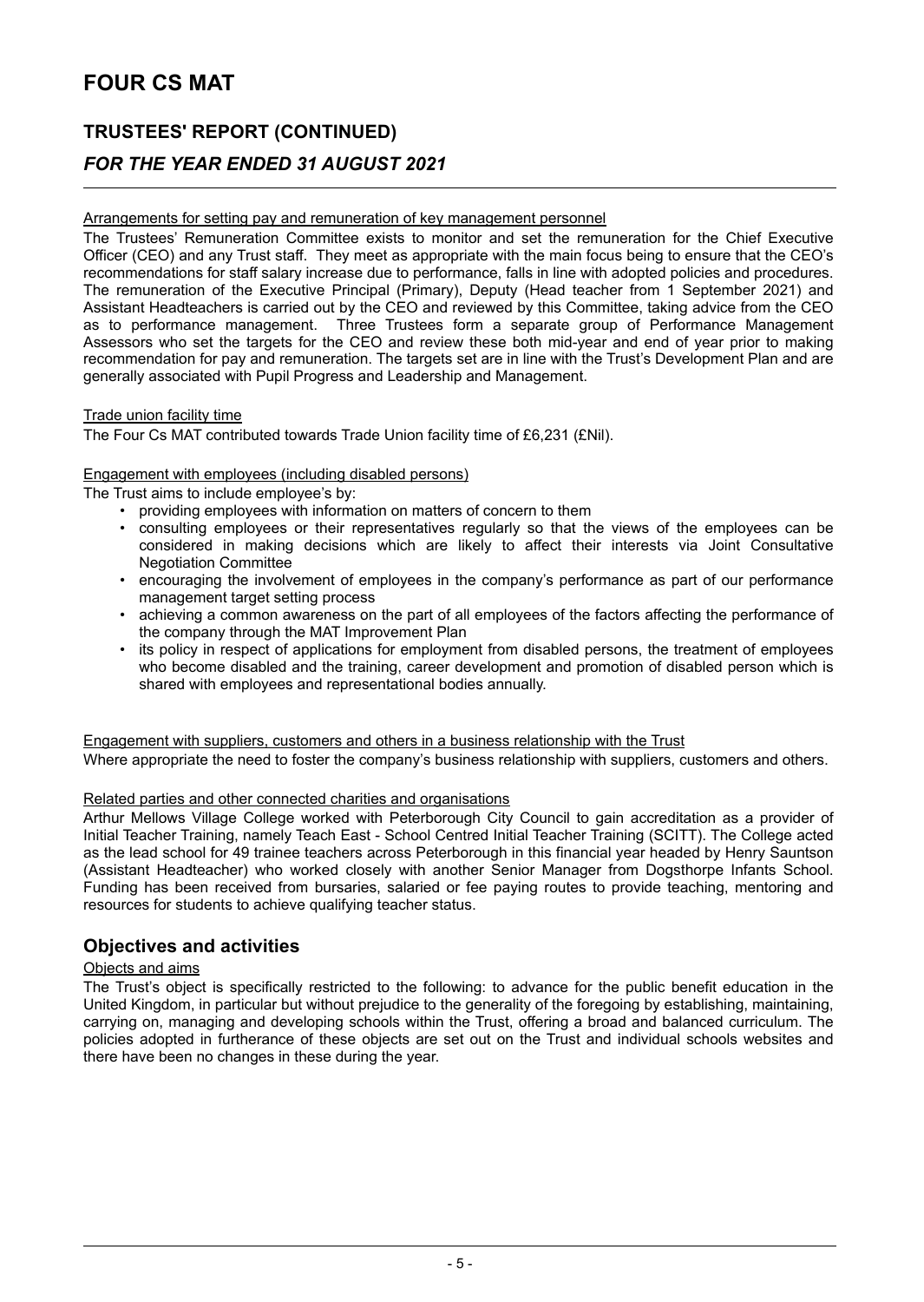### **TRUSTEES' REPORT (CONTINUED)**

### *FOR THE YEAR ENDED 31 AUGUST 2021*

#### **Admission Criteria (to 31 August 2021):**

#### Arthur Mellows Village College

Priority will be given to children with a statement of special educational needs which names the College. This will be in addition to any specific arrangements to specialist provision.

- 1. Children in care.
- 2. Children living in the catchment area (identified in criteria 4) who would be in receipt of the Service Premium.
- 3. Children of members of staff provided they have been employed for a minimum of 2 years and/or recruited to fill a vacant post for which there is a demonstrable skills shortage.
- 4. Children living in the catchment area of the following primary schools: Barnack Church of England; Castor Church of England; Duke of Bedford, Thorney; Eye Church of England; John Clare, Helpston; Newborough Church of England; Northborough Primary; Peakirk cum Glinton Church of England; and Wittering Primary.
- 5. The attendance of a sibling who is on the College roll at the time of admission.
- 6. Children living nearest the College as measured by the shortest straight line distance, from the centre of the home address to the College using the National Ordnance Survey seed points and the Local Authority's computerised mapping system.

In cases of equal merit, priority will be given to the child living nearest the College as measured by a straight line. Distance is measured using the Local Authority's Geographic Information System (GIS) from the seed point located at the child's home address to the seed point for the College, using a straight line.

The admission limit for our Year 7 intake is 264.

To qualify for entry to the College Sixth Form, all students need to meet the following criteria:

- 1. To have passed at least seven full subjects at grades A\* C in their GCSE examinations (or equivalent) including four at grade B or above. A vocational subject can count as a maximum of two GCSE equivalents.
- 2. To be recommended by their current school, as suitable for successful Sixth Form study in four subjects of their choice, from the range offered by the College.
- 3. To have satisfied the entry requirements specified for each Sixth Form course.

Applicants from other schools should apply in writing, to the Head of Sixth Form, who is responsible for Sixth Form admissions. Applications will be accepted from 1 November. The closing date for applications will be a pre-determined date set at the end of the Autumn term.

#### Admission appeals:

Parents/carers have the right to express a preference for their child's school. If parents/carers are not allocated a place for their child at the school of their preference they may appeal to an independent body called the Appeals Panel. Advice can be sought at an early stage from the Head of College.

Appellants will be informed of the date of the next appeal hearing, usually upon initial enquiry. An information leaflet which fully explains the procedures involved will be supplied at that stage.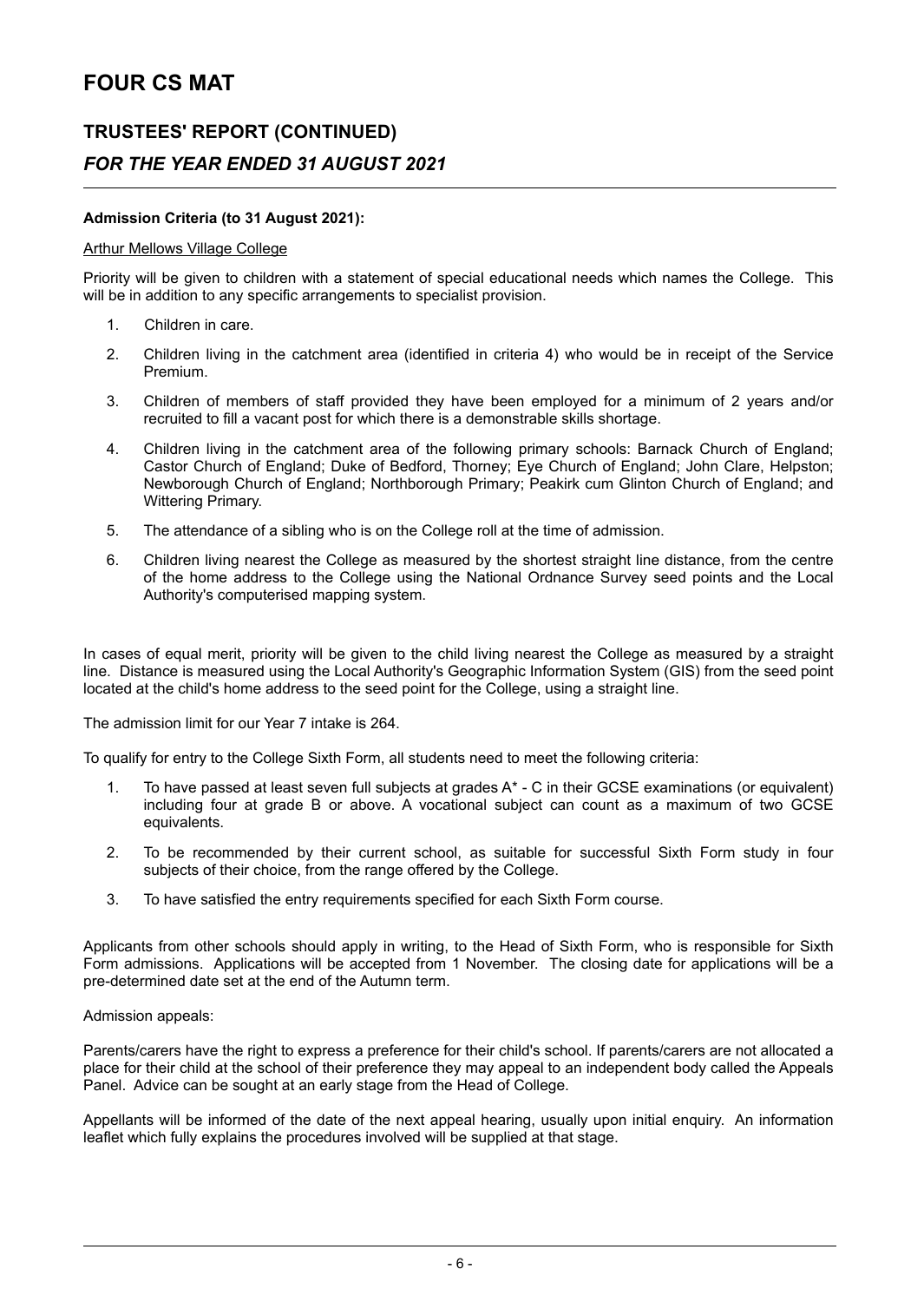### **TRUSTEES' REPORT (CONTINUED)** *FOR THE YEAR ENDED 31 AUGUST 2021*

#### The Fulbridge Academy

The Governors will admit children with a statement of special needs or an education health and care plan which names the academy.

- 1. A looked after child, or a child who was previously looked after but immediately after being looked after became subject to an adoption, residence, or special guardianship order. A looked after child is a child who is (a) in the care of the local authority (b) being provided with accommodation by a local authority in the exercise of their social services functions (see definition in section 22 (1) of the Children Act 1989).
- 2. The governors will admit children on social or medical grounds, where professionals have clearly identified that the Fulbridge Academy will best meet the needs of the child. (These applications must be accompanied by documentary evidence from appropriate professionals within the Health or Social Services).
- 3. Children who are both living in the catchment area served by the academy (see Peterborough City Council website for address list) and have a sibling (sibling refers to a brother or a sister, half brother or sister, adopted brother or sister, step brother or sister, or the child of the parent/carer's partner where the child is living in the same family unit at the same address) at the time of admission. Up to date evidence of residency/home address may be requested by the academy from the parents at any time during the admissions process.
- 4. Children of members of staff providing that they have been employed for a minimum of 2 years.
- 5. Other children living in the catchment area at the time of admission.
- 6. Children who do not live in the catchment area served by the academy, but who have a sibling of compulsory school age attending the school.
- 7. Other children whose parents have requested a place (NB: measurements for this will be done from the Academy to the home address). Measurements are done using the tool Google Maps, by measuring a straight line from the Academy to the home address of the applicant.

#### Discovery Primary Academy

The school accepts children from the local neighbourhood and sometimes from further away. Priority is given to pupils living in the catchment area but an admission limit for each Year Group is determined by the Local Authority. The school admission limit is currently 90.

Children who have a statement of special educational needs that names the school will be admitted. Those children with a statement of special educational needs that does not name the school will be referred to Student Assessment to determine an appropriate place. Thereafter, the criteria used to allocate places in the event of over subscription are:

- 1. Children in Care, also known as Looked After Children.
- 2. Children living in the catchment area with a sibling at the school at the time of admission.
- 3. Children living in the catchment area.
- 4. Children living outside the catchment area who have a sibling at the school at the time of admission.
- 5. Children living outside the catchment area who have been unable to gain a place at their catchment area school because of over subscription.
- 6. Children living outside the catchment area, but nearest to the school as measured by a straight line. In cases of equal merit, priority will be given to the child living nearest the school as measured by a straight line Children living nearest the College as measured by the shortest straight line distance, from the centre of the home address to the Academy using the National Ordnance Survey seed points and the Local Authority's computerised mapping system.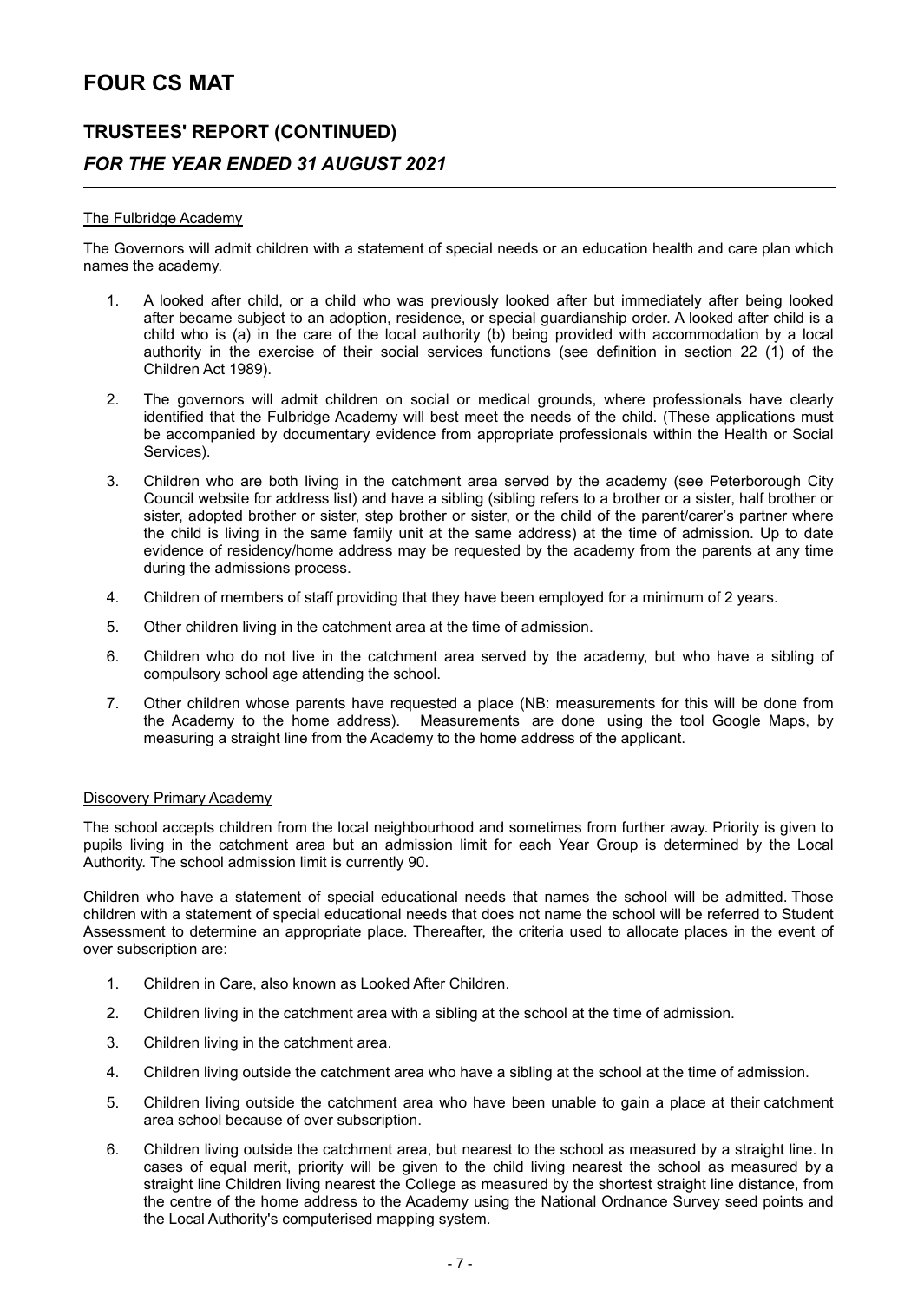### **TRUSTEES' REPORT (CONTINUED)** *FOR THE YEAR ENDED 31 AUGUST 2021*

If a child has been attending a pre-school, a nursery school or nursery class, this will not be taken into account when admission allocation decisions are made. Attendance at a particular nursery class or pre-school on a school site does not result in any priority for admission to that school. Parents/carers whose children are attending nursery classes attached to primary schools must still apply for a place in Reception.

#### Hampton Vale Primary Academy

The Governors will admit children with a statement of special educational needs or an education, health and care plan which names the academy.

- 1. A looked after child, or a child who was previously looked after but immediately after being looked after became subject to an adoption, residence, or special guardianship order. A looked after child is a child who is; (a) in the care of the local authority (b) being provided with accommodation by a local authority in the exercise of their social services functions (see definition in section 22(1) of the Children Act 1989). The Governors will admit children on social or medical grounds, where professionals have clearly identified that Hampton Vale Primary Academy will best meet the needs of the child. (These applications must be accompanied by documentary evidence from appropriate professionals within the Health or Social Services.)
- 2. Children who are both living in the catchment area served by the academy (see Peterborough City Council website for address list) and have a sibling (sibling refers to a brother or sister, half brother or sister, adopted brother or sister, step brother or sister, or the child of the parent/carer's partner where the child is living in the same family unit at the same address) at the time of admission. Up to date evidence of residency/home address may be requested by the academy from the parents at any time during the admissions process.
- 3. Other children living in the catchment area at the time of admission.
- 4. Children who do not live in the catchment area served by the academy, but who have a sibling of compulsory school age attending the school.

Other children whose parents have requested a place. (Measurements for this will be done from the Academy to the home address). Measurements are done using the tool Google Maps, by measuring a straight line from the Academy to the home address of the applicant.

#### Strategies and aims

The Trust's main strategy is encompassed in its mission statement as follows:

"At the Four Cs Multi Academy Trust we must ignite the student's imagination and their active, willing and enthusiastic engagement in their learning".

Our vision is to: ensure that every student succeeds; build on what learners already know; make learning vivid and real; make learning an enjoyable experience and enrich the learning experience that we offer.

The Trust's approach should enable students to encounter and begin to explore the wealth of human experience through induction into, and active engagement in, the different ways through which humans make sense of their world: through knowledge, intellectual, moral, spiritual, aesthetic, social, emotional and physical experiences. As well as through language, mathematics, science, the humanities, the arts, religion and other ways of knowing and understanding and act upon it.

'Creative Thinking' is at the heart of the Trust's approach to learning. We aspire for the students to explore, negotiate, discover and experiment. We want them to speculate, empathise, reflect, collaborate, cooperate and persevere. Students need to develop initiative, and demonstrate leadership, teamwork, flexibility, integrity and imagination.

The Trust wishes to encourage curiosity, confidence, courage and constancy.

To facilitate this aspiration, the most important gift we can provide is that of confidence.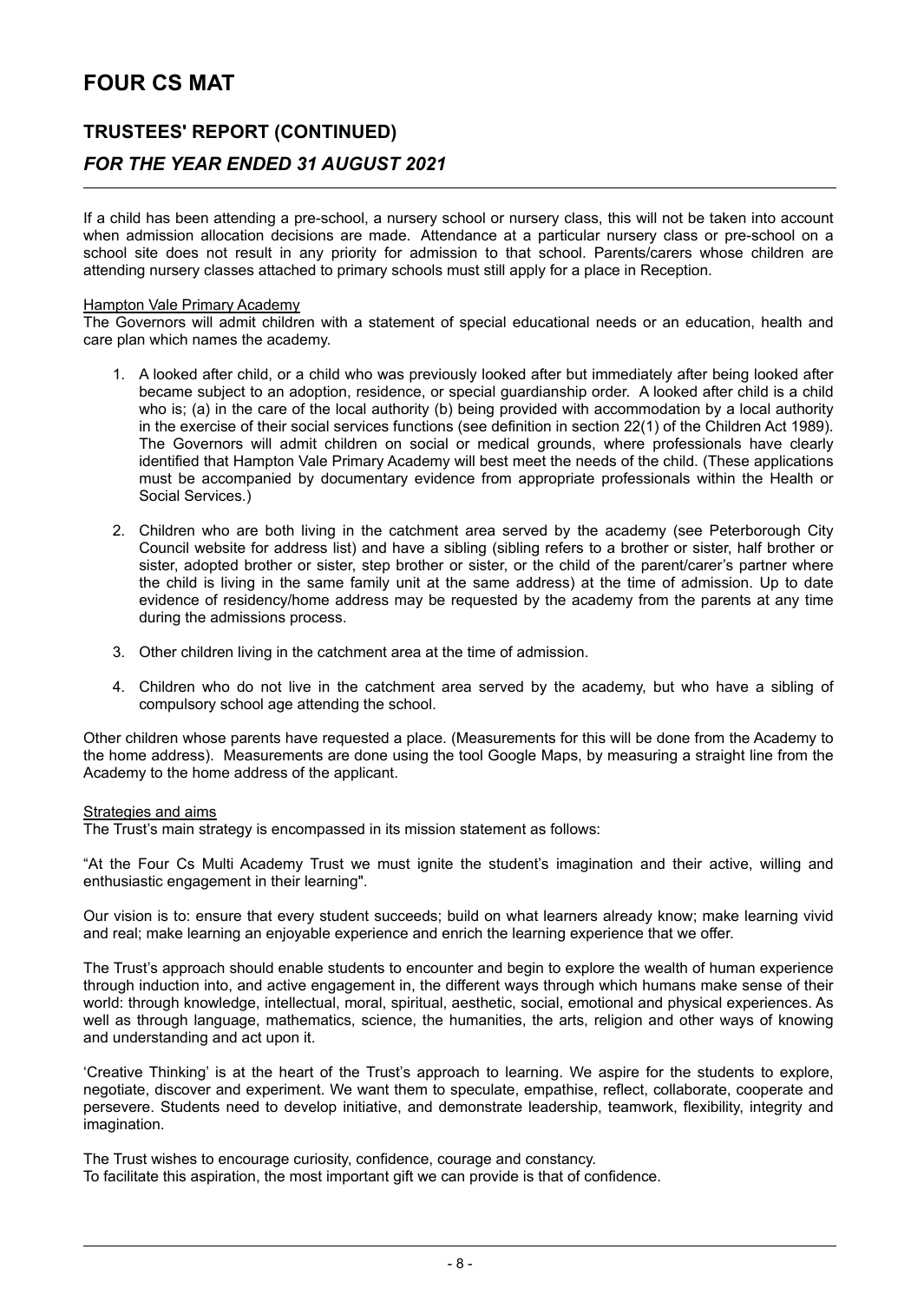### **TRUSTEES' REPORT (CONTINUED)**

### *FOR THE YEAR ENDED 31 AUGUST 2021*

#### **AIMS: Our curriculum must serve:**

#### **The Individual**:

By ensuring well-being, engagement, empowerment and autonomy

#### **The Wider World**:

By encouraging respect and reciprocity

By promoting interdependence and sustainability

By empowering local, national and global citizenship

By celebrating culture and community

#### **Pupil's Learning:**

Through exploration, knowing, understanding and making sense Through fostering skill Through exciting imagination Through enacting dialogue

#### Equal opportunities policy

The Trustees recognise that equal opportunities should be an integral part of good practice within the workplace. The Trust aims to establish equal opportunity in all areas of its activities including creating a working environment in which the contribution and needs of all people are fully valued.

#### Disabled persons

Lifts, ramps and disabled toilets are installed and door widths are adequate to enable wheelchair access to all the main areas of all schools within the MAT. The policy of the MAT is to support recruitment and retention of students and employees with disabilities. The MAT does this by adapting the physical environment, by making reasonable support resources available and through training and career development.

#### Public benefit

In setting our objectives and planning our activities, the Trustees have carefully considered the Charity Commission's general guidance on public benefit.

## **Strategic report**

#### **Achievements and performance**

The Trust continues to set strategic goals related to achievement, progress, engagement, destinations and its provision. These goals are monitored closely by the Trustees.

#### **Arthur Mellows Village College**

In September 2020, 601 Year 6 students applied for the 264 places in Year 7. Total main school students in the year ended 31 August 2021 numbered 1678 and the College had full complements in all Year Groups.

Due to the Covid-19 Pandemic, results at Arthur Mellows Village College were based on Centre Assessed Grades and are not externally published.

The Teach East SCITT (School Centered Initial Teacher Training) works closely with local schools to secure students to study towards qualifying teacher status.

#### The Fulbridge Academy

In September 2020, 253 applications were made for 120 places. The school had 892 pupils on roll at the end of 2020/21 academic year with no spaces in each Year.

Due to the Covid-19 Pandemic, there were no externally published examination results.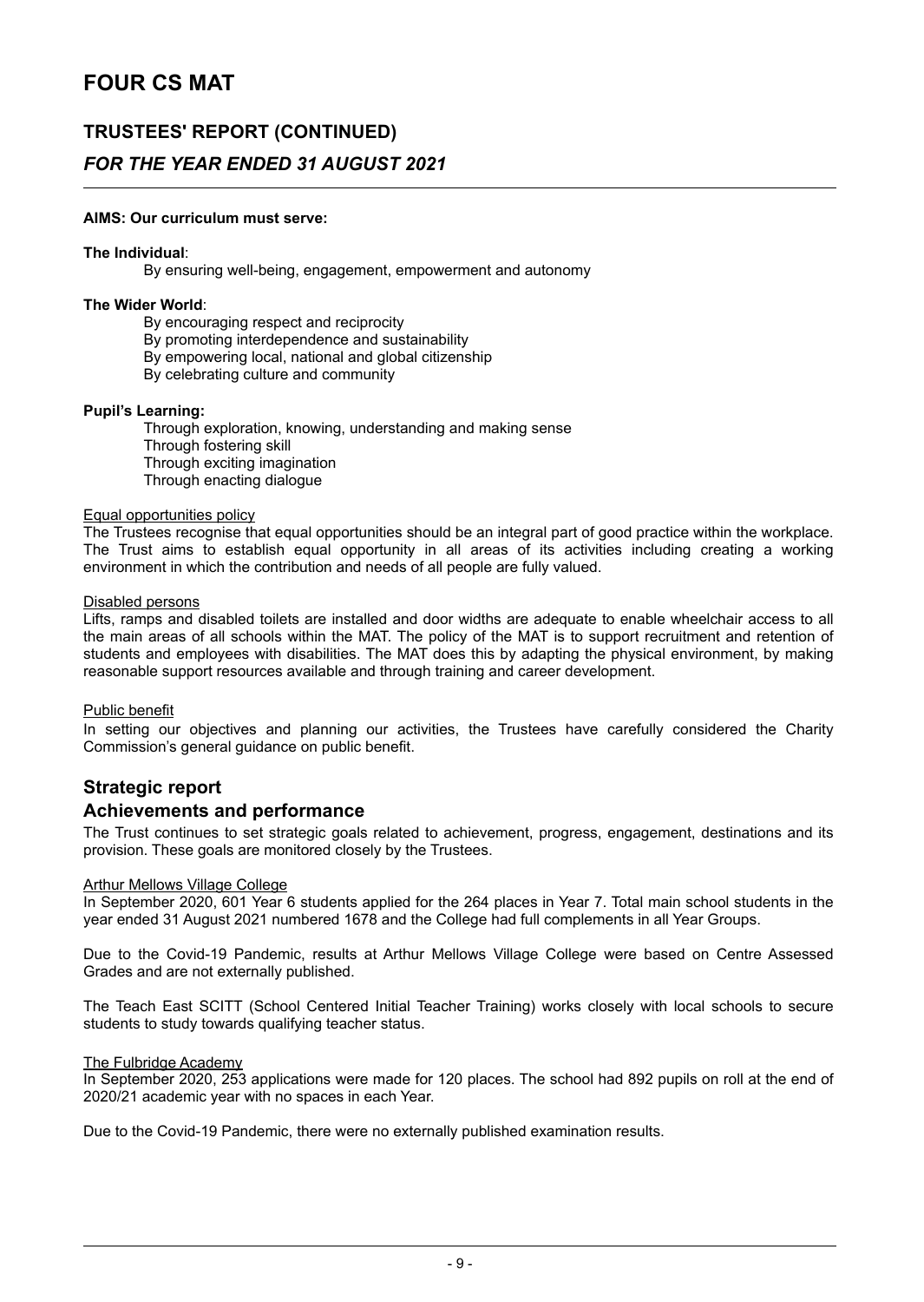### **TRUSTEES' REPORT (CONTINUED)**

### *FOR THE YEAR ENDED 31 AUGUST 2021*

#### Discovery Primary Academy

In September 2020 - 100 applications were made for 90 places. The school had 568 pupils on roll at the end of 2020/21 academic year with 62 spaces in each year.

Due to the Covid-19 Pandemic, there were no externally published examination results.

#### **Hampton Vale Primary Academy**

In September 2020, 164 applications were made for 90 places. The school had 646 pupils on roll (including 61 Nursery pupils) at the end of 2020/21 academic year with 56 spaces across the Year Groups.

Due to the Covid-19 Pandemic, there were no externally published examination results.

#### Going concern

After making appropriate enquiries, the Trustees have a reasonable expectation that the schools within the MAT have adequate resources to continue in operational existence for the foreseeable future. For this reason the Trust Board continues to adopt the going concern basis in preparing the accounts. Further details regarding the adoption of the going concern basis can be found in the statement of accounting policies.

#### Promoting the success of the company

In promoting the success of Four Cs MAT we will consider;

- the likely consequences of any decision in the long term
- the interests of the company's employees<br>• the need to foster the company's business
- the need to foster the company's business relationships with suppliers, customers and others
- the impact of the company's operations on the community and the environment<br>• the desirability of the company maintaining a reputation for high standards of bu
- the desirability of the company maintaining a reputation for high standards of business conduct
- the need to act fairly as between members of the company

#### **Financial review**

Most of the Trust's income is obtained from the Education and Skills Funding Agency (ESFA) in the form of recurrent grants, the use of which is restricted to particular purposes. The grants received from the ESFA during the year ended 31 August 2021 and the associated expenditure are shown as restricted funds in the statement of financial activities. Reserves are built up across the Academy Trust so we can make effective use of funds to support capital projects.

The Trust also receives grants for fixed assets from the ESFA. Such grants are shown in the statement of financial activities as restricted income in the restricted fixed asset fund. The restricted fixed asset fund balance is reduced by annual depreciation charges over the expected useful life of the assets concerned, under the current accounting policy.

Teach East SCITT receives fee income to enable ITT students to achieve qualifying teacher status.

The Teaching School received grant funding from NCTL which is used in providing high quality training, development and support to new and experienced school staff. Teaching Schools have been redesignated from September 2021 so going forward the trust will support the local Teaching School as the Cambridgeshire and Peterborough Teaching School Hub.

The Trust has a MAT Development Plan which is costed and reviewed regularly. The Trustees look to review this at each term's meetings for any changes along with the Risk Register to identify any risks to the Trust. Individual schools within the MAT have their own improvement plans in place.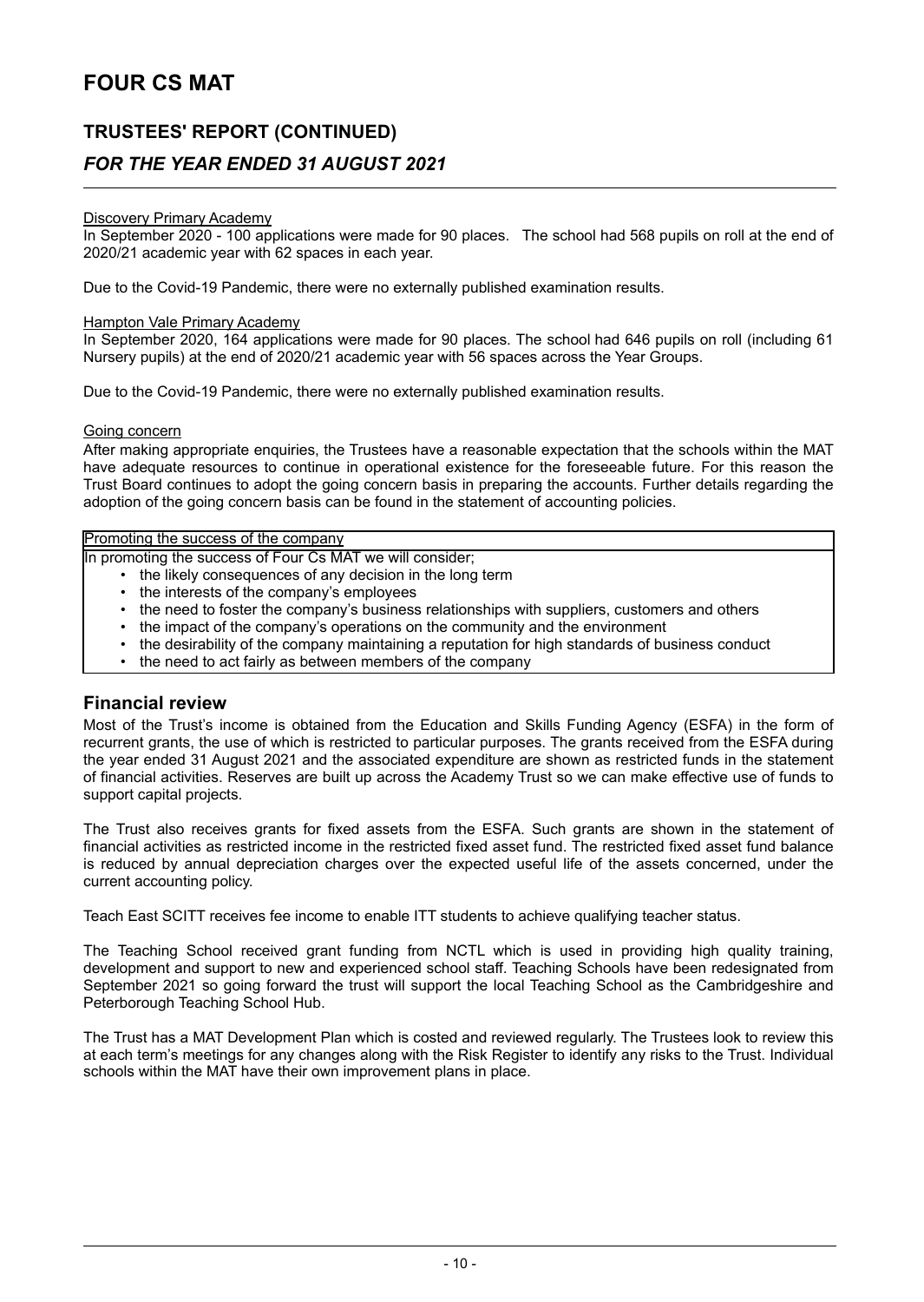# **TRUSTEES' REPORT (CONTINUED)** *FOR THE YEAR ENDED 31 AUGUST 2021*

#### Reserves policy

It is the policy of the Trust that unrestricted funds which have not been designated for a specific use should be maintained at a level to reflect the risks included in the financial risk register, and in particular, in respect of the risk of fluctuation of student numbers. An amount of approximately £650,000 is still considered to be an appropriate level of reserves.

The Trustees have concrete plans to spend the sums held in excess of the reserves figure on capital projects for improved outside areas, Technology block refurbishment, improved facilities for physically disabled, students, classroom replacement and improvements to heating and heating control systems.

#### Investment policy

The Trust will only allow exposure to low risk investments and institutions used for investments that are ethical and appropriately registered companies. The Trust banks with Lloyds plc where interest is paid on credit balances. If surplus funds are available these can be considered for investment by the Chief Finance Officer for an appropriate period and presented to the Accounting Officer.

#### Covid funding

The schools in the Trust received Covid catch up grants totalling £263,560. These funds were spent on targeted interventions, subscriptions, IT equipment (educational), books, stationery, professional services educational and visualisers. The balance carried forward sum of £87,356 will continue to support student catch up progress.

#### Principal risks and uncertainties

The Trustees have assessed and monitored the major risks to which the Trust is exposed, in particular those relating to the specific teaching, provision of facilities and other operational areas of the Trust, and its finances. The Trustees have implemented a number of systems to assess risks that the Trust faces, especially in the operational areas (e.g. in relation to teaching, health and safety, bullying and trips) and in relation to the control of finance. They have introduced systems, including operational procedures (eg vetting of new staff and visitors, supervision of Trust school grounds) and internal financial controls in order to minimise risk. Where significant financial risk still remains they have ensured they have adequate insurance cover. The Trust has an effective system of internal financial controls and this is explained in more detail in the governance statement.

#### Fundraising

The Trust only held small fundraising events during the year including non uniform days. The Trust does not work with professional fundraisers or companies who carry out fundraising on its behalf. During the year no complaints or issues have arisen as a result of the fundraising events.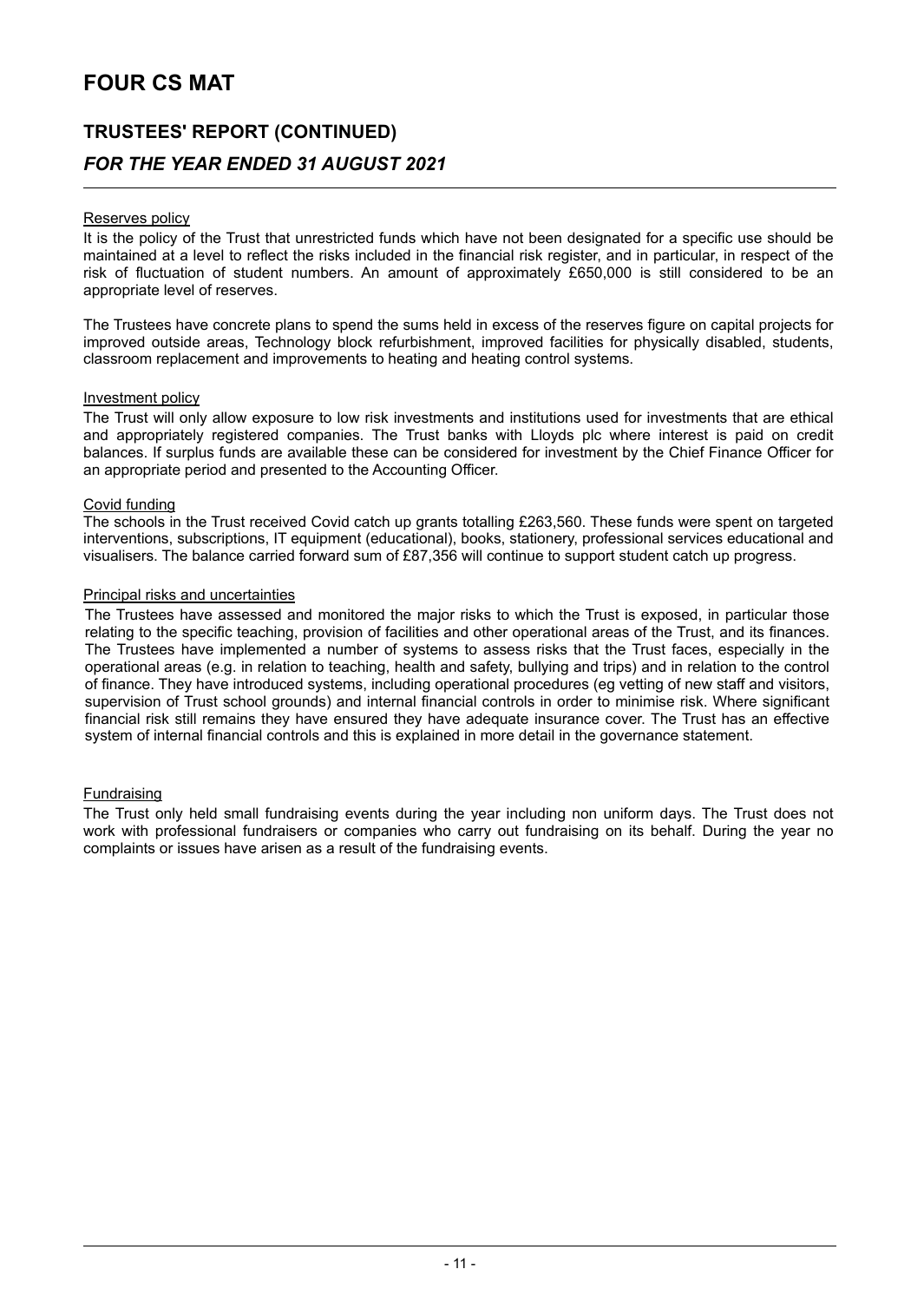### **TRUSTEES' REPORT (CONTINUED)**

### *FOR THE YEAR ENDED 31 AUGUST 2021*

### **Streamlined energy and carbon reporting**

| Energy consumption                          | kWh       |
|---------------------------------------------|-----------|
| Aggregate of energy consumption in the year | 2,929,918 |
|                                             |           |

| Emissions of CO2 equivalent                          | metric tonnes | metric tonnes |
|------------------------------------------------------|---------------|---------------|
| Scope 1 - direct emissions                           |               |               |
| - Gas combustion                                     | 305.90        |               |
| - Fuel consumed for owned transport                  | 2.50          |               |
|                                                      |               | 308.40        |
| Scope 2 - indirect emissions                         |               |               |
| - Electricity purchased                              |               | 290.40        |
| Scope 3 - other indirect emissions                   |               |               |
| - Fuel consumed for transport not owned by the Trust |               | 2.70          |
| Total gross emissions                                |               | 601.50        |
|                                                      |               |               |
| Intensity ratio                                      |               |               |
| Tonnes CO2e per pupil                                |               | 0.16          |

#### *Quantification and reporting methodology*

We have followed the 2019 HM Government Environmental Reporting Guidelines. We have also used the GHG Reporting Protocol – Corporate Standard and have used the 2021 UK Government's Conversion Factors for Company Reporting.

#### *Intensity measurement*

The chosen intensity measurement ratio is total gross emissions in metric tonnes CO2 equivalent per pupil, the recommended ratio for the sector.

#### *Measures taken to improve energy efficiency*

Four school sites have been following Covid guidance with increased ventilation all year. For the partial closure of schools, sites remaining open for key worker students during winter months. There were very few school trips and staff moving between sites, remote training and meetings taking place. One site has had a full electrical upgrade and each site will continue a rolling programme to change lighting to LED.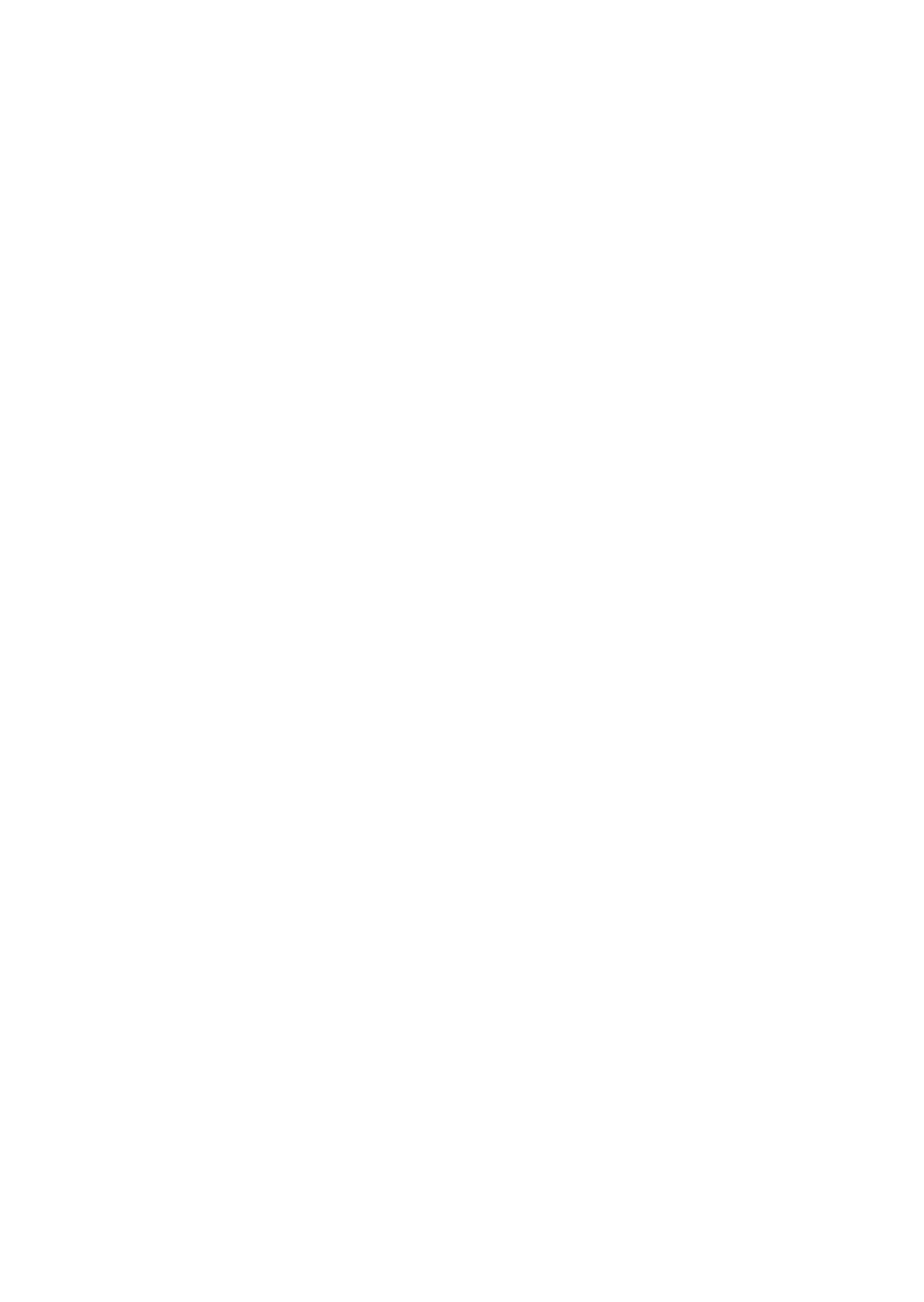## **GOVERNANCE STATEMENT** *FOR THE YEAR ENDED 31 AUGUST 2021*

#### **Scope of responsibility**

As Trustees we acknowledge we have overall responsibility for ensuring that Four Cs MAT has an effective and appropriate system of control, financial and otherwise. However, such a system is designed to manage rather than eliminate the risk of failure to achieve business objectives, and can provide only reasonable and not absolute assurance against material misstatement or loss.

The board of Trustees has delegated the day-to-day responsibility to the Chief Executive Officer (CEO), as accounting officer, for ensuring financial controls conform with the requirements of both propriety and good financial management and in accordance with the requirements and responsibilities assigned to it in the funding agreement between the Four Cs MAT and the Secretary of State for Education. They are also responsible for reporting to the board of Trustees any material weaknesses or breakdowns in internal control.

#### **Governance**

The information on governance included here supplements that described in the Trustees' Report and in the Statement of Trustees' Responsibilities.

For the period 1 September 2020 to 31 August 2021, the Trustees of the Four Cs MAT met as follows:

| <b>Trustees</b>                           | <b>Meetings attended</b> | Out of possible |
|-------------------------------------------|--------------------------|-----------------|
| Dr E Black (Resigned 20 January 2021)     |                          | 4               |
| Mr J S Dadge                              |                          | 4               |
| Mr G E J Dawkins                          |                          | 4               |
| Mr I Erskine (Resigned 7 June 2021)       |                          | 3               |
| Mr A Finding                              |                          | 4               |
| Mrs P Ford (Appointed 7 July 2021)        |                          | 0               |
| Ms S L Humble (Appointed 20 January 2021) |                          | 2               |
| Dr M Kiernan                              |                          | 4               |
| Mr D G McLaren (Chair of Trustees)        |                          | 4               |
| Mr J Theobalds                            |                          | 4               |
| Mr D A Whiles                             |                          | 4               |

The Trustee Resource Committee is a sub-committee of the main board of Trustees. Its purpose is to advise the Trust on all financial matters. Attendance at meetings in the year was as follows:

Attendance at meetings in the year was as follows:

| <b>Trustees</b>                       | <b>Meetings attended</b> | Out of possible |
|---------------------------------------|--------------------------|-----------------|
| Dr E Black (Resigned 20 January 2021) |                          |                 |
| Mr J S Dadge                          |                          | 3               |
| Mr G E J Dawkins                      |                          | 3               |
| Mr D G McLaren (Chair of Trustees)    |                          | 3               |
| Mr J Theobalds                        |                          | 3               |

Trustees offer an appropriate balance of commercial and educational experience and have robustly carried out their duties throughout the year. Vacancies have been filled by candidates with both senior management and board experience in their occupations plus experience in school governance in other schools.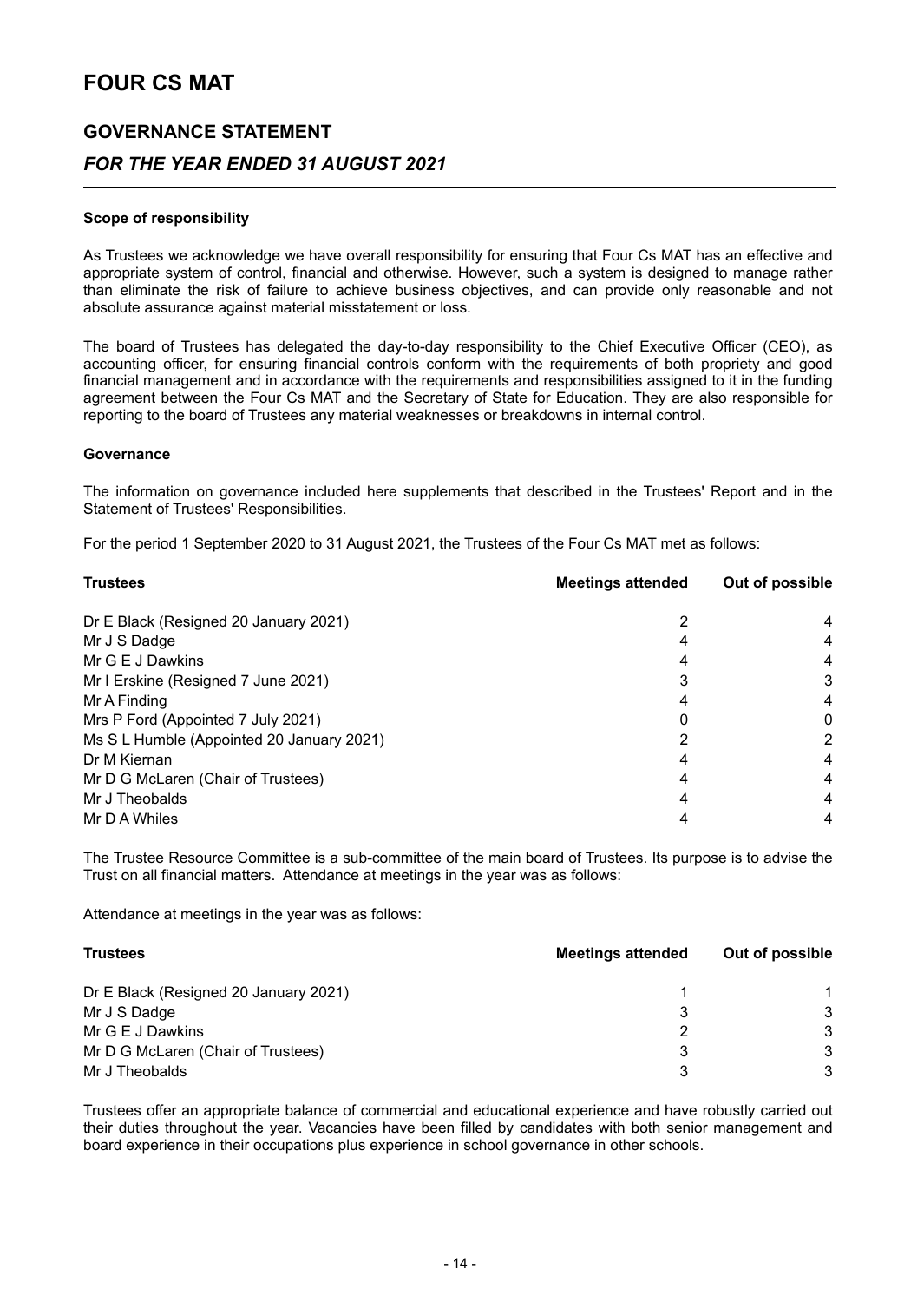### **GOVERNANCE STATEMENT (CONTINUED)**

### *FOR THE YEAR ENDED 31 AUGUST 2021*

Local Governing Committee meetings of member schools are generally attended by a Trustee and one relatively inexperienced committee is chaired by a Trustee.

An internal audit of effectiveness of the Trust board is planned for the academic year 2021/2022.

In order to maintained effective oversight across the MAT every Trustee is a member of either sub-committee, the Resource Committee or the Standards Committee and these committee members feedback to the Full Trustees committee.

| Staff not part of committee but attended Trustee resource<br>meetings: | <b>Meetings attended</b> | Out of possible |
|------------------------------------------------------------------------|--------------------------|-----------------|
| Mr M Sandeman (Chief Executive Officer and Accounting Officer)         | ર                        | 3               |
| Mr B Erskine (Executive Principal, Primary Phase)                      | З                        | 3               |
| Mr J Oakley (Chief Financial Officer)                                  | 3                        | 3               |
| Mrs H Elworthy (Trust Financial Manager)                               | ર                        | 3               |

The above staff attended Full Trustees Committee meetings where these were combined with the Resource committee meetings.

The Accounting Officer, Chief Financial Officer, and Financial Manager meet on a weekly basis to discuss all financial matters.

The Accounting Officer will present any strategic financial risks and issues to the Trust Board.

#### **Review of value for money**

As Accounting Officer, the Chief Executive Officer has responsibility for ensuring that the Trust delivers good value in the use of public resources. The accounting officer understands that value for money refers to the educational and wider societal outcomes achieved in return for the taxpayer resources received.

The Accounting Officer considers how the Trust's use of its resources has provided good value for money during each academic year, and reports to the board of governors where value for money can be improved, including the use of benchmarking data where available. The accounting officer for the College has delivered improved value for money during the year by ensuring all budget holders are aware of the Trust's purchasing requirements and to regularly look at new and current suppliers to ensure continued value for money and seeking discounts where possible particularly this year for bulk textbook purchases for the new curriculum.

#### **The purpose of the system of internal control**

The system of internal control is designed to manage risk to a reasonable level rather than to eliminate all risk of failure to achieve policies, aims and objectives. It can therefore only provide reasonable and not absolute assurance of effectiveness. The system of internal control is based on an on-going process designed to identify and prioritise the risks to the achievement of Trust policies, aims and objectives, to evaluate the likelihood of those risks being realised and the impact should they be realised, and to manage them efficiently, effectively and economically. The system of internal control has been in place in Four Cs MAT for the period 1 September 2020 to 31 August 2021 and up to the date of approval of the annual report and accounts.

#### **Capacity to handle risk**

The board of Trustees has reviewed the key risks to which the Trust is exposed together with the operating, financial and compliance controls that have been implemented to mitigate those risks. The board of Trustees is of the view that there is a formal ongoing process for identifying, evaluating and managing the Trust's significant risks that has been in place for the period 1 September 2020 to 31 August 2021 and up to the date of approval of the annual report and accounts. This process is regularly reviewed by the board of Trustees.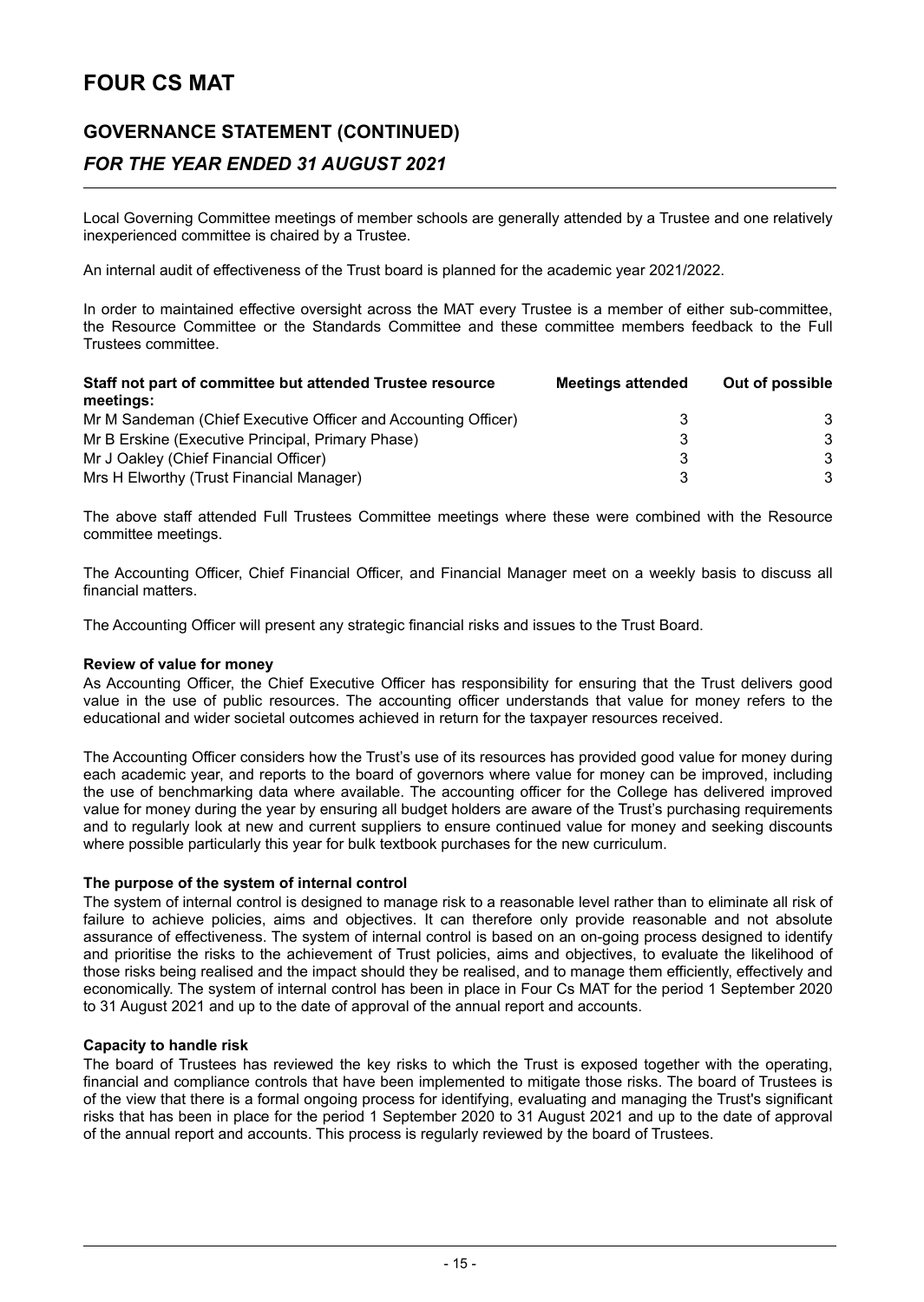### **GOVERNANCE STATEMENT (CONTINUED)**

### *FOR THE YEAR ENDED 31 AUGUST 2021*

#### **The risk and control framework**

The Trust's system of internal financial control is based on a framework of regular management information and administrative procedures including the segregation of duties and a system of delegation and accountability. In particular it includes:

- comprehensive budgeting and monitoring systems with an annual budget and periodic financial reports which are reviewed and agreed by the board of Trustees;
- regular reviews by the Trustees Resource Committee of reports which indicate financial performance against the forecasts and of major purchase plans, capital works and expenditure programmes;
- setting targets to measure financial and other performance;
- clearly defined purchasing (asset purchase or capital investment) guidelines;
- delegation of authority and segregation of duties;
- identification and management of risks.

The board of trustees has considered the need for a specific internal audit function. From September 2020 the Trustees appointed Duncan & Toplis to provide Internal Scrutiny services for all Trust schools.

The core programme covers a range of checks on the Trust financial systems. The assurance review will look to include:

- Basic audit
- Bank and cash<br>• Budgets and fire
- Budgets and financial monitoring
- Core Academies Financial Handbook compliance
- Non-pay purchases and payments, including credit cards
- Fixed assets
- Income
- Payroll
- Governance and regularity
- Technology controls<br>• Strategic overview -
- Strategic overview succession planning/risk management

The reports are provided to the Board of Trustees through the Trustees Resource Committee on the operation of the systems of control and on the discharge of the financial responsibilities of the Board of Trustees.

The Internal Scrutiny visits for the year were completed under the agreed schedule to each academy and reports provided. Any issues raised were reviewed to ensure action to rectify were put in place, there were no material issues raised.

#### **Review of effectiveness**

As accounting officer, the Chief Executive Officer has responsibility for reviewing the effectiveness of the system of internal control. During the year in question the review has been informed by:

- the work of the responsible officer;
- the work of the external auditor;
- the work of the executive managers within the MAT who have responsibility for the development and maintenance of the internal control framework.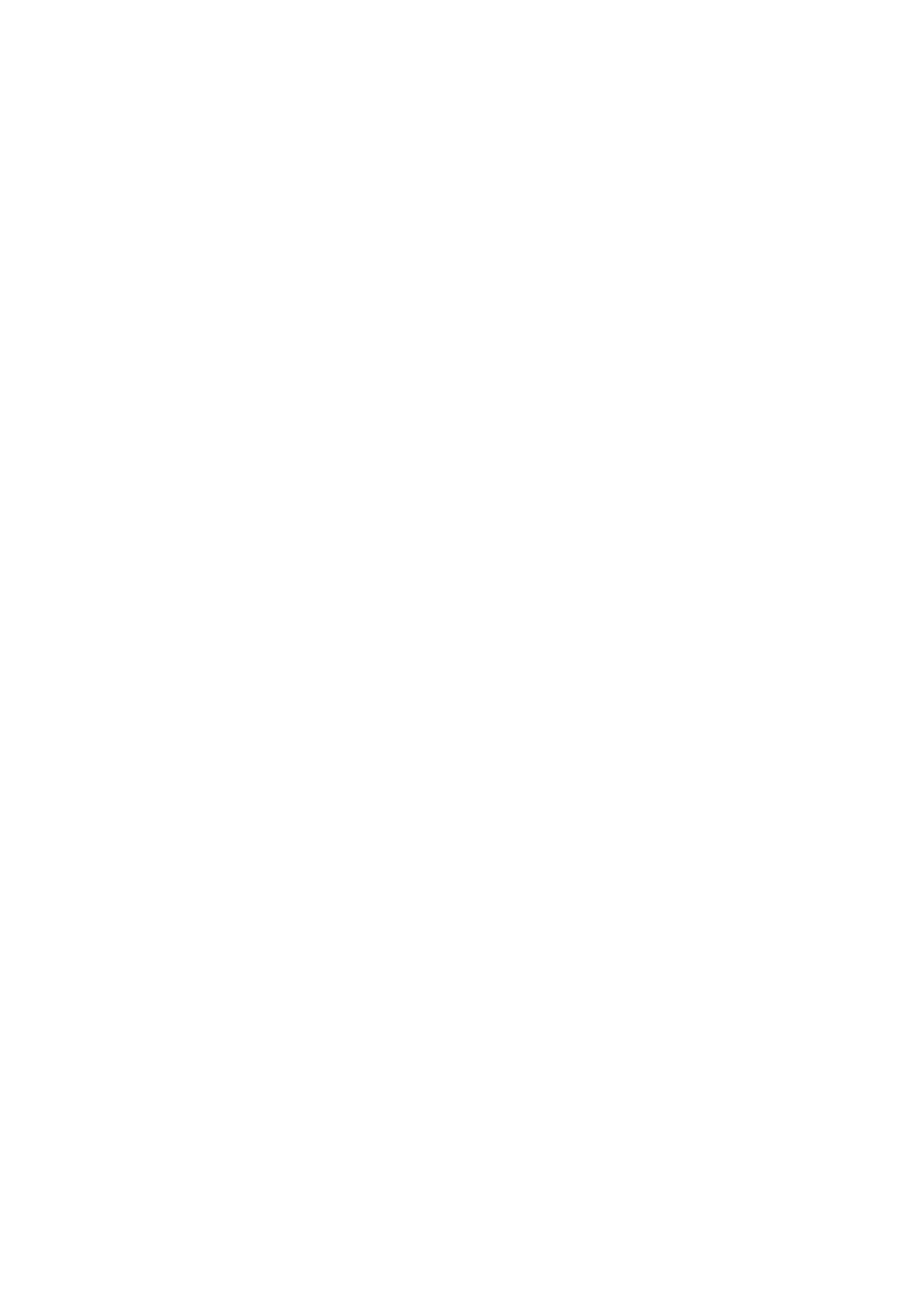## **INDEPENDENT AUDITOR'S REPORT TO THE MEMBERS OF FOUR CS MAT**

### *FOR THE YEAR ENDED 31 AUGUST 2021*

#### **Opinion**

We have audited the accounts of Four Cs MAT for the year ended 31 August 2021 which comprise the statement of financial activities, the balance sheet, the statement of cash flows and the notes to the accounts, including a summary of significant accounting policies. The financial reporting framework that has been applied in their preparation is applicable law and United Kingdom Accounting Standards, including Financial Reporting Standard 102 'The Financial Reporting Standard applicable in the UK and Republic of Ireland' (United Kingdom Generally Accepted Accounting Practice), the Charities SORP 2019 and the Academies Accounts Direction 2020 to 2021 issued by the Education and Skills Funding Agency.

In our opinion the accounts:

- give a true and fair view of the state of the charitable company's affairs as at 31 August 2021 and of its incoming resources and application of resources, including its income and expenditure, for the year then ended;
- have been properly prepared in accordance with United Kingdom Generally Accepted Accounting Practice;
- have been prepared in accordance with the requirements of the Companies Act 2006; and
- have been prepared in accordance with the Charities SORP 2019 and the Academies Accounts Direction 2020 to 2021.

#### **Basis for opinion**

We conducted our audit in accordance with International Standards on Auditing (UK) (ISAs (UK)) and applicable law. Our responsibilities under those standards are further described in the 'Auditor's responsibilities for the audit of the accounts' section of our report. We are independent of the Trust in accordance with the ethical requirements that are relevant to our audit of the accounts in the UK, including the FRC's Ethical Standard, and we have fulfilled our other ethical responsibilities in accordance with these requirements. We believe that the audit evidence we have obtained is sufficient and appropriate to provide a basis for our opinion.

#### **Conclusions relating to going concern**

In auditing the financial statements, we have concluded that the Trustees' use of the going concern basis of accounting in the preparation of the financial statements is appropriate.

Based on the work we have performed, we have not identified any material uncertainties relating to events or conditions that, individually or collectively, may cast significant doubt on the Trust's ability to continue as a going concern for a period of at least twelve months from when the financial statements are authorised for issue.

Our responsibilities and the responsibilities of the Trustees with respect to going concern are described in the relevant sections of this report.

#### **Other information**

The Trustees are responsible for the other information, which comprises the information included in the annual report other than the accounts and our auditor's report thereon. Our opinion on the accounts does not cover the other information and, except to the extent otherwise explicitly stated in our report, we do not express any form of assurance conclusion thereon.

In connection with our audit of the accounts, our responsibility is to read the other information and, in doing so, consider whether the other information is materially inconsistent with the accounts or our knowledge obtained in the audit or otherwise appears to be materially misstated. If we identify such material inconsistencies or apparent material misstatements, we are required to determine whether there is a material misstatement in the accounts or a material misstatement of the other information. If, based on the work we have performed, we conclude that there is a material misstatement of this other information, we are required to report that fact.

We have nothing to report in this regard.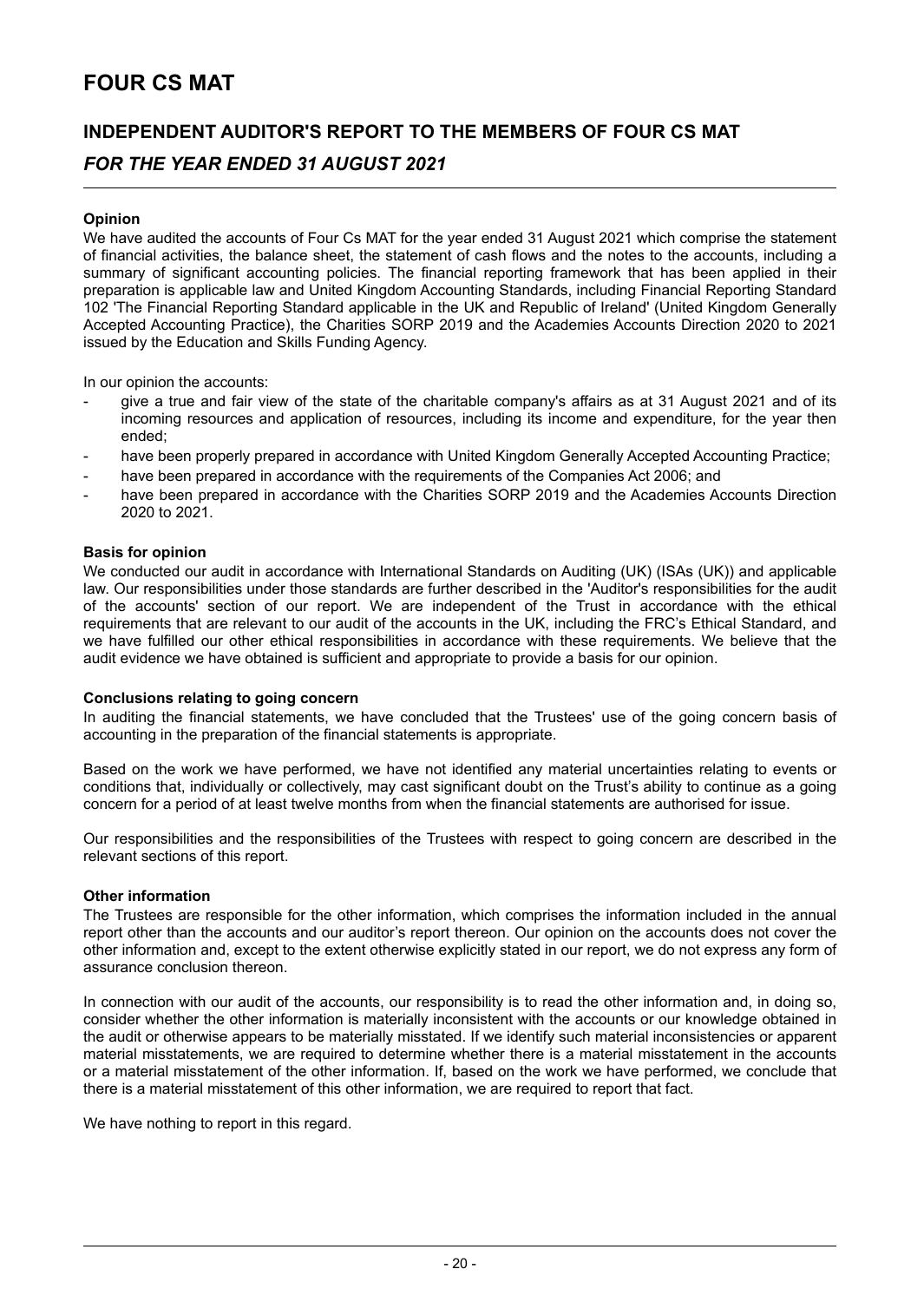### **INDEPENDENT AUDITOR'S REPORT TO THE MEMBERS OF FOUR CS MAT (CONTINUED)**

### *FOR THE YEAR ENDED 31 AUGUST 2021*

#### **Opinions on other matters prescribed by the Companies Act 2006**

In our opinion, based on the work undertaken in the course of the audit:

- the information given in the Trustees' report including the incorporated strategic report for the financial year for which the accounts are prepared is consistent with the accounts; and
- the Trustees' report including the incorporated strategic report has been prepared in accordance with applicable legal requirements.

#### **Matters on which we are required to report by exception**

In the light of the knowledge and understanding of the Trust and its environment obtained in the course of the audit, we have not identified material misstatements in the Trustees' report, including the incorporated strategic report.

We have nothing to report in respect of the following matters in relation to which the Companies Act 2006 requires us to report to you if, in our opinion:

- adequate accounting records have not been kept, or returns adequate for our audit have not been received from branches not visited by us; or
- the accounts are not in agreement with the accounting records and returns; or
- certain disclosures of Trustees' remuneration specified by law are not made; or
- we have not received all the information and explanations we require for our audit.

#### **Responsibilities of Trustees**

As explained more fully in the statement of Trustees' responsibilities, the Trustees are responsible for the preparation of the accounts and for being satisfied that they give a true and fair view, and for such internal control as the Trustees determine is necessary to enable the preparation of accounts that are free from material misstatement, whether due to fraud or error.

In preparing the accounts, the Trustees are responsible for assessing the Trust's ability to continue as a going concern, disclosing, as applicable, matters related to going concern and using the going concern basis of accounting unless the Trustees either intend to liquidate the charitable company, or have no realistic alternative but to do so.

#### **Auditor's responsibilities for the audit of the accounts**

Our objectives are to obtain reasonable assurance about whether the accounts as a whole are free from material misstatement, whether due to fraud or error, and to issue an auditor's report that includes our opinion. Reasonable assurance is a high level of assurance, but is not a guarantee that an audit conducted in accordance with ISAs (UK) will always detect a material misstatement when it exists. Misstatements can arise from fraud or error and are considered material if, individually or in the aggregate, they could reasonably be expected to influence the economic decisions of users taken on the basis of these accounts.

#### **Extent to which the audit was considered capable of detecting irregularities, including fraud**

Irregularities, including fraud, are instances of non-compliance with laws and regulations. We design procedures in line with our responsibilities, outlined above and on the Financial Reporting Council's website, to detect material misstatements in respect of irregularities, including fraud.

We obtain and update our understanding of the entity, its activities, its control environment, and likely future developments, including in relation to the legal and regulatory framework applicable and how the entity is complying with that framework. Based on this understanding, we identify and assess the risks of material misstatement of the financial statements, whether due to fraud or error, design and perform audit procedures responsive to those risks, and obtain audit evidence that is sufficient and appropriate to provide a basis for our opinion. This includes consideration of the risk of acts by the entity that were contrary to applicable laws and regulations, including fraud.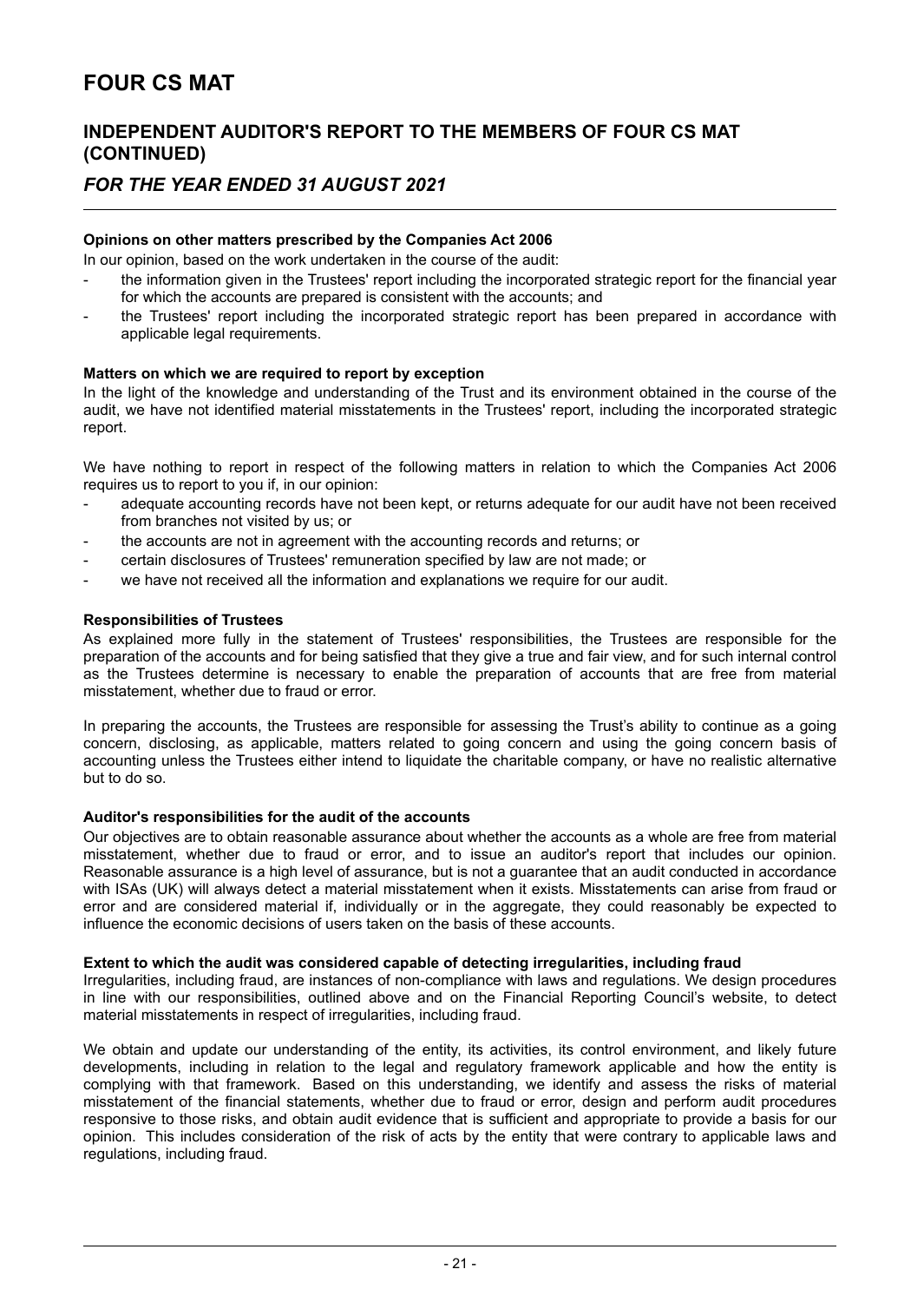### **INDEPENDENT AUDITOR'S REPORT TO THE MEMBERS OF FOUR CS MAT (CONTINUED)**

### *FOR THE YEAR ENDED 31 AUGUST 2021*

In response to the risk of irregularities and non-compliance with laws and regulations, including fraud, we designed procedures which included:

- Enquiry of senior leadership, Governors/Trustees and those charged with governance around actual and potential litigation and claims as well as actual, suspected and alleged fraud;
- Reviewing minutes of meetings of those charged with governance;
- Assessing the extent of compliance with the laws and regulations considered to have a direct material effect on the financial statements or the operations of the company through enquiry and inspection;
- Reviewing financial statement disclosures and testing to supporting documentation to assess compliance with applicable laws and regulations including compliance with the Academies Accounts Direction 2020 to 2021 issued by the Education and Skills Funding Agency;
- Performing audit work over the recognition of grant income and the allocation of expenditure to funds;
- Performing audit work over the risk of management bias and override of controls, including testing of journal entries and other adjustments for appropriateness, evaluating the rationale of significant transactions outside the normal course of business and reviewing accounting estimates for indicators of potential bias.

Because of the inherent limitations of an audit, there is a risk that we will not detect all irregularities, including those leading to a material misstatement in the financial statements or non-compliance with regulation. This risk increases the more that compliance with a law or regulation is removed from the events and transactions reflected in the financial statements, as we will be less likely to become aware of instances of noncompliance. The risk of not detecting a material misstatement resulting from fraud is higher than for one resulting from error, as fraud may involve collusion, forgery, intentional omissions, misrepresentations, or the override of internal control.

A further description of our responsibilities for the audit of the accounts is located on the Financial Reporting Council's website at: http://www.frc.org.uk/auditorsresponsibilities. This description forms part of our auditor's report.

#### **Use of our report**

This report is made solely to the charitable company's members, as a body, in accordance with Chapter 3 of Part 16 of the Companies Act 2006. Our audit work has been undertaken so that we might state to the charitable company's members those matters we are required to state to them in an auditor's report and for no other purpose. To the fullest extent permitted by law, we do not accept or assume responsibility to anyone other than the charitable company and the charitable company's members as a body, for our audit work, for this report, or for the opinions we have formed.

**Mr Mark Jackson FCA DChA (Senior Statutory Auditor) for and on behalf of Azets Audit Services** ..21 December 2021.......................

**Chartered Accountants Statutory Auditor Contract Contract Contract Contract Contract Contract Contract Contract Contract Contract Contract Contract Contract Contract Contract Contract Contract Contract Contract Contract Contract Contract Con** 

90 Lincoln Road Peterborough United Kingdom PE1 2SP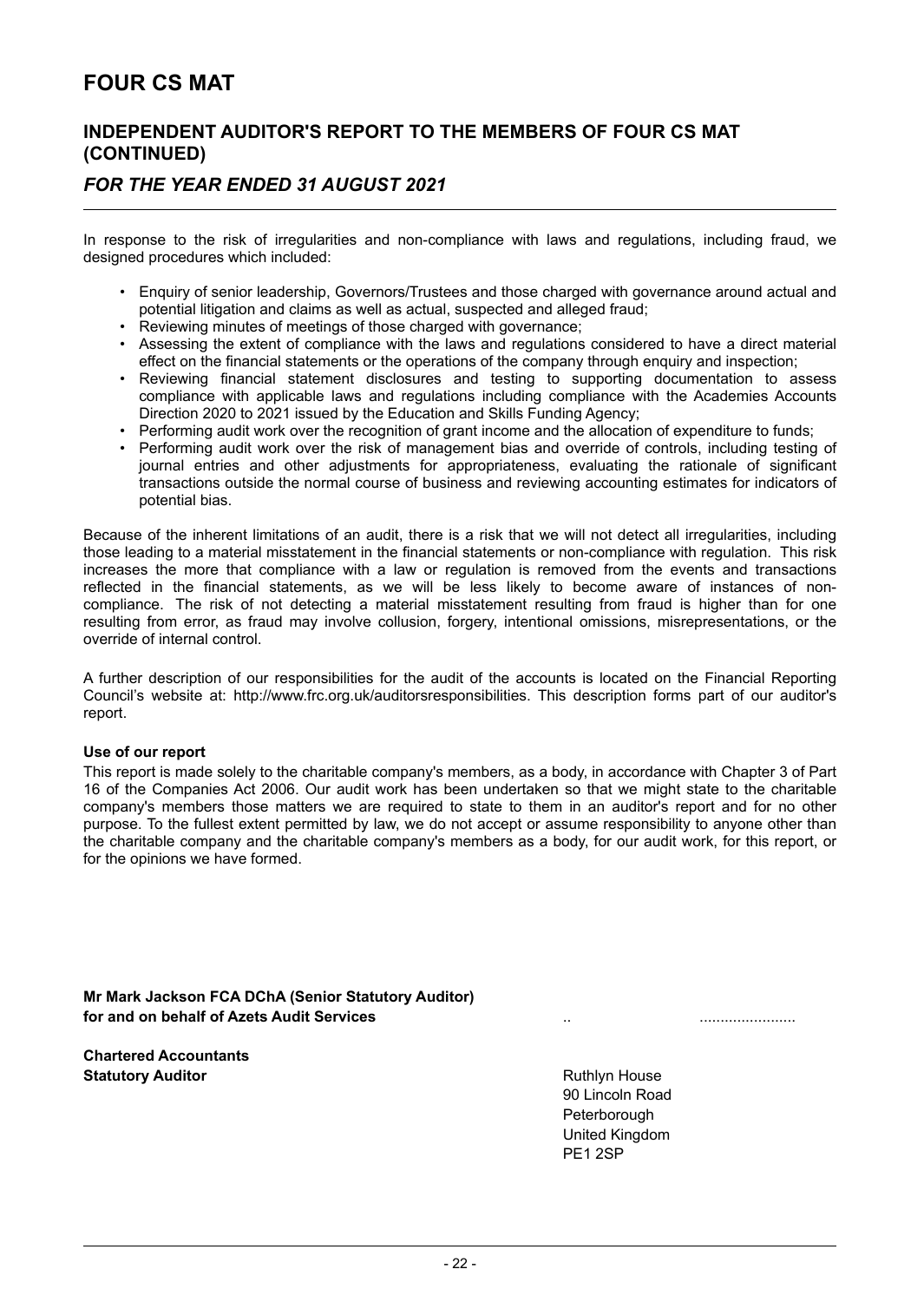### **INDEPENDENT REPORTING ACCOUNTANT'S ASSURANCE REPORT ON REGULARITY TO FOUR CS MAT AND THE EDUCATION AND SKILLS FUNDING AGENCY**

### *FOR THE YEAR ENDED 31 AUGUST 2021*

In accordance with the terms of our engagement letter dated 17 September 2021 and further to the requirements of the Education and Skills Funding Agency (ESFA) as included in the Academies Accounts Direction 2020 to 2021, we have carried out an engagement to obtain limited assurance about whether the expenditure disbursed and income received by Four Cs MAT during the period 1 September 2020 to 31 August 2021 have been applied to the purposes identified by Parliament and the financial transactions conform to the authorities which govern them.

This report is made solely to Four Cs MAT and ESFA in accordance with the terms of our engagement letter. Our work has been undertaken so that we might state to the Four Cs MAT and ESFA those matters we are required to state in a report and for no other purpose. To the fullest extent permitted by law, we do not accept or assume responsibility to anyone other than Four Cs MAT and ESFA, for our work, for this report, or for the conclusion we have formed.

#### **Respective responsibilities of Four Cs MAT's accounting officer and the reporting accountant**

The accounting officer is responsible, under the requirements of Four Cs MAT's funding agreement with the Secretary of State for Education dated 31 August 2010 (as amended by the deed of variation dated 11 April 2013) and the Academies Financial Handbook, extant from 1 September 2020, for ensuring that expenditure disbursed and income received is applied for the purposes intended by Parliament and the financial transactions conform to the authorities which govern them.

Our responsibilities for this engagement are established in the United Kingdom by our profession's ethical guidance, and are to obtain limited assurance and report in accordance with our engagement letter and the requirements of the Academies Accounts Direction 2020 to 2021. We report to you whether anything has come to our attention in carrying out our work which suggests that in all material respects, expenditure disbursed and income received during the period 1 September 2020 to 31 August 2021 have not been applied to purposes intended by Parliament or that the financial transactions do not conform to the authorities which govern them.

#### **Approach**

We conducted our engagement in accordance with the Framework and Guide for External Auditors and Reporting Accountant of Academy Trusts issued by ESFA. We performed a limited assurance engagement as defined in our engagement letter.

The objective of a limited assurance engagement is to perform such procedures as to obtain information and explanations in order to provide us with sufficient appropriate evidence to express a negative conclusion on regularity.

A limited assurance engagement is more limited in scope than a reasonable assurance engagement and consequently does not enable us to obtain assurance that we would become aware of all significant matters that might be identified in a reasonable assurance engagement. Accordingly, we do not express a positive opinion.

Our engagement includes examination, on a test basis, of evidence relevant to the regularity and propriety of the Trust's income and expenditure.

The work undertaken to draw to our conclusion includes:

- a review of the activities of the academy, by reference to sources of income and other information available to us;
- sample testing of expenditure, including payroll;
- a review of minutes of trustees' meetings.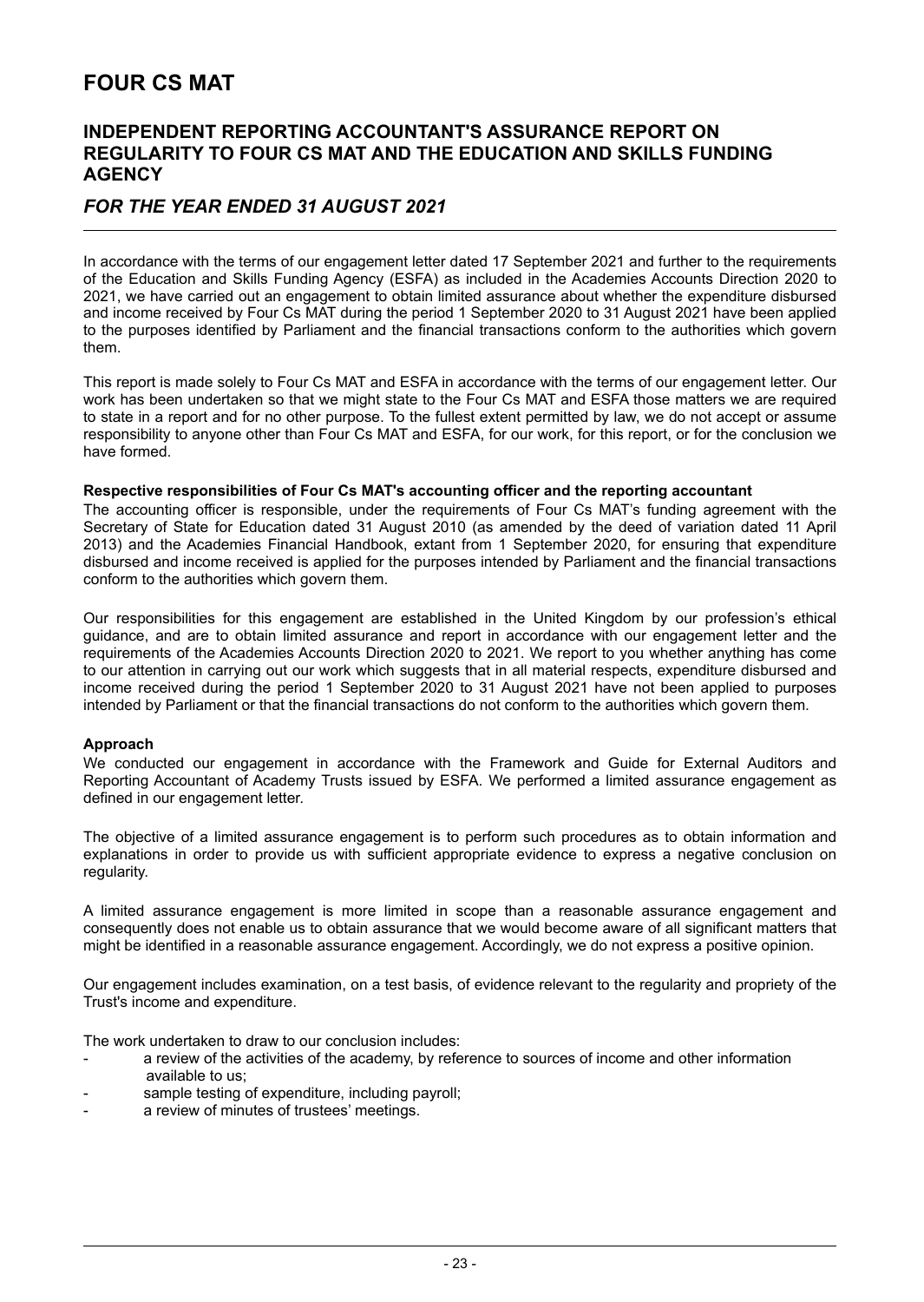### **INDEPENDENT REPORTING ACCOUNTANT'S ASSURANCE REPORT ON REGULARITY TO FOUR CS MAT AND THE EDUCATION AND SKILLS FUNDING AGENCY (CONTINUED)**

### *FOR THE YEAR ENDED 31 AUGUST 2021*

#### **Conclusion**

In the course of our work, nothing has come to our attention which suggests that in all material respects the expenditure disbursed and income received during the period 1 September 2020 to 31 August 2021 has not been applied to purposes intended by Parliament and the financial transactions do not conform to the authorities which govern them.

#### **Reporting Accountant**

Azets Audit Services Ruthlyn House 90 Lincoln Road Peterborough PE1 2SP United Kingdom

Dated: ..21 December 2021....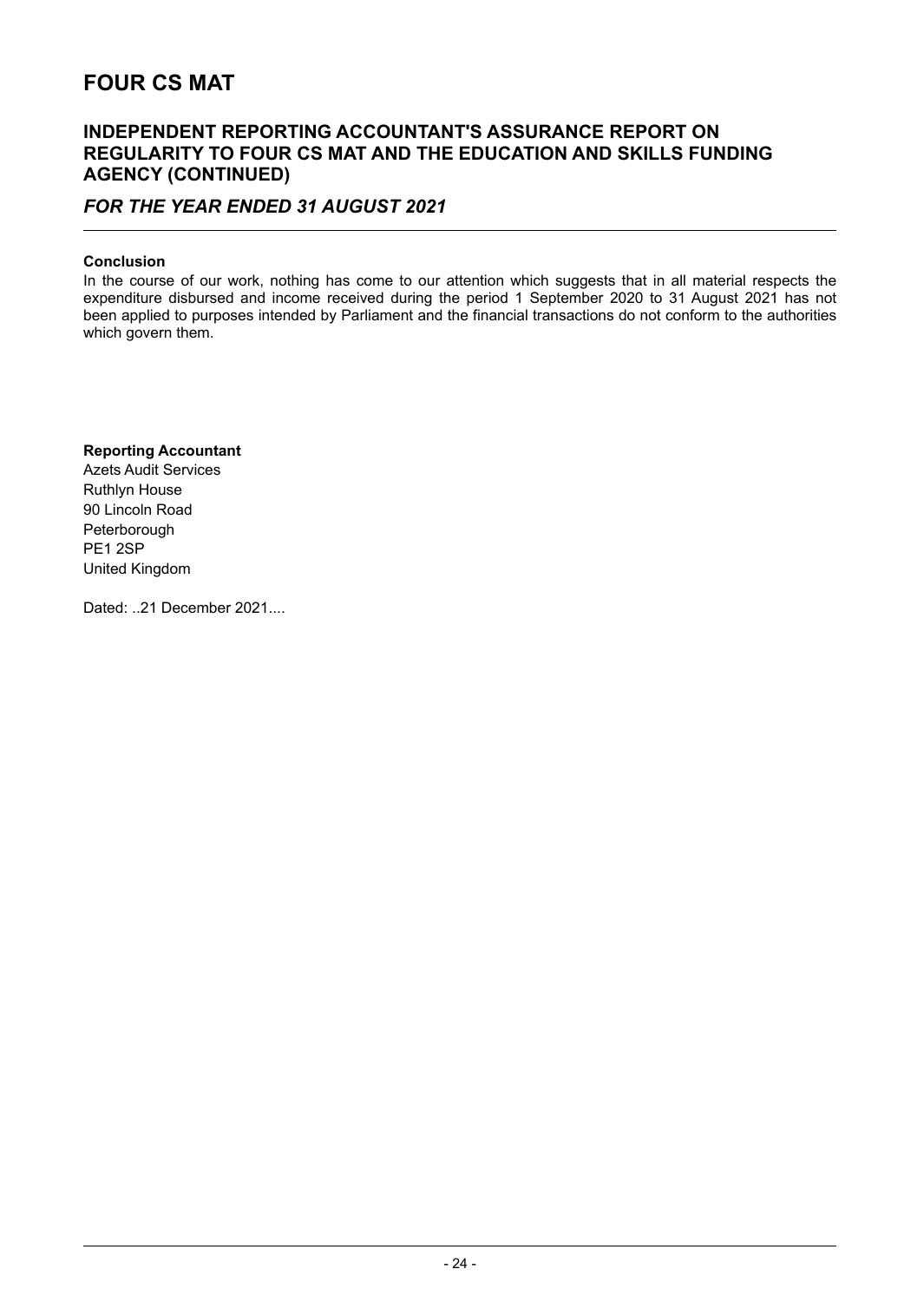### **STATEMENT OF FINANCIAL ACTIVITIES INCLUDING INCOME AND EXPENDITURE ACCOUNT**

### *FOR THE YEAR ENDED 31 AUGUST 2021*

|                                                                        | <b>Unrestricted</b><br>funds |           |                                                         | <b>Restricted funds:</b><br><b>General Fixed asset</b> |                               | <b>Total</b><br>2020 |
|------------------------------------------------------------------------|------------------------------|-----------|---------------------------------------------------------|--------------------------------------------------------|-------------------------------|----------------------|
|                                                                        | <b>Notes</b>                 | £         | £                                                       | £                                                      | £                             | £                    |
| Income and endowments from:                                            |                              |           |                                                         |                                                        |                               |                      |
| Donations and capital grants                                           | 3                            | 5,430     |                                                         | 76,003                                                 | 81,433                        | 80,923               |
| Charitable activities:                                                 |                              |           |                                                         |                                                        |                               |                      |
| - Funding for educational operations                                   | 4                            | 549,413   | 19,902,411                                              | $\sim$ $-$                                             | 20,451,824                    | 19,661,910           |
| - Funding for Teaching school and                                      |                              |           |                                                         |                                                        |                               |                      |
| <b>SCITT</b>                                                           | 30                           | 456,307   | 473,434                                                 |                                                        | 929,741                       | 1,039,393            |
| Other trading activities                                               | 5                            | 45,866    | 175,517                                                 |                                                        | 221,383                       | 110,947              |
| Investments                                                            | 6                            | 2,538     |                                                         |                                                        | 2,538                         | 7,549                |
| <b>Total</b>                                                           |                              | 1,059,554 | 20,551,362                                              | 76,003                                                 | 21,686,919                    | 20,900,722           |
| <b>Expenditure on:</b>                                                 |                              |           |                                                         |                                                        |                               |                      |
| Charitable activities:                                                 |                              |           |                                                         |                                                        |                               |                      |
| - Educational operations                                               | 9                            | 424,955   | 20,577,894                                              |                                                        | 711,112 21,713,961            | 20,641,336           |
| - Teaching school and SCITT                                            | 30                           | 413,476   | 500,465                                                 |                                                        | 913,941                       | 945,010              |
| <b>Total</b>                                                           | 8                            | 838,431   | 21,078,359                                              |                                                        | 711,112 22,627,902 21,586,346 |                      |
| Net income/(expenditure)                                               |                              | 221,123   | (526, 997)                                              | (635, 109)                                             | (940, 983)                    | (685, 624)           |
|                                                                        |                              |           |                                                         |                                                        |                               |                      |
| Transfers between funds                                                | 20                           |           | (1,026,144)                                             | 1,026,144                                              |                               |                      |
| Other recognised gains/(losses)<br>Actuarial (losses)/gains on defined |                              |           |                                                         |                                                        |                               |                      |
| benefit pension schemes                                                | 22                           |           | (2,922,000)                                             | $\blacksquare$                                         | (2,922,000)                   | 728,000              |
| Net movement in funds                                                  |                              | 221,123   | (4, 475, 141)                                           | 391,035                                                | (3,862,983)                   | 42,376               |
| <b>Reconciliation of funds</b>                                         |                              |           |                                                         |                                                        |                               |                      |
| Total funds brought forward                                            |                              | 2,847,335 |                                                         | (7,148,533) 26,045,725 21,744,527 21,702,151           |                               |                      |
| Total funds carried forward                                            |                              |           | 3,068,458 (11,623,674) 26,436,760 17,881,544 21,744,527 |                                                        |                               |                      |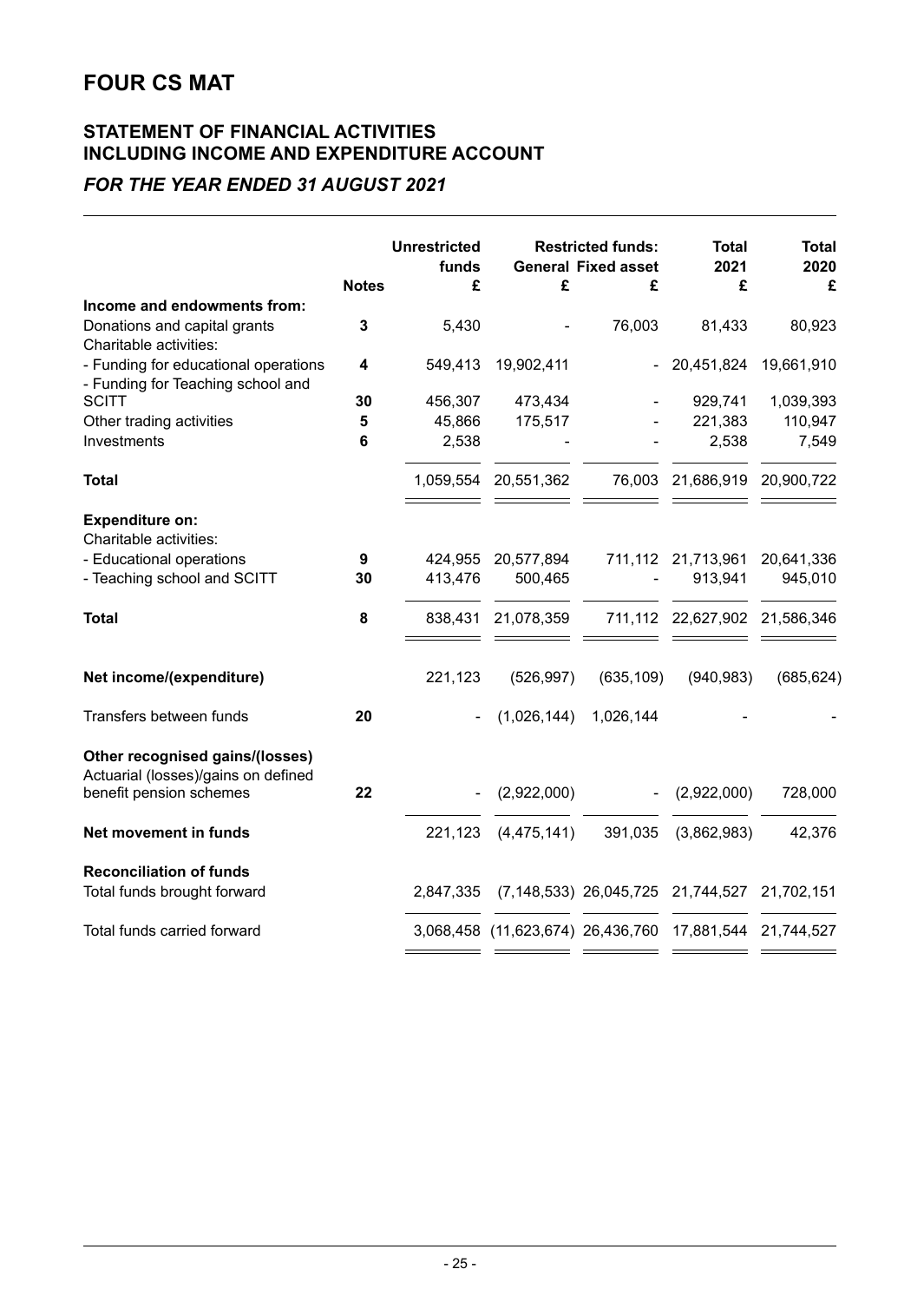### **STATEMENT OF FINANCIAL ACTIVITIES (CONTINUED) INCLUDING INCOME AND EXPENDITURE ACCOUNT**

### *FOR THE YEAR ENDED 31 AUGUST 2021*

| <b>Comparative year information</b>                                                            | <b>Unrestricted</b><br>funds | <b>Restricted funds:</b><br><b>General Fixed asset</b> |                                   | <b>Total</b><br>2020 |
|------------------------------------------------------------------------------------------------|------------------------------|--------------------------------------------------------|-----------------------------------|----------------------|
| Year ended 31 August 2020<br><b>Notes</b>                                                      | £                            | £                                                      | £                                 | £                    |
| Income and endowments from:                                                                    |                              |                                                        |                                   |                      |
| Donations and capital grants<br>3<br>Charitable activities:                                    | 8,450                        | 4,133                                                  | 68,340                            | 80,923               |
| - Funding for educational operations<br>4                                                      | 827,660                      | 18,834,250                                             |                                   | 19,661,910           |
| - Funding for Teaching school and SCITT<br>30                                                  | 449,765                      | 589,628                                                |                                   | 1,039,393            |
| Other trading activities<br>5                                                                  | 74,574                       | 36,373                                                 |                                   | 110,947              |
| Investments<br>6                                                                               | 7,549                        |                                                        |                                   | 7,549                |
| <b>Total</b>                                                                                   |                              | 1,367,998 19,464,384                                   |                                   | 68,340 20,900,722    |
| <b>Expenditure on:</b><br>Charitable activities:                                               |                              |                                                        |                                   |                      |
| - Educational operations<br>9                                                                  |                              | 616,536 19,344,408                                     |                                   | 680,392 20,641,336   |
| - Teaching school and SCITT<br>30                                                              | 377,017                      | 567,993                                                |                                   | 945,010              |
| 8<br><b>Total</b>                                                                              |                              | 993,553 19,912,401                                     |                                   | 680,392 21,586,346   |
| Net income/(expenditure)                                                                       | 374,445                      | (448, 017)                                             | (612,052)                         | (685, 624)           |
| Transfers between funds<br>20                                                                  |                              | (115,010)                                              | 115,010                           |                      |
| Other recognised gains/(losses)<br>Actuarial gains on defined benefit pension<br>22<br>schemes |                              | 728,000                                                |                                   | 728,000              |
| Net movement in funds                                                                          | 374,445                      | 164,973                                                | (497, 042)                        | 42,376               |
|                                                                                                |                              |                                                        |                                   |                      |
| <b>Reconciliation of funds</b><br>Total funds brought forward                                  | 2,472,890                    |                                                        | (7,313,506) 26,542,767 21,702,151 |                      |
| Total funds carried forward                                                                    |                              | 2,847,335 (7,148,533) 26,045,725 21,744,527            |                                   |                      |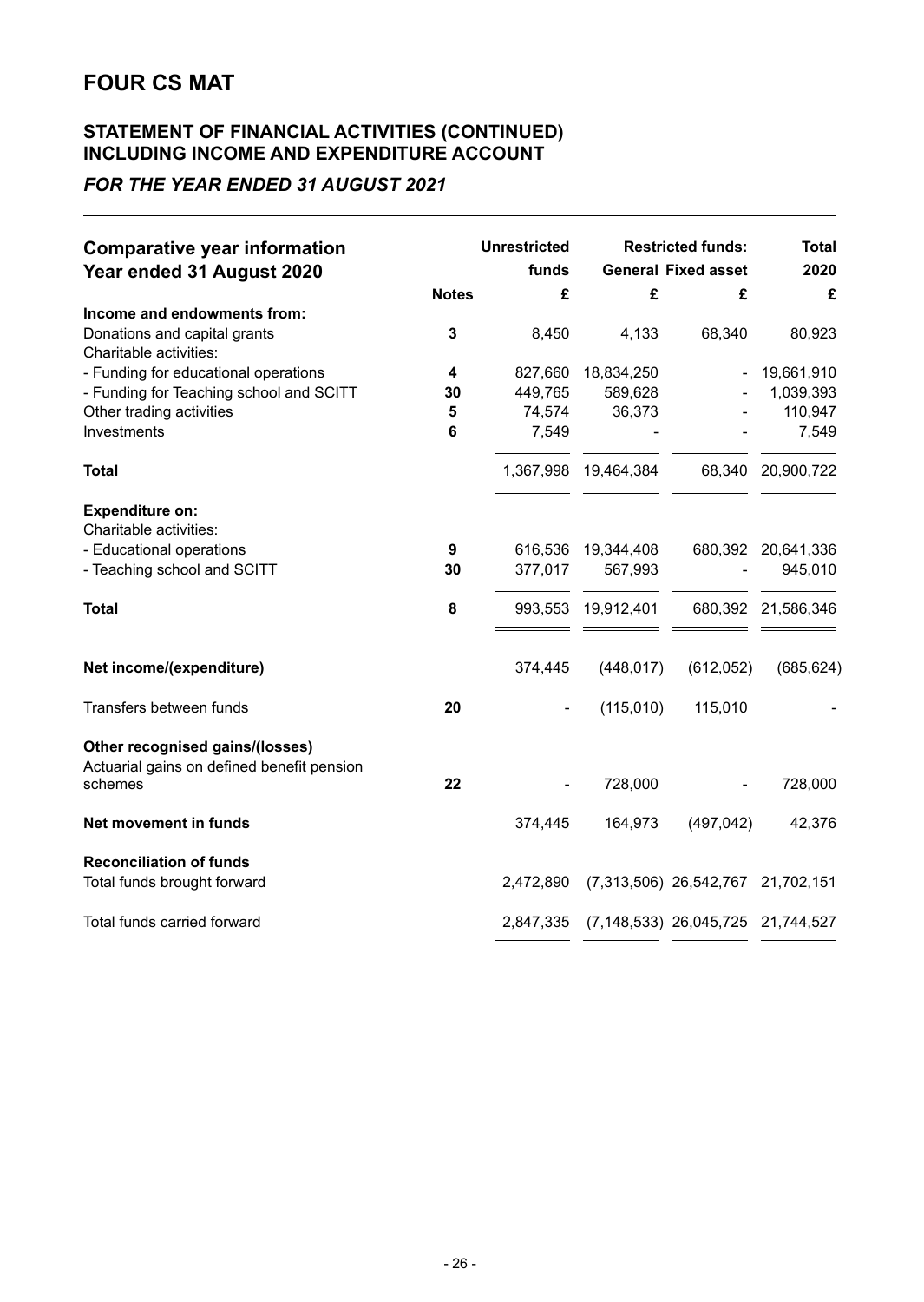### **BALANCE SHEET**

### *AS AT 31 AUGUST 2021*

|                                                   |              |             | 2021           |               | 2020        |  |
|---------------------------------------------------|--------------|-------------|----------------|---------------|-------------|--|
|                                                   | <b>Notes</b> | £           | £              | £             | £           |  |
| <b>Fixed assets</b>                               |              |             |                |               |             |  |
| Tangible assets                                   | 14           |             | 26,340,705     |               | 25,426,109  |  |
| <b>Current assets</b>                             |              |             |                |               |             |  |
| <b>Stocks</b>                                     | 16           | 13,824      |                | 12,082        |             |  |
| <b>Debtors</b>                                    | 17           | 281,565     |                | 427,054       |             |  |
| Cash at bank and in hand                          |              | 6,790,527   |                | 6,785,468     |             |  |
|                                                   |              | 7,085,916   |                | 7,224,604     |             |  |
| <b>Current liabilities</b>                        |              |             |                |               |             |  |
| Creditors: amounts falling due within one<br>year | 18           | (1,356,077) |                | (1, 149, 186) |             |  |
| <b>Net current assets</b>                         |              |             | 5,729,839      |               | 6,075,418   |  |
| Net assets excluding pension liability            |              |             | 32,070,544     |               | 31,501,527  |  |
| Defined benefit pension scheme liability          | 22           |             | (14, 189, 000) |               | (9,757,000) |  |
| <b>Total net assets</b>                           |              |             | 17,881,544     |               | 21,744,527  |  |
|                                                   |              |             |                |               |             |  |
| <b>Funds of the Trust:</b>                        |              |             |                |               |             |  |
| <b>Restricted funds</b>                           | 20           |             |                |               |             |  |
| - Fixed asset funds                               |              |             | 26,436,760     |               | 26,045,725  |  |
| - Restricted income funds                         |              |             | 2,565,326      |               | 2,608,467   |  |
| - Pension reserve                                 |              |             | (14, 189, 000) |               | (9,757,000) |  |
| <b>Total restricted funds</b>                     |              |             | 14,813,086     |               | 18,897,192  |  |
| <b>Unrestricted income funds</b>                  | 20           |             | 3,068,458      |               | 2,847,335   |  |
| <b>Total funds</b>                                |              |             | 17,881,544     |               | 21,744,527  |  |
|                                                   |              |             |                |               |             |  |

The accounts on pages 25 to 54 were approved by the Trustees and authorised for issue on ..16 December 2021.. and are signed on their behalf by:

.............................. Mr D G McLaren **Chair of Trustees**

Company Number 07333133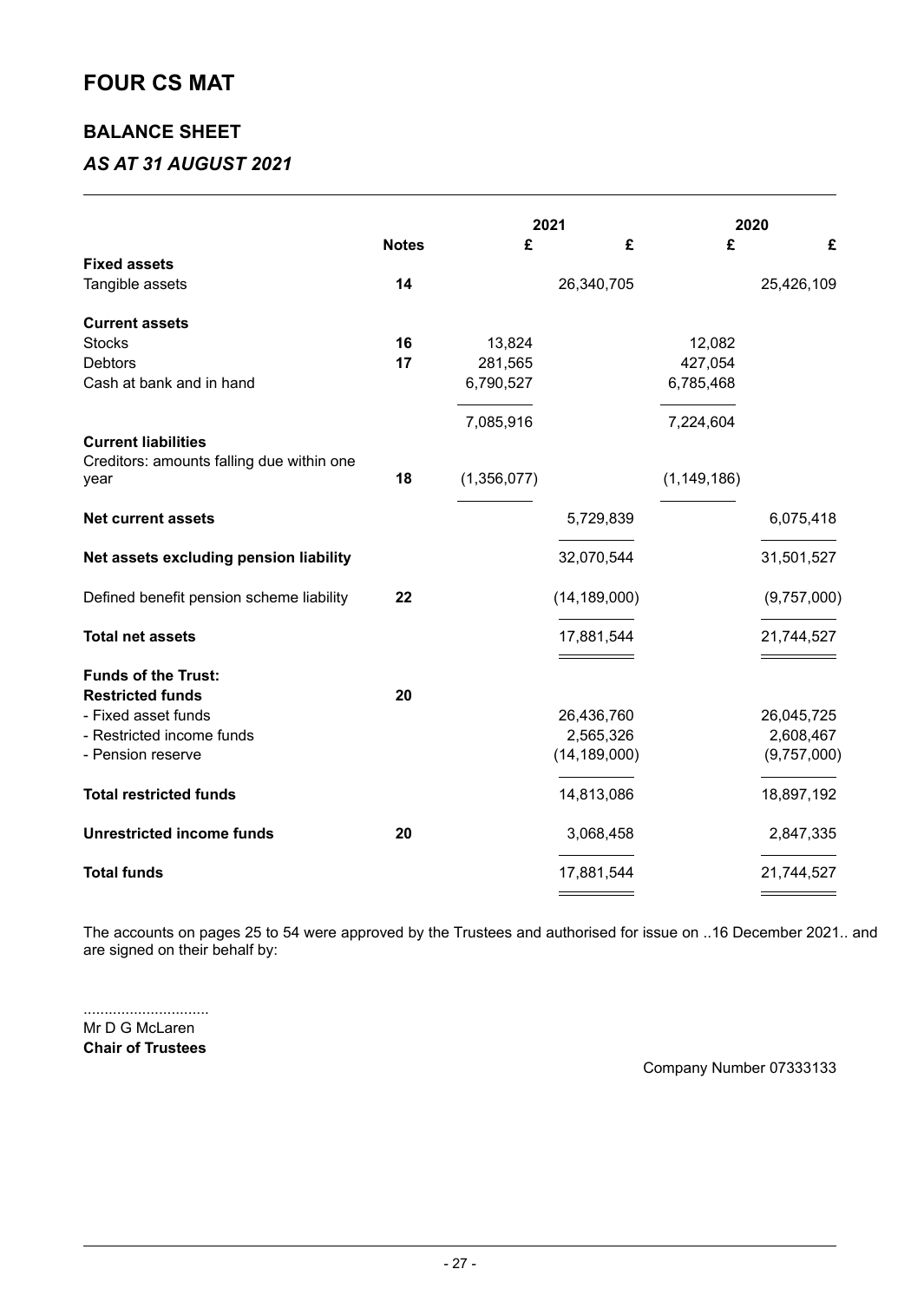### **STATEMENT OF CASH FLOWS**

### *FOR THE YEAR ENDED 31 AUGUST 2021*

|                                                                      |              |             | 2021        |            | 2020      |
|----------------------------------------------------------------------|--------------|-------------|-------------|------------|-----------|
|                                                                      | <b>Notes</b> | £           | £           | £          | £         |
| Cash flows from operating activities                                 |              |             |             |            |           |
| Net cash provided by operating activities                            | 26           |             | 1,541,543   |            | 1,219,064 |
| Cash flows from investing activities                                 |              |             |             |            |           |
| Dividends, interest and rents from investments                       |              | 2,538       |             | 7,549      |           |
| Capital grants from DfE Group                                        |              | 68,931      |             | 68,340     |           |
| Purchase of tangible fixed assets                                    |              | (1,610,453) |             | (121, 294) |           |
| Proceeds from sale of tangible fixed assets                          |              | 2,500       |             |            |           |
| Net cash used in investing activities                                |              |             | (1,536,484) |            | (45, 405) |
| Net increase in cash and cash equivalents in the<br>reporting period |              |             | 5,059       |            | 1,173,659 |
|                                                                      |              |             |             |            |           |
| Cash and cash equivalents at beginning of the year                   |              |             | 6,785,468   |            | 5,611,809 |
| Cash and cash equivalents at end of the year                         |              |             | 6,790,527   |            | 6,785,468 |
|                                                                      |              |             |             |            |           |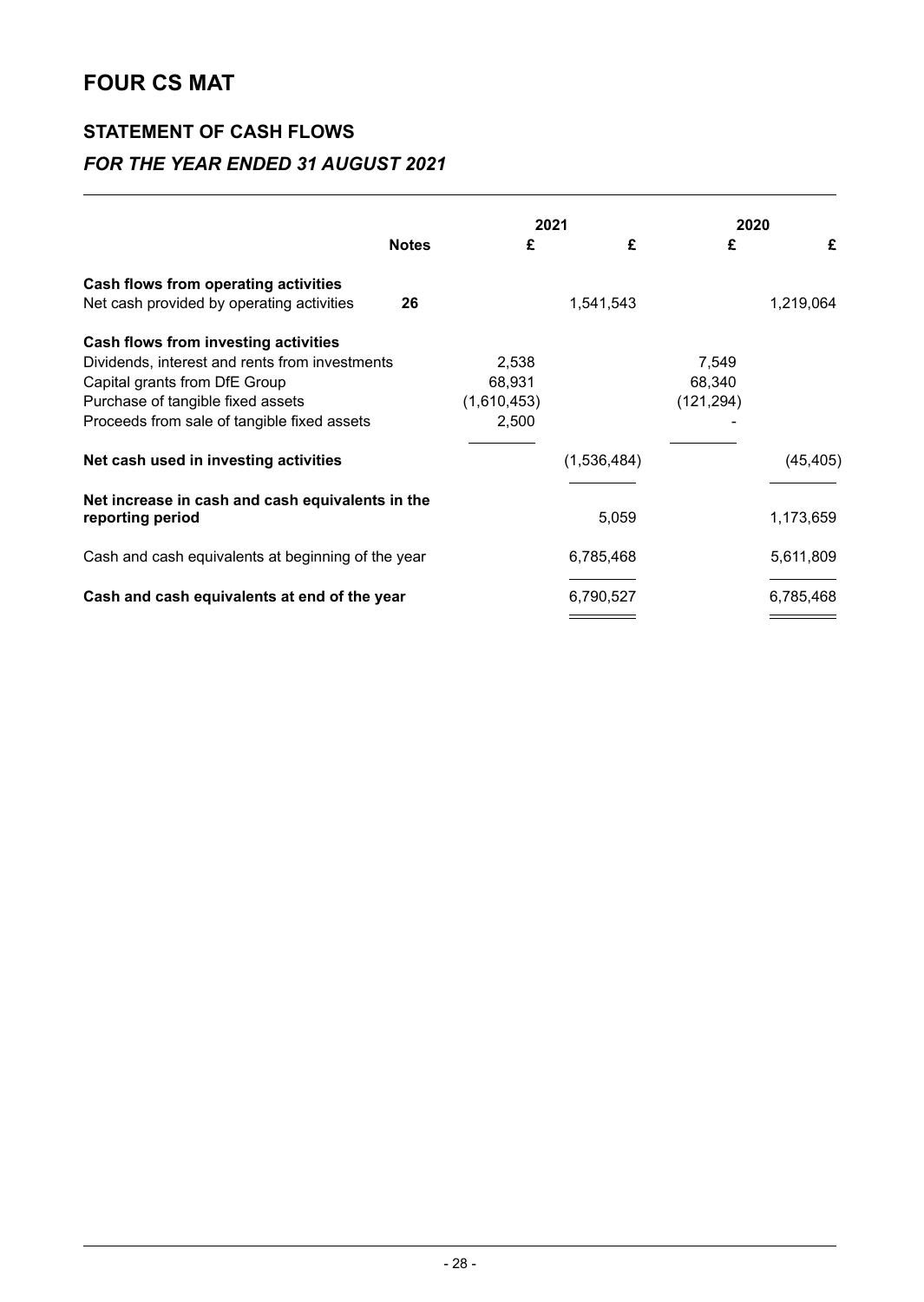### **NOTES TO THE FINANCIAL STATEMENTS** *FOR THE YEAR ENDED 31 AUGUST 2021*

#### **1 Accounting policies**

A summary of the principal accounting policies adopted (which have been applied consistently, except where noted), judgements and key sources of estimation uncertainty, is set out below.

#### **1.1 Basis of preparation**

The accounts of the Trust, which is a public benefit entity under FRS 102, have been prepared under the historical cost convention in accordance with the Financial Reporting Standard Applicable in the UK and Republic of Ireland (FRS 102), the Accounting and Reporting by Charities: Statement of Recommended Practice applicable to charities preparing their accounts in accordance with the Financial Reporting Standard applicable in the UK and Republic of Ireland (FRS 102) (Charities SORP (FRS 102)), the Academies Accounts Direction 2020 to 2021 issued by ESFA, the Charities Act 2011 and the Companies Act 2006.

Four Cs MAT meets the definition of a public benefit entity under FRS 102.

The accounts are prepared in sterling, which is the functional currency of the academy trust. Monetary amounts in these financial statements are rounded to the nearest pound.

#### **1.2 Going concern**

The Trustees assess whether the use of going concern is appropriate, ie whether there are any material uncertainties related to events or conditions that may cast significant doubt on the ability of the charitable company to continue as a going concern including the continued impact of COVID-19. The Trustees have made this assessment in respect of a period of at least one year from the date of authorisation for issue of the accounts and have concluded that the Trust has adequate resources to continue in operational existence for the foreseeable future and there are no material uncertainties about the Trust's ability to continue as a going concern. Thus they continue to adopt the going concern basis of accounting in preparing the accounts.

#### **1.3 Income**

All incoming resources are recognised when the Trust has entitlement to the funds, the receipt is probable and the amount can be measured reliably.

#### **Grants**

Grants are included in the statement of financial activities on a receivable basis. The balance of income received for specific purposes but not expended during the period is shown in the relevant funds on the balance sheet. Where income is received in advance of meeting any performance-related conditions there is not unconditional entitlement to the income and its recognition is deferred and included in creditors as deferred income until the performance-related conditions are met. Where entitlement occurs before income is received, the income is accrued.

General Annual Grant is recognised in full in the statement of financial activities in the period for which it is receivable, and any abatement in respect of the period is deducted from income and recognised as a liability.

Capital grants are recognised in full when there is an unconditional entitlement to the grant. Unspent amounts of capital grants are reflected in the balance sheet in the restricted fixed asset fund. Capital grants are recognised when there is entitlement and are not deferred over the life of the asset on which they are expended.

#### Donations

Donations are recognised on a receivable basis (where there are no performance-related conditions) where the receipt is probable and the amount can be reliably measured.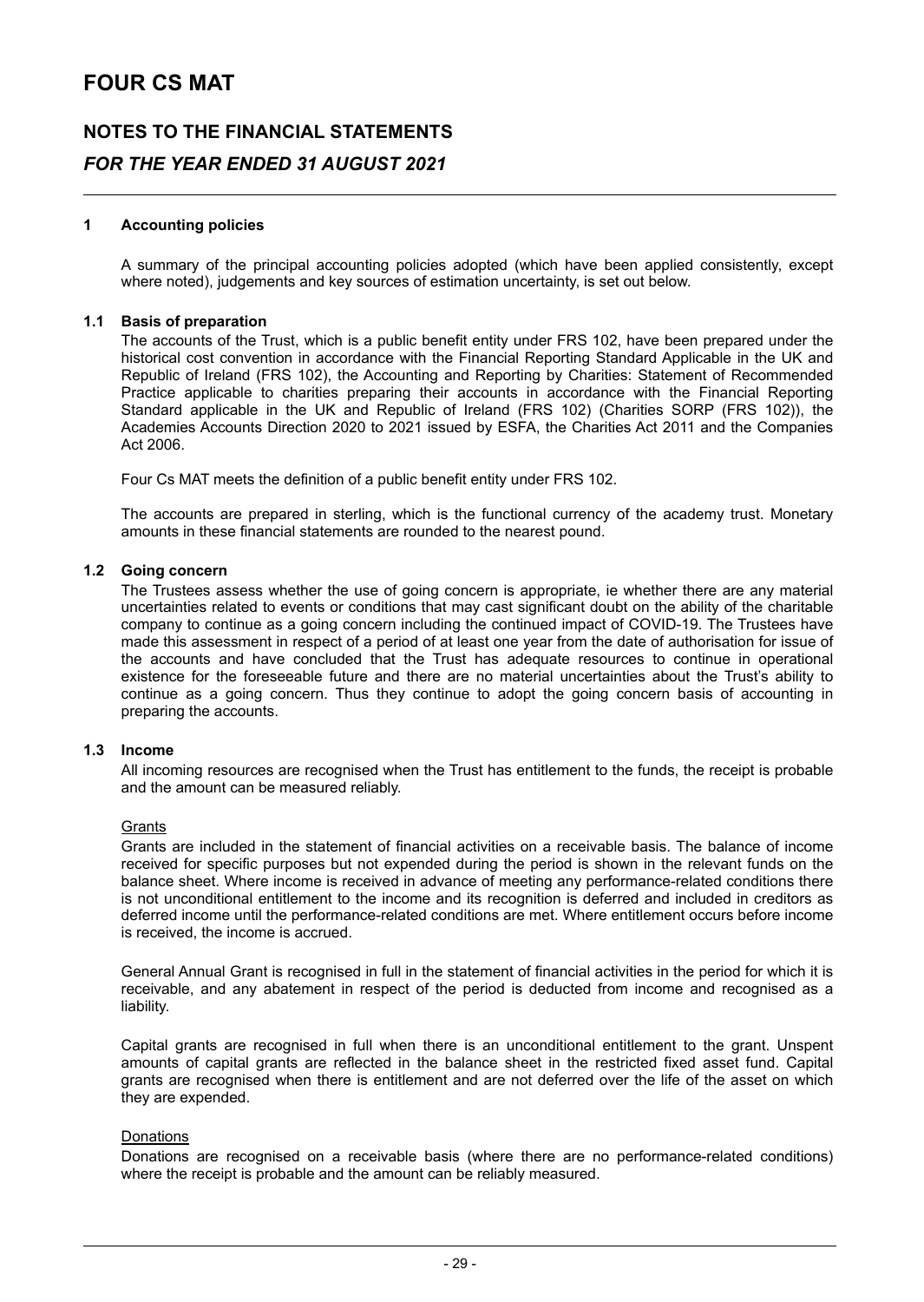## **NOTES TO THE FINANCIAL STATEMENTS (CONTINUED)** *FOR THE YEAR ENDED 31 AUGUST 2021*

#### **1 Accounting policies (Continued)**

#### Other income

Other income, including the hire of facilities, is recognised in the period it is receivable and to the extent the Trust has provided the goods or services.

#### Donated goods, facilities and services

The value of donated services and gifts in kind provided to the Trust are recognised at their open market value in the period in which they are receivable as incoming resources, where the benefit to the Trust can be reliably measured. An equivalent amount is included as expenditure under the relevant heading in the statement of financial activities, except where the gift in kind was a fixed asset in which case the amount is included in the appropriate fixed asset category and depreciated over the useful economic life in accordance with the Trust's policies. The value of donated time from volunteers has not been included in these accounts.

#### Donated fixed assets

Donated fixed assets are measured at fair value unless it is impractical to measure this reliably, in which case the cost of the item to the donor is used. The gain is recognised as income from donations and a corresponding amount is included in the appropriate fixed asset category and depreciated over the useful economic life in accordance with the Trust's accounting policies.

#### **1.4 Expenditure**

Expenditure is recognised once there is a legal or constructive obligation to transfer economic benefit to a third party, it is probable that a transfer of economic benefits will be required in settlement, and the amount of the obligation can be measured reliably.

Expenditure is classified by activity. The costs of each activity are made up of the total of direct costs and shared costs, including support costs involved in undertaking each activity. Direct costs attributable to a single activity are allocated directly to that activity. Shared costs which contribute to more than one activity and support costs which are not attributable to a single activity are apportioned between those activities on a basis consistent with the use of resources. Central staff costs are allocated on the basis of time spent, and depreciation charges are allocated on the portion of the asset's use.

All resources expended are inclusive of irrecoverable VAT.

#### Expenditure on raising funds

This includes all expenditure incurred by the Trust to raise funds for its charitable purposes and includes costs of all fundraising activities events and non-charitable trading.

#### Charitable activities

These are costs incurred on the Trust's educational operations, including support costs and costs relating to the governance of the Trust apportioned to charitable activities.

#### Governance costs

These include the costs attributable to the Trust's compliance with constitutional and statutory requirements, including audit, strategic management, Trustees' meetings and reimbursed expenses.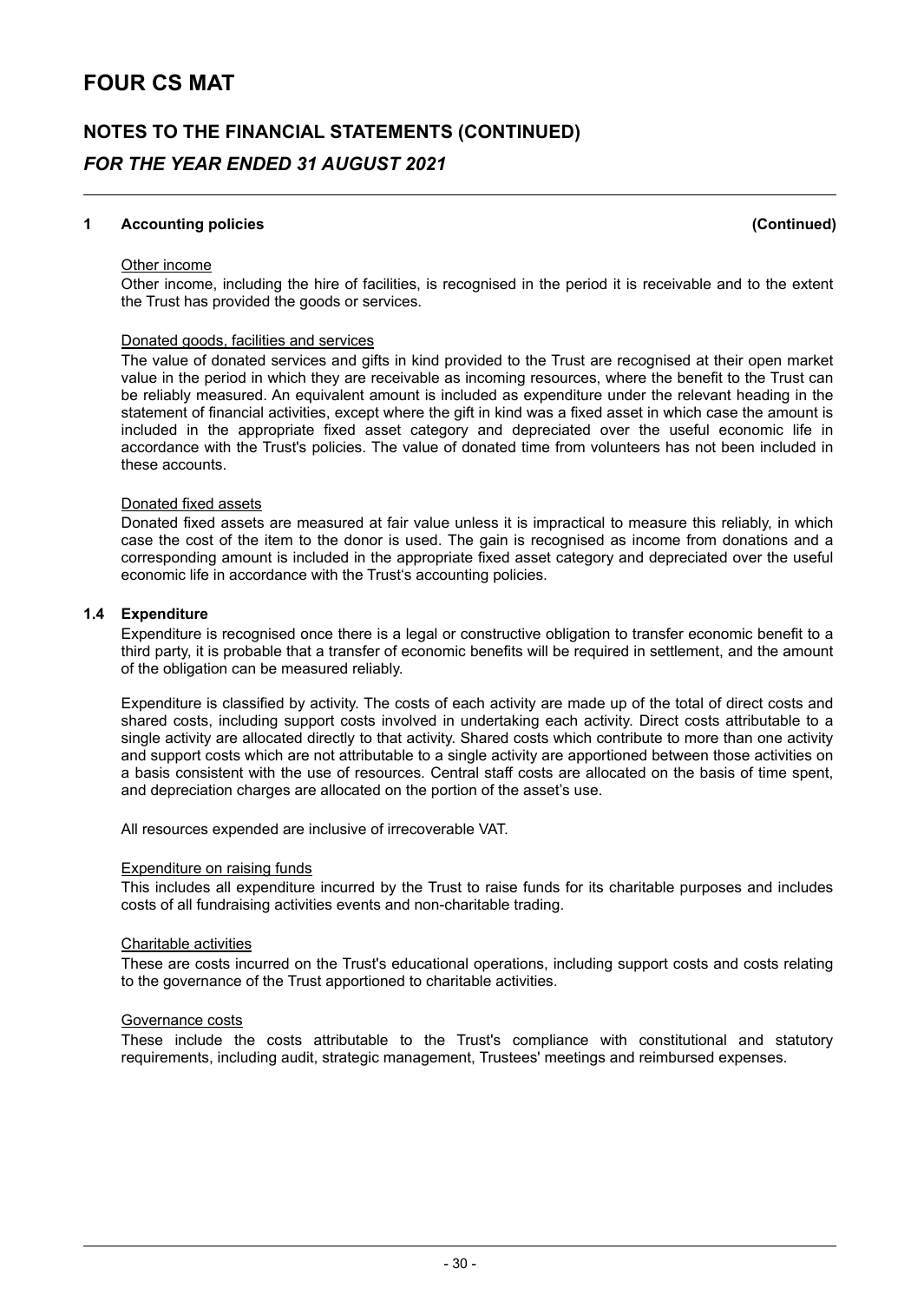### **NOTES TO THE FINANCIAL STATEMENTS (CONTINUED)** *FOR THE YEAR ENDED 31 AUGUST 2021*

#### **1 Accounting policies (Continued)**

#### **1.5 Tangible fixed assets and depreciation**

The freehold land and buildings in which Arthur Mellows Village College operate were transferred into the company by the governors of the previous Local Authority school on 7 September 2010. The value used for the purposes of these accounts is the value stated at the Land Registry. Other fixtures, fittings and equipment transferred into the College from the previous Local Authority school have not been valued in these accounts. Tangible fixed assets acquired since the College was established are included in the accounts at cost.

On 1 April 2017 the leasehold land and buildings in which The Fulbridge Academy operate were transferred into the MAT as follows:

- The school building is based on an ESFA valuation as the construction cost was not available at the time of the transfer.

- A further building has been constructed after the ESFA valuation was carried out. The value of this building is the construction cost.

On 1 September 2018 the leasehold land and buildings in which Discovery Primary Academy operate were transferred into the MAT at a valuation by the Trustees.

On 1 January 2019 the leasehold land and buildings in which Hampton Vale Primary Academy operate were transferred into the MAT at a valuation by the Trustees.

Assets costing £1,000 or more are capitalised as tangible fixed assets and are carried at cost, net of depreciation and any provision for impairment.

Where tangible fixed assets have been acquired with the aid of specific grants, either from the government or from the private sector, they are included in the balance sheet at cost and depreciated over their expected useful economic life. The related grants are credited to a restricted fixed asset fund in the statement of financial activities and carried forward in the balance sheet. Depreciation on such assets is charged to the restricted fixed asset fund in the statement of financial activities so as to reduce the fund over the useful economic life of the related asset on a basis consistent with the Trust's depreciation policy. Where tangible fixed assets have been acquired with unrestricted funds, depreciation on such assets is charged to the unrestricted fund.

Depreciation is provided on all tangible fixed assets other than freehold land, at rates calculated to write off the cost of each asset on a straight-line or reducing balance basis over its expected useful life, as follows:

| <b>Buildings</b>               | 2% p.a. straight line      |
|--------------------------------|----------------------------|
| Plant and machinery            | 25% p.a. reducing balance  |
| Assets under construction      | No depreciation is charged |
| Fixtures, fittings & equipment | 25% p.a. reducing balance  |
| Motor vehicles                 | 20% p.a. reducing balance  |

A review for impairment of a fixed asset is carried out if events or changes in circumstances indicate that the carrying value of any fixed asset may not be recoverable. Shortfalls between the carrying value of fixed assets and their recoverable amounts are recognised as impairments. Impairment losses are recognised in the statement of financial activities.

#### **1.6 Liabilities**

Liabilities are recognised when there is an obligation at the balance sheet date as a result of a past event, it is probable that a transfer of economic benefit will be required in settlement, and the amount of the settlement can be estimated reliably. Liabilities are recognised at the amount that the Trust anticipates it will pay to settle the debt or the amount it has received as advanced payments for the goods of services it must provide.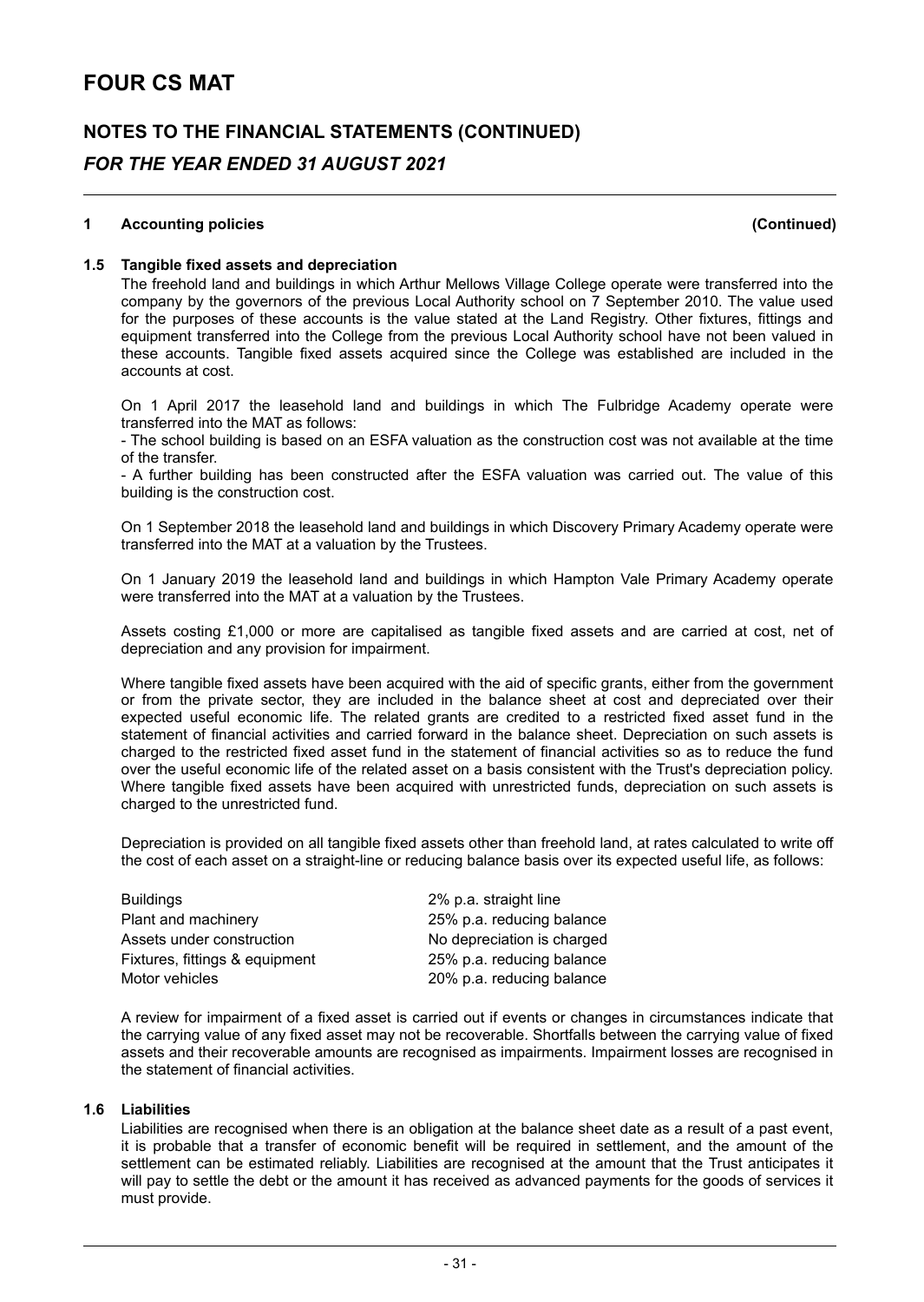### **NOTES TO THE FINANCIAL STATEMENTS (CONTINUED)** *FOR THE YEAR ENDED 31 AUGUST 2021*

#### **1 Accounting policies (Continued)**

**1.7 Leased assets**

Rentals under operating leases are charged on a straight-line basis over the lease term.

#### **1.8 Financial instruments**

The Trust only holds basic financial instruments as defined in FRS 102. The financial assets and financial liabilities of the Trust and their measurement basis are as follows.

#### Financial assets

Trade and other debtors are basic financial instruments and are debt instruments measured at amortised cost. Prepayments are not financial instruments.

Cash at bank is classified as a basic financial instrument and is measured at face value.

#### Financial liabilities

Trade creditors, accruals and other creditors are financial instruments, and are measured at amortised cost. Taxation and social security are not included in the financial instruments disclosure definition.

Deferred income is not deemed to be a financial liability, as the cash settlement has already taken place and there is an obligation to deliver services rather than cash or another financial instrument.

#### **1.9 Stock**

Stock is valued at the lower of cost and net realisable value. Net realisable value is based on estimated selling price less further costs to completion and disposal. Provision is made for obsolete and slow moving stock.

#### **1.10 Taxation**

The Trust is considered to pass the tests set out in Paragraph 1 Schedule 6 of the Finance Act 2010 and therefore it meets the definition of a charitable company for UK corporation tax purposes. Accordingly, the Trust is potentially exempt from taxation in respect of income or capital gains received within categories covered by chapter 3 part 11 of the Corporation Tax Act 2010 or Section 256 of the Taxation of Chargeable Gains Act 1992, to the extent that such income or gains are applied exclusively to charitable purposes.

#### **1.11 Pensions benefits**

Retirement benefits to employees of the Trust are provided by the Teachers' Pension Scheme ('TPS') and the Local Government Pension Scheme ('LGPS'). These are defined benefit schemes and the assets are held separately from those of the Trust.

The TPS is an unfunded scheme and contributions are calculated to spread the cost of pensions over employees' working lives with the Trust in such a way that the pension cost is a substantially level percentage of current and future pensionable payroll. The contributions are determined by the Government Actuary based on quadrennial valuations using a prospective unit credit method. The TPS is an unfunded multi-employer scheme with no underlying assets to assign between employers. Consequently, the TPS is treated as a defined contribution scheme for accounting purposes and the contributions are recognised in the period to which they relate.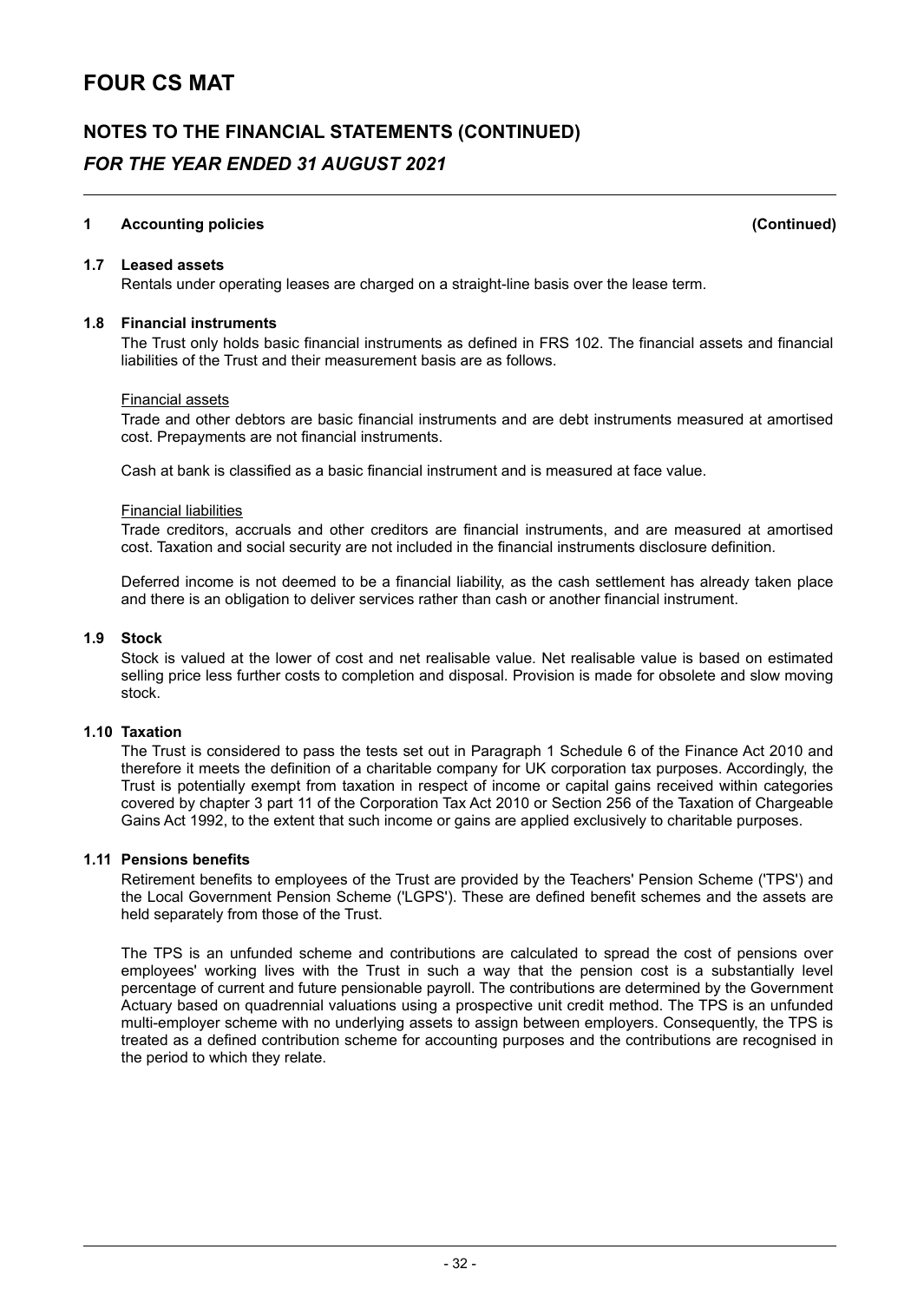# **NOTES TO THE FINANCIAL STATEMENTS (CONTINUED)** *FOR THE YEAR ENDED 31 AUGUST 2021*

#### **1 Accounting policies (Continued)**

The LGPS is a funded multi-employer scheme and the assets are held separately from those of the Trust in separate trustee administered funds. Pension scheme assets are measured at fair value and liabilities are measured on an actuarial basis using the projected unit credit method and discounted at a rate equivalent to the current rate of return on a high quality corporate bond of equivalent term and currency to the liabilities. The actuarial valuations are obtained at least triennially and are updated at each balance sheet date. The amounts charged to net income or expenditure are the current service costs and the costs of scheme introductions, benefit changes, settlements and curtailments. They are included as part of staff costs as incurred. Net interest on the net defined benefit liability/asset is also recognised in the statement of financial activities and comprises the interest cost on the defined benefit obligation and interest income on the scheme assets, calculated by multiplying the fair value of the scheme assets at the beginning of the period by the rate used to discount the benefit obligations. The difference between the interest income on the scheme assets and the actual return on the scheme assets is recognised in other recognised gains and losses. Actuarial gains and losses are recognised immediately in other recognised gains and losses.

#### **1.12 Fund accounting**

Unrestricted income funds represent those resources which may be used towards meeting any of the charitable objects of the Trust at the discretion of the Trustees.

Restricted fixed asset funds are resources which are to be applied to specific capital purposes imposed by funders where the asset acquired or created is held for a specific purpose.

Restricted general funds comprise all other restricted funds received and include grants from the Education and Skills Funding Agency.

Designated funds are where the governors have ring fenced unrestricted income for specific projects.

#### **1.13 Agency arrangements**

The academy trust acts as an agent in distributing 16-19 bursary funds from the ESFA. Payments are received from the ESFA and subsequent disbursements to students are excluded from the statement of financial activities as the academy trust does not have control over the charitable application of the funds. The academy trust can use an allocation towards it own administration costs but has not done so in the year. The funds received and paid, and any balances held are disclosed in note 29.

#### **2 Critical accounting estimates and areas of judgement**

Accounting estimates and judgements are continually evaluated and are based on historical experience and other factors, including expectations of future events that are believed to be reasonable under the circumstances.

#### Critical accounting estimates and assumptions

The Trust makes estimates and assumptions concerning the future. The resulting accounting estimates and assumptions will, by definition, seldom equal the related actual results. The estimates and assumptions that have a significant risk of causing a material adjustment to the carrying amounts of assets and liabilities within the next financial year are discussed below.

The present value of the Local Government Pension Scheme defined benefit liability depends on a number of factors that are determined on an actuarial basis using a variety of assumptions. The assumptions used in determining the net cost or income for pensions include the discount rate. Any changes in these assumptions, which are disclosed in note 22, will impact the carrying amount of the pension liability. Furthermore a roll forward approach which projects results from the latest full actuarial valuation performed at 31 March 2019 has been used by the actuary in valuing the pensions liability at 31 August 2021. Any differences between the figures derived from the roll forward approach and a full actuarial valuation would impact on the carrying amount of the pension liability.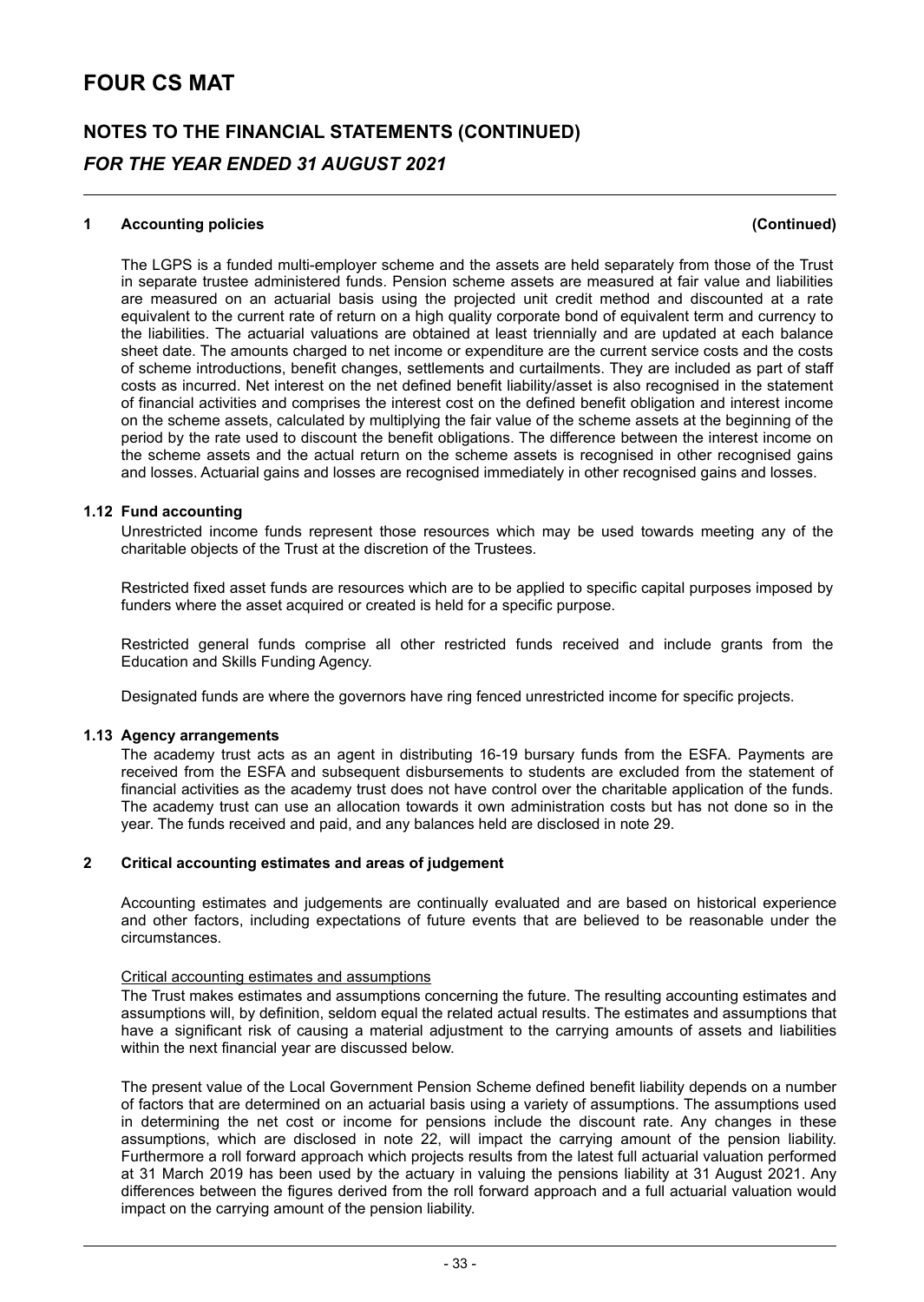# **NOTES TO THE FINANCIAL STATEMENTS (CONTINUED)** *FOR THE YEAR ENDED 31 AUGUST 2021*

#### **3 Donations and capital grants**

|                      | <b>Unrestricted</b><br>funds<br>£ | <b>Restricted</b><br>funds<br>£ | <b>Total</b><br>2021<br>£ | <b>Total</b><br>2020<br>£ |
|----------------------|-----------------------------------|---------------------------------|---------------------------|---------------------------|
| Donated fixed assets | ۰                                 | 7.072                           | 7,072                     | ۰                         |
| Capital grants       | ۰                                 | 68.931                          | 68,931                    | 68,340                    |
| Other donations      | 5,430                             | ۰                               | 5,430                     | 12,583                    |
|                      |                                   |                                 |                           |                           |
|                      | 5,430                             | 76,003                          | 81,433                    | 80,923                    |
|                      |                                   |                                 |                           |                           |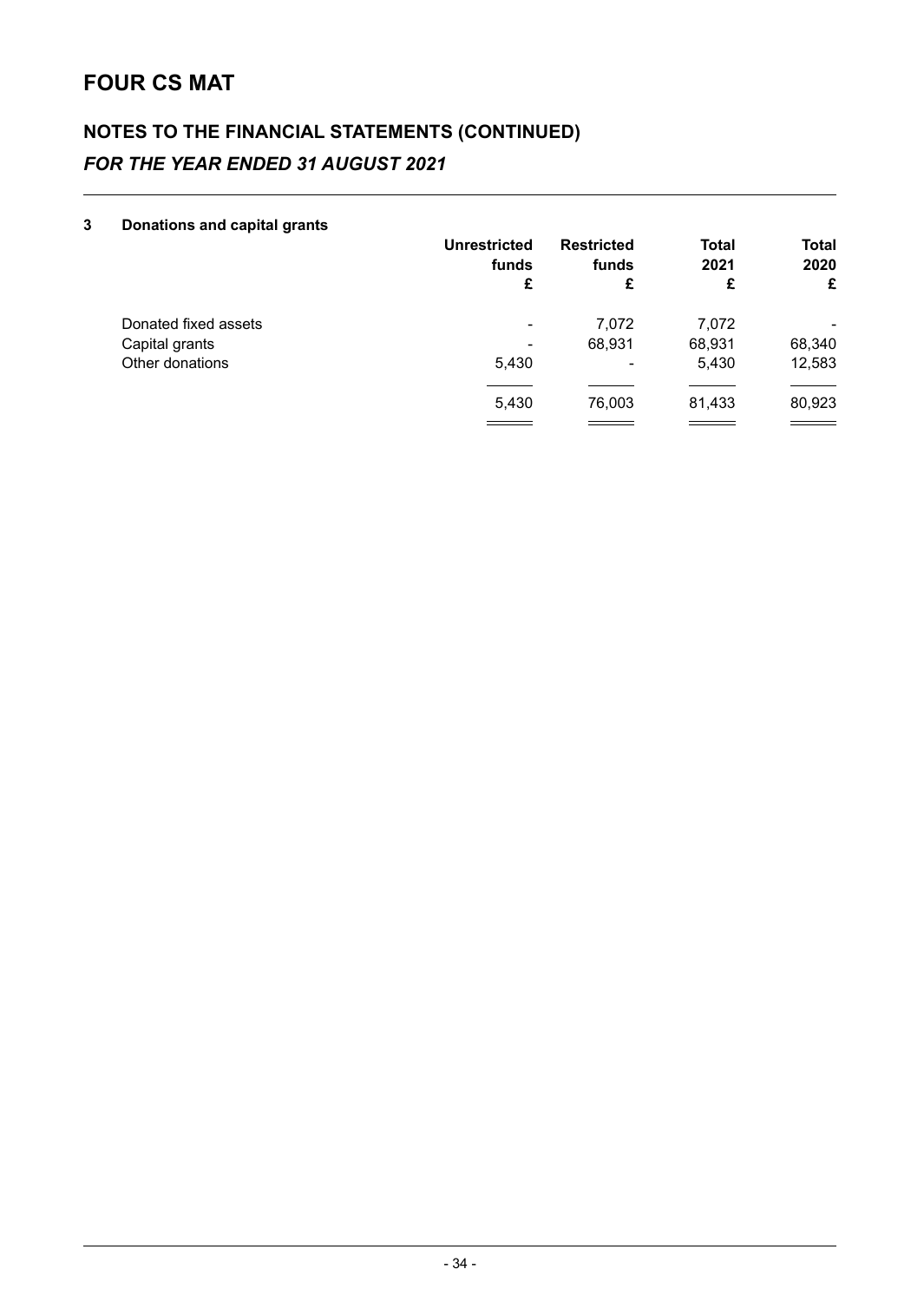# **NOTES TO THE FINANCIAL STATEMENTS (CONTINUED)** *FOR THE YEAR ENDED 31 AUGUST 2021*

#### **4 Funding for the Trust's educational operations**

|                                                        | <b>Unrestricted</b><br>funds<br>£ | <b>Restricted</b><br>funds<br>£ | <b>Total</b><br>2021<br>£ | <b>Total</b><br>2020<br>£ |
|--------------------------------------------------------|-----------------------------------|---------------------------------|---------------------------|---------------------------|
| DfE / ESFA grants                                      |                                   |                                 |                           |                           |
| General annual grant (GAG)<br>Other DfE / ESFA grants: |                                   | 16,468,458                      | 16,468,458                | 15,780,176                |
| <b>UIFSM</b>                                           |                                   | 273,208                         | 273,208                   | 284,051                   |
| Pupil premium                                          |                                   | 909,253                         | 909,253                   | 916,385                   |
| Start up grants                                        |                                   | 90,000                          | 90,000                    | 30,000                    |
| Teachers pay grants                                    |                                   | 813,600                         | 813,600                   | 801,509                   |
| PE and sports premium                                  |                                   | 65,790                          | 65,790                    | 65,530                    |
| <b>Others</b>                                          |                                   | 99,713                          | 99,713                    | 74,641                    |
| Teaching school and SCITT income                       |                                   | 2,939                           | 2,939                     | 2,939                     |
|                                                        |                                   | 18,722,961                      | 18,722,961                | 17,955,231                |
| Other government grants                                |                                   |                                 |                           |                           |
| Local authority grants                                 |                                   | 848,669                         | 848,669                   | 862,345                   |
| Teaching school and SCITT income                       |                                   | 470,495                         | 470,495                   | 586,689                   |
|                                                        |                                   | 1,319,164                       | 1,319,164                 | 1,449,034                 |
| <b>Exceptional government funding</b>                  |                                   |                                 |                           |                           |
| COVID-19 catch up funding                              |                                   | 263,560                         | 263,560                   |                           |
| COVID-19 emergency support                             |                                   | 14,728                          | 14,728                    | 16,488                    |
| COVID-19 mass testing funding                          |                                   | 39,050                          | 39,050                    |                           |
|                                                        |                                   | 317,338                         | 317,338                   | 16,488                    |
| <b>Other funding</b>                                   |                                   |                                 |                           |                           |
| Teaching school and SCITT income                       | 456,307                           |                                 | 456,307                   | 449,765                   |
| Other incoming resources                               | 549,413                           | 16,382                          | 565,795                   | 830,785                   |
|                                                        | 1,005,720                         | 16,382                          | 1,022,102                 | 1,280,550                 |
| <b>Total funding</b>                                   | 1,005,720                         | 20,375,845                      | 21,381,565                | 20,701,303                |

The academy trust has been eligible to claim additional funding in year from government support schemes in response to the coronavirus outbreak. The funding received is shown above under "exceptional government funding".

The Trust received £263,560 of funding for catch-up premium and costs incurred in respect of this funding totalled £176,204. Funds of £87,356 are to be spent in the next year.

The Trust received emergency funding that covers £14,728 (2020 - £16,488) of additional costs. These costs are included in notes 8 and 9 below as appropriate.

The Trust received £39,050 of funding for mass testing - this amount has been spent in the year.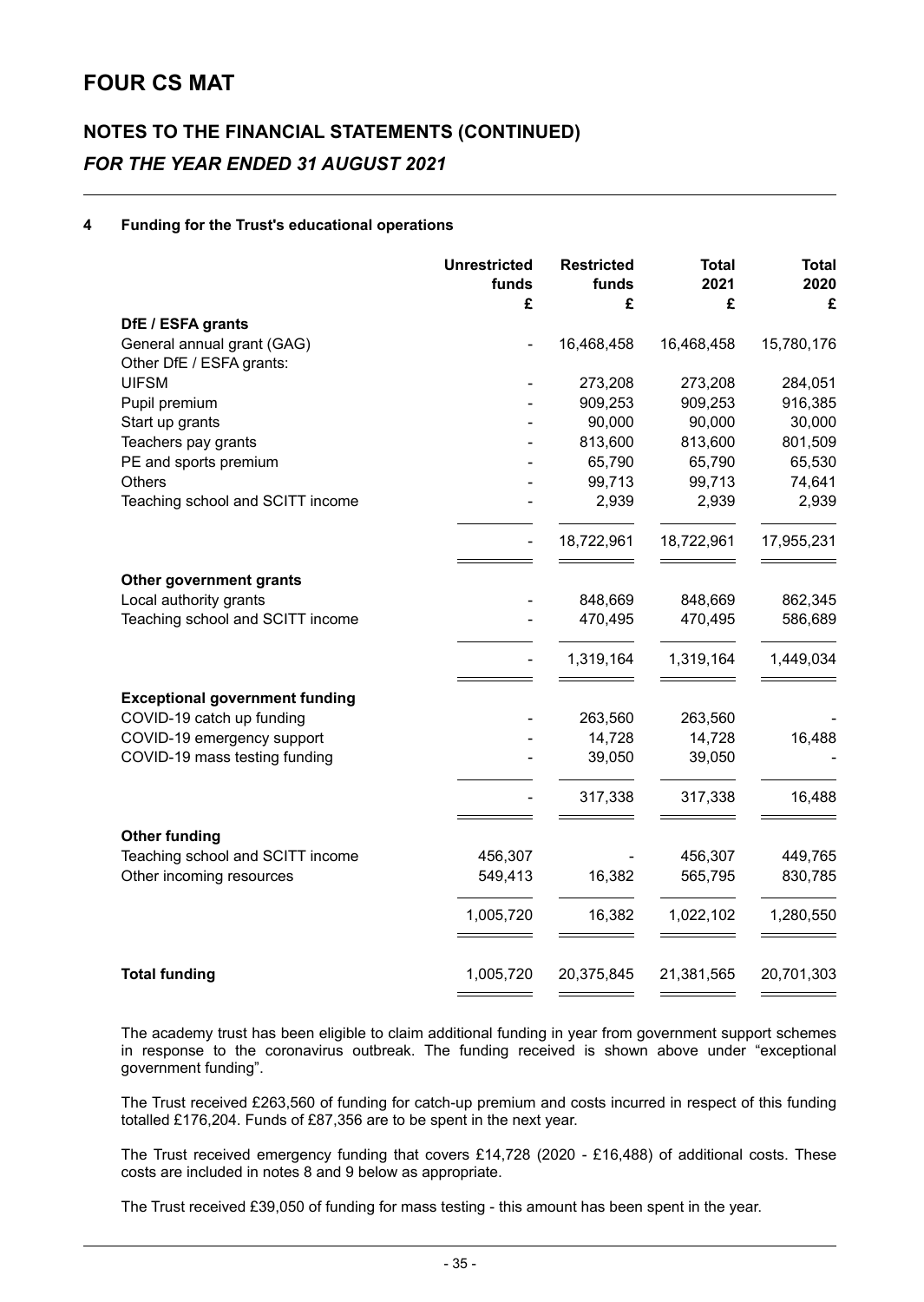# **NOTES TO THE FINANCIAL STATEMENTS (CONTINUED)** *FOR THE YEAR ENDED 31 AUGUST 2021*

#### **5 Other trading activities**

|                                  | <b>Unrestricted</b><br>funds<br>£ | <b>Restricted</b><br>funds<br>£ | <b>Total</b><br>2021<br>£ | <b>Total</b><br>2020<br>£ |
|----------------------------------|-----------------------------------|---------------------------------|---------------------------|---------------------------|
| Lettings                         | 45,866                            |                                 | 45,866                    | 72,324                    |
| Sale of services                 |                                   | 175,517                         | 175,517                   | 36,373                    |
| Teaching school and SCITT income |                                   |                                 |                           | 2,250                     |
|                                  | 45,866                            | 175,517                         | 221,383                   | 110,947                   |
|                                  |                                   |                                 |                           |                           |
| <b>Investment income</b>         |                                   |                                 |                           |                           |
|                                  | <b>Unrestricted</b>               | <b>Restricted</b>               | <b>Total</b>              | <b>Total</b>              |
|                                  | funds                             | funds                           | 2021                      | 2020                      |
|                                  | £                                 | £                               | £                         | £                         |
| Short term deposits              | 2,538                             |                                 | 2,538                     | 7,549                     |
|                                  |                                   |                                 |                           |                           |

#### **7 Central services**

The Trust has provided the following central services to its academies during the year:

- financial services;
- legal services;
- management time.

The Trust charges a flat percentage for these services between 3% and 5% of GAG depending on the performance of the school.

| The amounts charged during the year were as follows: | 2021    | 2020    |
|------------------------------------------------------|---------|---------|
|                                                      | £       | £       |
| <b>Discovery Primary Academy</b>                     | 98.837  | 91,665  |
| Hampton Vale Primary Academy                         | 114.472 | 111,859 |
| Arthur Mellows Village College                       | 241,234 | 227,698 |
| The Fulbridge Academy                                | 106.146 | 107,745 |
|                                                      |         |         |
|                                                      | 560,689 | 538,967 |
|                                                      |         |         |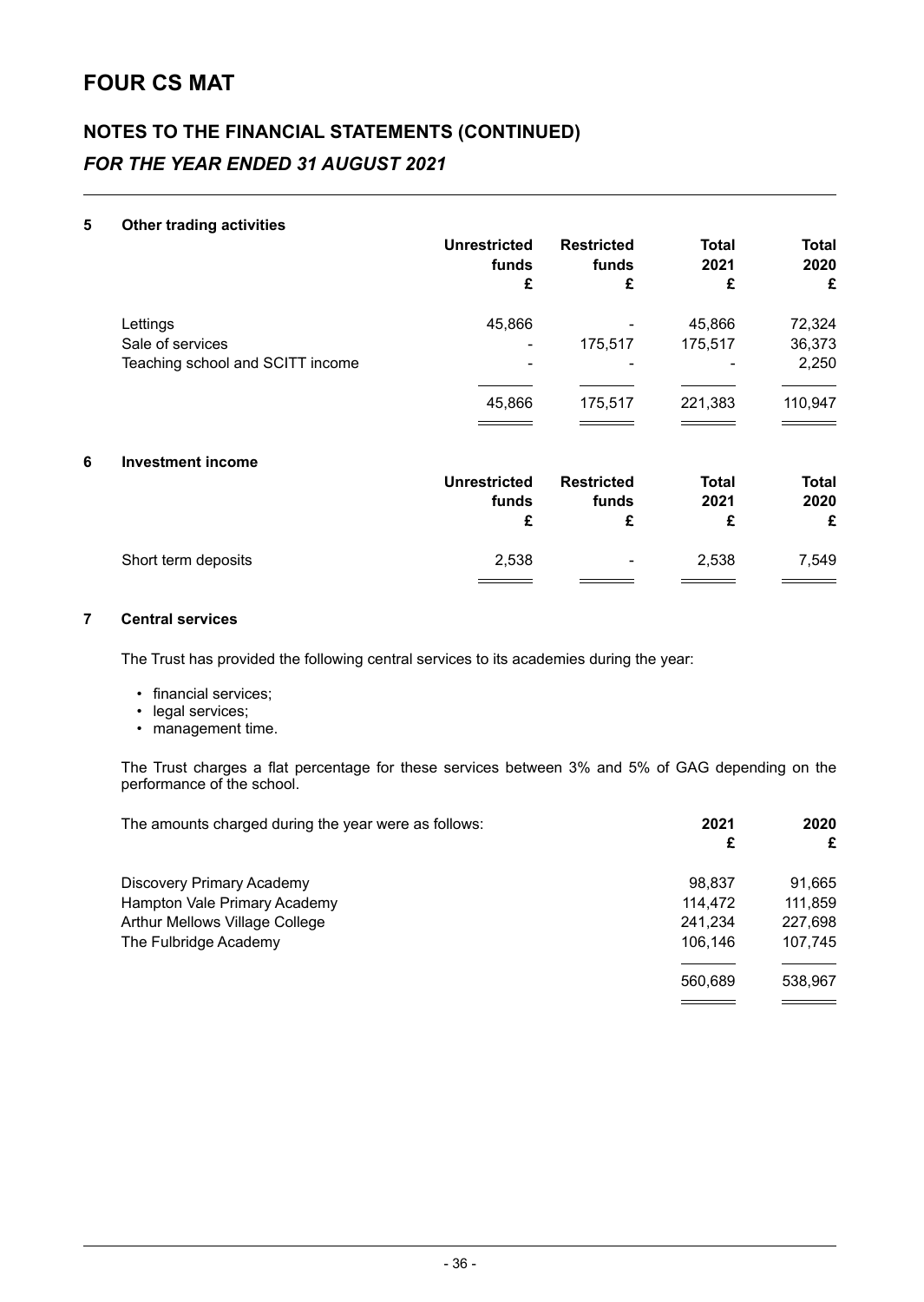# **NOTES TO THE FINANCIAL STATEMENTS (CONTINUED)** *FOR THE YEAR ENDED 31 AUGUST 2021*

### **8 Expenditure**

|                                                        |                    |                 | Non-pay expenditure | Total      | Total      |
|--------------------------------------------------------|--------------------|-----------------|---------------------|------------|------------|
|                                                        | <b>Staff costs</b> | <b>Premises</b> | <b>Other</b>        | 2021       | 2020       |
|                                                        | £                  | £               | £                   | £          | £          |
| Academy's educational operations                       |                    |                 |                     |            |            |
| - Direct costs                                         | 14,472,190         |                 | 929,603             | 15,401,793 | 14,808,083 |
| - Allocated support costs<br>Teaching school and SCITT | 3,643,804          | 1,822,350       | 846,014             | 6,312,168  | 5,833,253  |
| - Direct costs                                         | 162,748            |                 | 6,003               | 168,751    | 164,335    |
| - Allocated support costs                              | 35,061             | 3,456           | 706,673             | 745,190    | 780,675    |
|                                                        | 18,313,803         | 1,825,806       | 2,488,293           | 22,627,902 | 21,586,346 |
| Net income/(expenditure) for the year includes:        |                    |                 |                     | 2021       | 2020       |
|                                                        |                    |                 |                     | £          | £          |
| Fees payable to auditor for:                           |                    |                 |                     |            |            |
| - Audit                                                |                    |                 |                     | 17,400     | 17,000     |
| - Other services                                       |                    |                 |                     | 1,525      | 7,285      |
| Operating lease rentals                                |                    |                 |                     | 37,100     | 39,733     |
| Depreciation of tangible fixed assets                  |                    |                 |                     | 698,274    | 652,557    |
| Loss on disposal of fixed assets                       |                    |                 |                     | 2,155      |            |
| Net interest on defined benefit pension liability      |                    |                 |                     | 177,000    | 181,000    |
|                                                        |                    |                 |                     |            |            |

#### **9 Charitable activities**

|                               | Unrestricted<br>funds | <b>Restricted</b><br>funds | <b>Total</b><br>2021 | <b>Total</b><br>2020 |
|-------------------------------|-----------------------|----------------------------|----------------------|----------------------|
|                               | £                     | £                          | £                    | £                    |
| Direct costs                  |                       |                            |                      |                      |
| <b>Educational operations</b> | 252,891               | 14,563,362                 | 14,816,253           | 14,808,083           |
| Teaching school and SCITT     | 113,639               | 55.112                     | 168.751              | 164,335              |
| <b>Support costs</b>          |                       |                            |                      |                      |
| <b>Educational operations</b> | 172,064               | 6,725,644                  | 6,897,708            | 5,833,253            |
| Teaching school and SCITT     | 299,837               | 445,353                    | 745.190              | 780,675              |
|                               | 838,431               | 21,789,471                 | 22,627,902           | 21,586,346           |
|                               |                       |                            |                      |                      |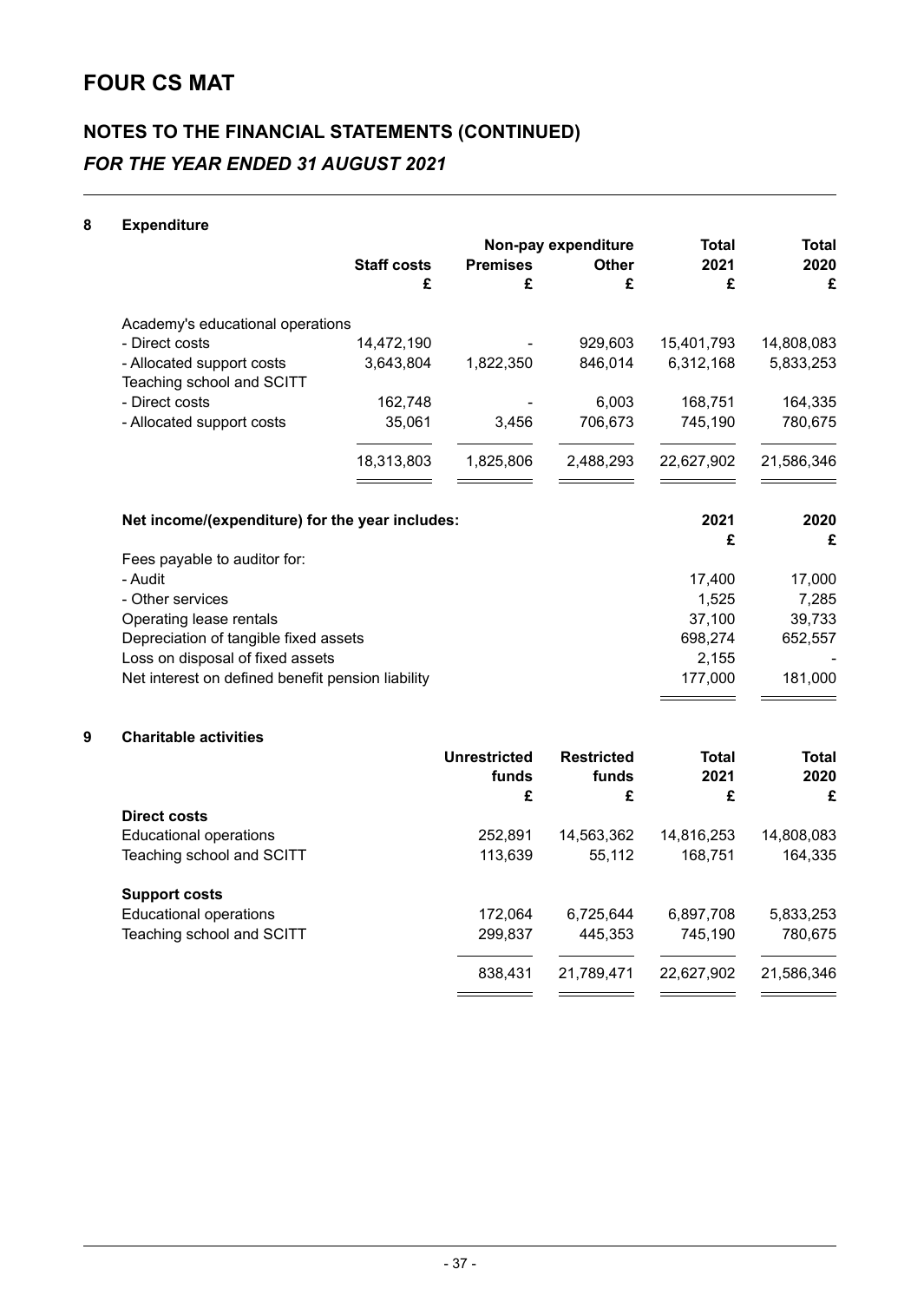# **NOTES TO THE FINANCIAL STATEMENTS (CONTINUED)** *FOR THE YEAR ENDED 31 AUGUST 2021*

#### **9 Charitable activities (Continued)**

| Analysis of costs                            | <b>Teaching</b><br>school<br>and SCITT<br>£ | <b>Educational</b><br>operations<br>£ | <b>Total</b><br>2021<br>£ | <b>Total</b><br>2020<br>£ |
|----------------------------------------------|---------------------------------------------|---------------------------------------|---------------------------|---------------------------|
| Direct costs                                 |                                             |                                       |                           |                           |
| Teaching and educational support staff costs | 162,748                                     | 14,364,554                            | 14,527,302                | 13,716,035                |
| Staff development                            | 4,893                                       | 38,405                                | 43,298                    | 45,206                    |
| Technology costs                             | 612                                         | 33,102                                | 33,714                    | 33,947                    |
| Educational supplies and services            | 498                                         | 653,980                               | 654,478                   | 726,457                   |
| Other direct costs                           |                                             | 198,113                               | 198,113                   | 450,773                   |
|                                              | 168,751                                     | 15,288,154                            | 15,456,905                | 14,972,418                |
| <b>Support costs</b>                         |                                             |                                       |                           |                           |
| Support staff costs                          | 35,061                                      | 3,614,143                             | 3,649,204                 | 3,427,585                 |
| Depreciation                                 |                                             | 700,429                               | 700,429                   | 652,556                   |
| Technology costs                             |                                             | 36,331                                | 36,331                    | 43,428                    |
| Maintenance of premises and equipment        | 2,448                                       | 521,362                               | 523,810                   | 392,522                   |
| Rent, rates and other occupancy costs        | 1,008                                       | 597,103                               | 598,111                   | 610,772                   |
| Security and transport                       | 78                                          | 2,104                                 | 2,182                     | 7,496                     |
| Catering                                     |                                             | 413,234                               | 413,234                   | 332,251                   |
| Finance costs                                |                                             | 177,000                               | 177,000                   | 181,000                   |
| Other support costs                          | 705,745                                     | 337,863                               | 1,043,608                 | 942,033                   |
| Governance costs                             | 850                                         | 26,238                                | 27,088                    | 24,285                    |
|                                              | 745,190                                     | 6,425,807                             | 7,170,997                 | 6,613,928                 |

#### **10 Governance costs**

|                                   | <b>Total</b> | <b>Total</b> |
|-----------------------------------|--------------|--------------|
| All from restricted funds:        | 2021         | 2020         |
|                                   | £            | £            |
| Amounts included in support costs |              |              |
| Legal costs                       | 8,163        |              |
| Auditor's remuneration            |              |              |
| - Audit of financial statements   | 17,400       | 17,000       |
| - Other audit costs               | 1,525        | 7,285        |
|                                   | 27,088       | 24,285       |
|                                   |              |              |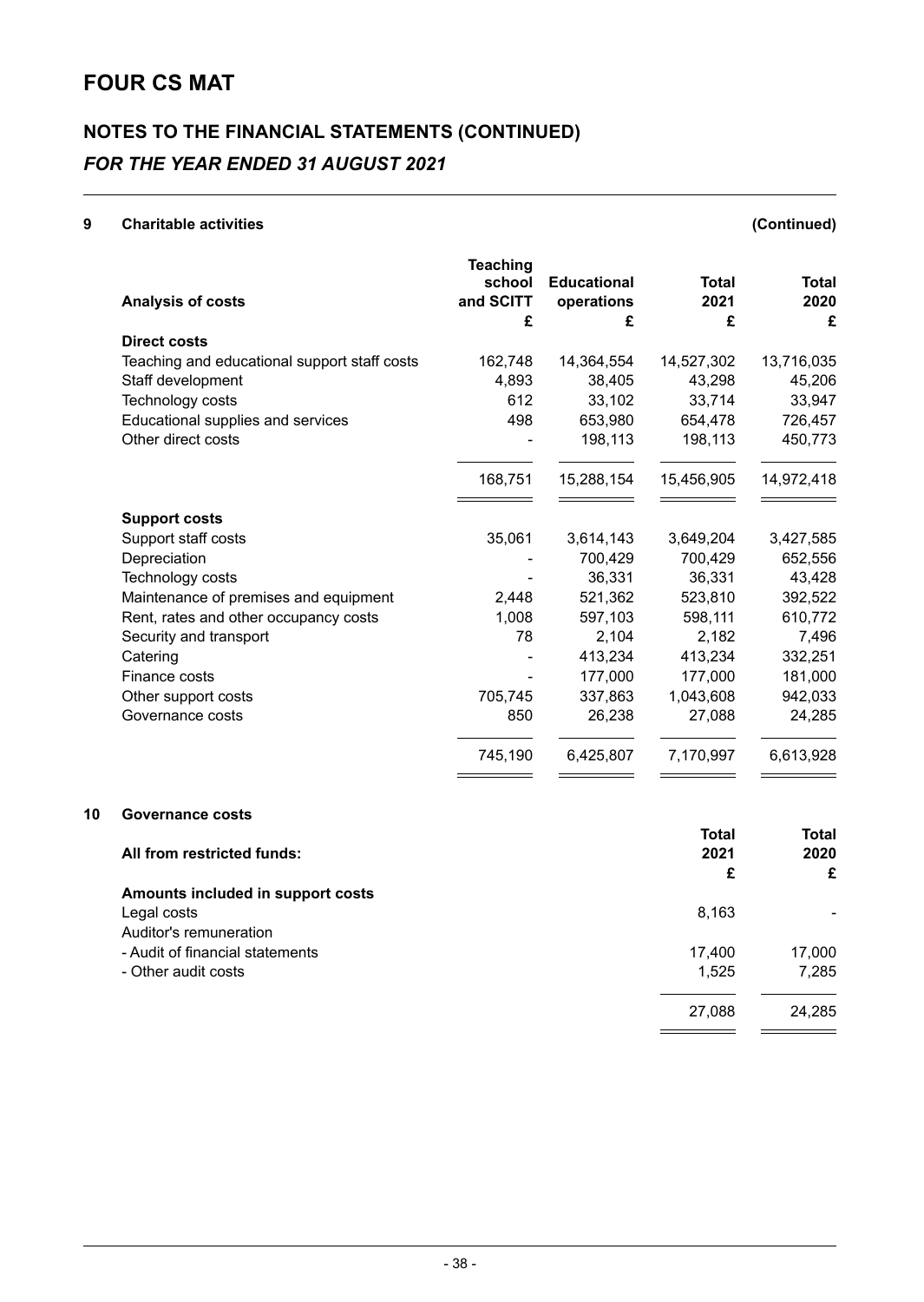# **NOTES TO THE FINANCIAL STATEMENTS (CONTINUED)** *FOR THE YEAR ENDED 31 AUGUST 2021*

#### **11 Staff**

**Staff costs**

Staff costs during the year were:

|                                         | 2021<br>£  | 2020<br>£  |
|-----------------------------------------|------------|------------|
| Wages and salaries                      | 12,920,070 | 12,274,033 |
| Social security costs                   | 1,170,277  | 1,091,323  |
| Pension costs                           | 3,988,782  | 3,738,530  |
| Staff costs - employees                 | 18,079,129 | 17,103,886 |
| Agency staff costs                      | 77,638     | 39,734     |
| Staff restructuring costs               | 19,739     |            |
|                                         | 18,176,506 | 17,143,620 |
| Staff development and other staff costs | 43,298     | 45,206     |
| Total staff expenditure                 | 18,219,804 | 17,188,826 |
| Staff restructuring costs comprise:     |            |            |
| Redundancy payments                     | 19,739     |            |

#### **Non statutory/non-contractual staff severance payments**

Included in staff restructuring costs above are severance payments totalling £19,739. Individually, the payments were £9,500, £9,389 and £850.

#### **Staff numbers**

The average number of persons employed by the Trust during the year was as follows:

|                            | 2021<br><b>Number</b> | 2020<br><b>Number</b> |
|----------------------------|-----------------------|-----------------------|
| <b>Teachers</b>            | 202                   | 206                   |
| Administration and support | 289                   | 296                   |
| Management                 | 3                     | 3                     |
|                            | 494                   | 505                   |
|                            |                       |                       |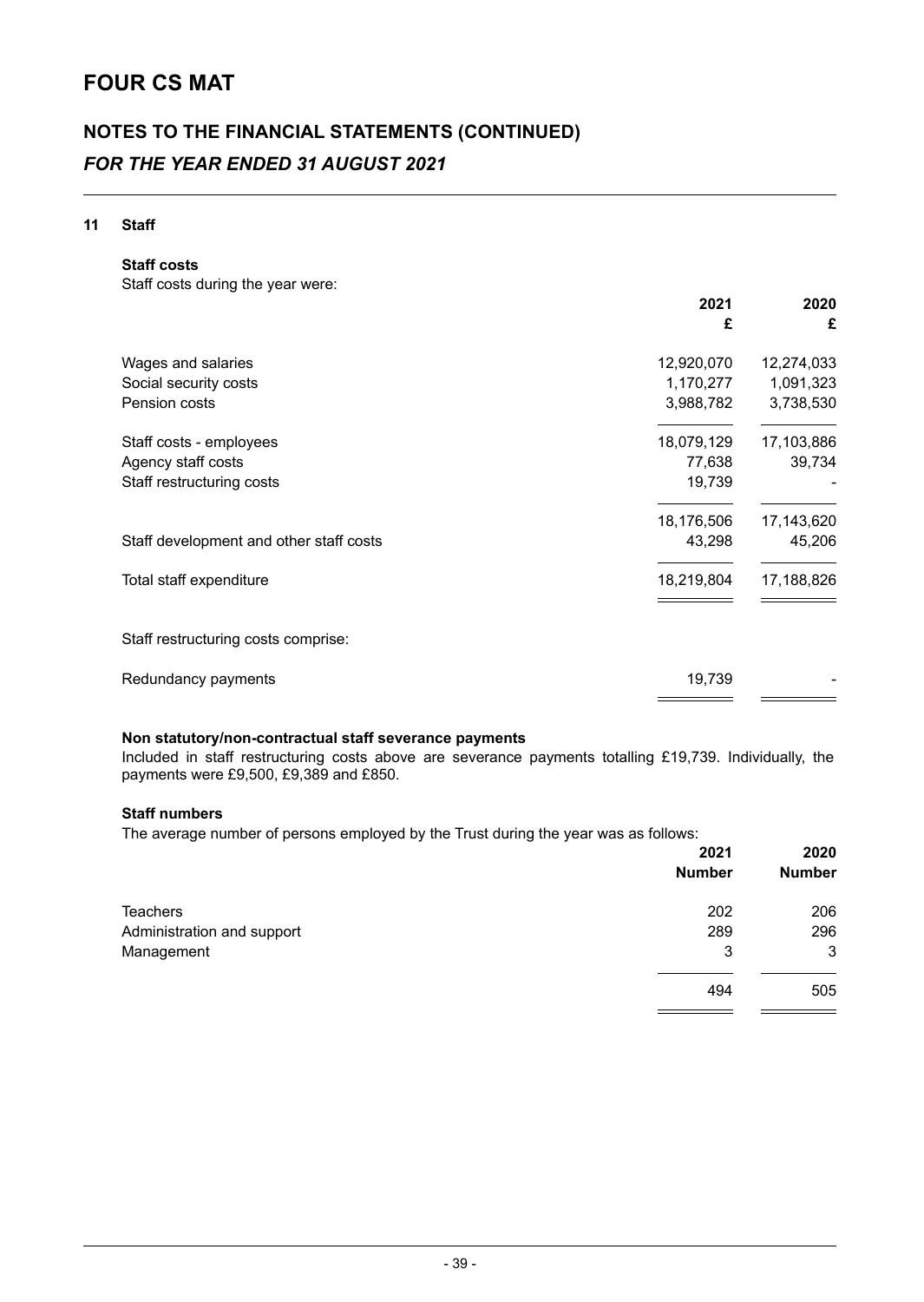### **NOTES TO THE FINANCIAL STATEMENTS (CONTINUED)** *FOR THE YEAR ENDED 31 AUGUST 2021*

### **11 Staff (Continued)**

#### **Higher paid staff**

The number of employees whose employee benefits (excluding employer pension costs) exceeded £60,000 was:

|                     | 2021          | 2020<br><b>Number</b> |
|---------------------|---------------|-----------------------|
|                     | <b>Number</b> |                       |
| £60,001 - £70,000   | 5             | 2                     |
| £70,001 - £80,000   | 2             | 1                     |
| £100,001 - £110,000 | ۰             | 1                     |
| £110,001 - £120,000 |               | 1                     |
| £120,001 - £130,000 |               | ۰                     |
| £130,001 - £140,000 |               | 1                     |
|                     |               |                       |

Of the employees whose emoluments exceeded £60,000, ten (2020 - six) have retirement benefits accruing under defined benefit pension schemes. During the year pension contributions for these staff members amounted to £197,916 (2020 - £133,644).

#### **Key management personnel**

The key management personnel of the Trust comprise the Trustees and the senior management team as listed on page 1. The total amount of employee benefits (including employer pension contributions and employer national insurance contributions) received by key management personnel for their services to the Trust was £504,542 (2020 - £493,261).

#### **12 Trustees' remuneration and expenses**

One or more Trustees has been paid remuneration or has received other benefits from an employment with the Trust. The Heads of each school and other staff Trustees only receive remuneration in respect of services they provide undertaking the roles of staff members under their contracts of employment, and not in respect of their services as Trustees. Other Trustees did not receive any payments (other than expenses) from the Trust in respect of their role as Trustees.

The value of Trustees' remuneration and other benefits (for the period in which acted as a Trustee) was as follows:

Mr I Erskine (Consultant to The Fulbridge Academy and Trustee) - resigned 7 June 2021 Remuneration £nil - £5,000 (2020 - £15,000 - £20,000) Employer's pension contributions £nil - £5,000 (2020 - £nil - £5,000)

During the year, no expenses (2020 - £nil) were reimbursed or paid directly to Trustees.

Other related party transactions involving the Trustees are set out within the related parties note.

In addition to the above the school employed five members of staff during the year who are related to a Trustee. The total remuneration paid, including pension contributions was £289,350 (2020 - £275,891 paid to five members of staff).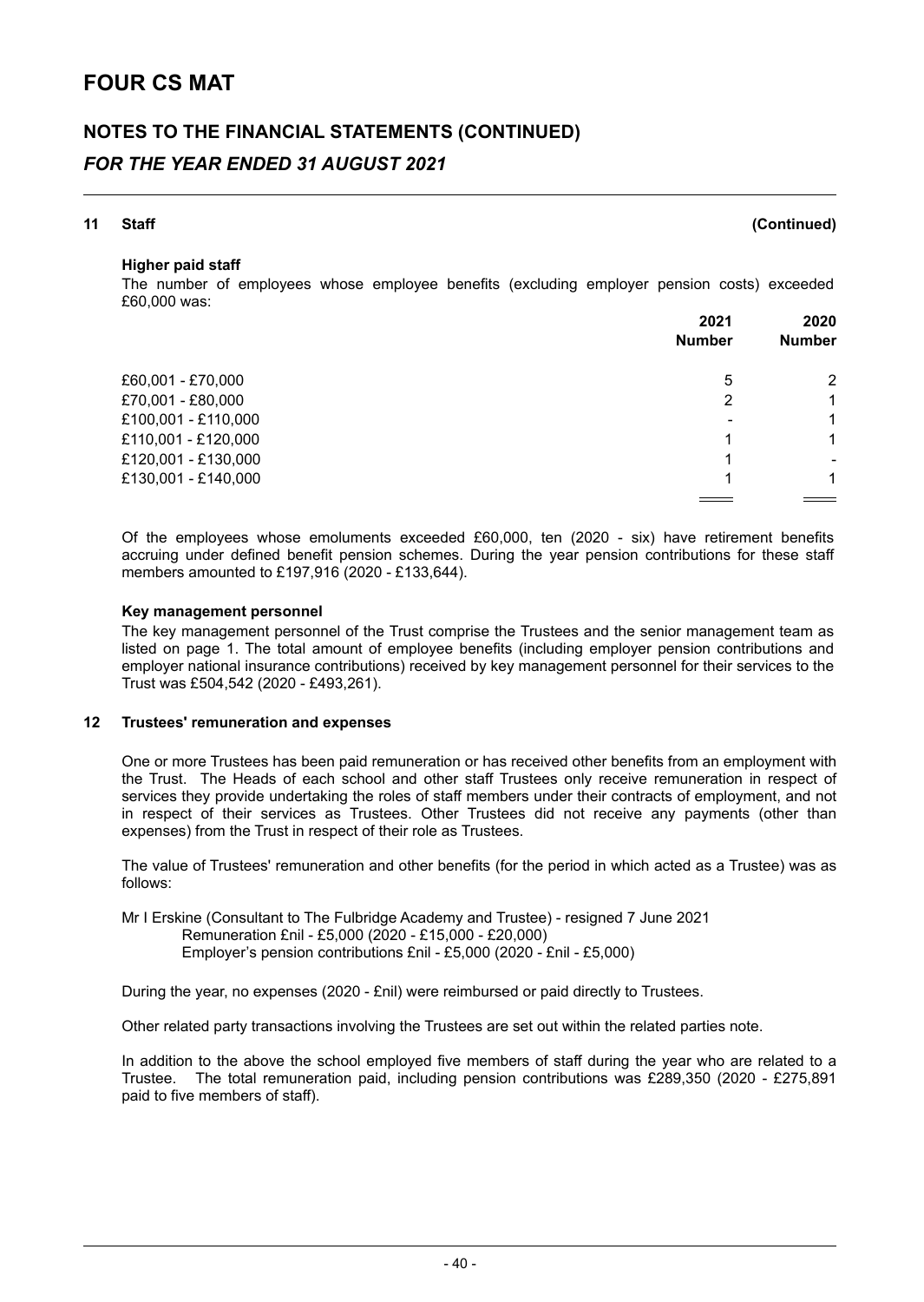# **NOTES TO THE FINANCIAL STATEMENTS (CONTINUED)** *FOR THE YEAR ENDED 31 AUGUST 2021*

#### **13 Trustees' and officers' insurance**

In accordance with normal commercial practice, the Trust has purchased insurance to protect Trustees and officers from claims arising from negligent acts, errors or omissions occurring whilst on Trust business. The insurance provides cover up to £2,000,000 on any one claim and the cost for the year ended 31 August 2021 is included within the total insurance cost of £88,620 (2020 - £99,866).

#### **14 Tangible fixed assets**

| <b>Buildings</b> | <b>Plant and</b><br>machinery | <b>Assets under</b><br>construction | Fixtures,<br>fittings &<br>equipment | <b>Motor</b><br>vehicles | <b>Total</b> |
|------------------|-------------------------------|-------------------------------------|--------------------------------------|--------------------------|--------------|
| £                | £                             | £                                   | £                                    | £                        | £            |
|                  |                               |                                     |                                      |                          |              |
| 27,430,135       | 1,150,154                     |                                     | 1,225,997                            | 86,252                   | 29,892,538   |
|                  | 147,092                       | 1,362,806                           | 107,627                              |                          | 1,617,525    |
|                  |                               |                                     | (6, 495)                             |                          | (6, 495)     |
| 27,430,135       | 1,297,246                     | 1,362,806                           | 1,327,129                            | 86,252                   | 31,503,568   |
|                  |                               |                                     |                                      |                          |              |
| 2,625,893        | 944,965                       |                                     | 839,371                              | 56,200                   | 4,466,429    |
|                  |                               |                                     | (1,840)                              |                          | (1,840)      |
| 480,409          | 114,381                       |                                     | 96,512                               | 6,972                    | 698,274      |
| 3,106,302        | 1,059,346                     |                                     | 934,043                              | 63,172                   | 5,162,863    |
|                  |                               |                                     |                                      |                          |              |
| 24,323,833       | 237,900                       | 1,362,806                           | 393,086                              | 23,080                   | 26,340,705   |
| 24,804,242       | 205,189                       |                                     | 386,626                              | 30,052                   | 25,426,109   |
|                  |                               |                                     |                                      |                          |              |

Assets under construction above of £1,362,806 relate to the build of a new sixth form centre at Arthur Mellows Village College.

The freehold land and buildings in which Arthur Mellows Village College operate were transferred into the company by the governors of the previous Local Authority school on 7 September 2010. The value used for the purposes of these accounts is the value stated at the Land Registry.

The MAT has the following restrictions on the freehold land and buildings:

a) No charge by the proprietor of the registered estate is to be completed by registration without the consent of the Secretary of State or the local education authority.

b) No disposition of the registered estate (other than a charge) by the proprietor of the registered estate is to be registered without a certificate signed by a conveyancer that the provisions of paragraph A2 of Part A1 of Schedule 22 of the School Standards and Framework Act 1998 have been complied with or that they do not apply to the disposition.

c) Until 23 January 2025 no disposition of the registered estate by the proprietor of the registered estate or by the proprietor of any registered charge, not being a charge registered before the entry of this restriction, is to be registered without a written consent signed by The Big Lottery Fund of 1 Plough Place, London EC4A 1DE or their conveyancer.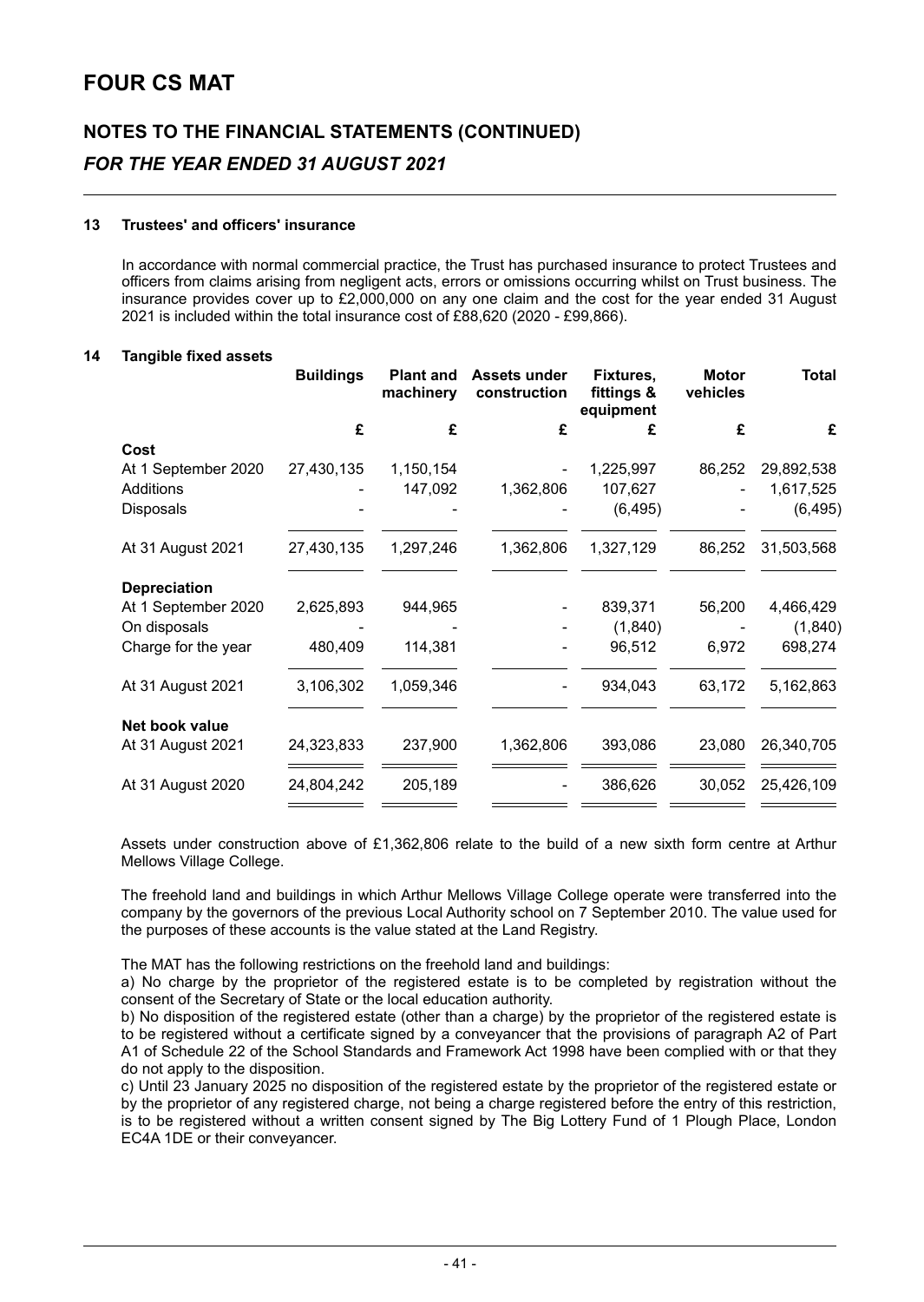### **NOTES TO THE FINANCIAL STATEMENTS (CONTINUED)** *FOR THE YEAR ENDED 31 AUGUST 2021*

#### **14 Tangible fixed assets (Continued)**

The English Sports Council has also registered a charge against part of the freehold property for which some funding was received from them.

On 1 April 2017 the leasehold land and buildings in which The Fulbridge Academy operate were transferred into the MAT as follows:

- The school building is based on an ESFA valuation as the construction cost was not available at the time of the transfer.

- A further building has been constructed after the ESFA valuation was carried out. The value of this building is the construction cost.

On 1 September 2018 the leasehold land and buildings in which Discovery Primary Academy operate were transferred into the MAT at a valuation by the Trustees.

On 1 January 2019 the leasehold land and buildings in which Hampton Vale Primary Academy operate were transferred into the MAT at a valuation by the Trustees.

#### **15 Financial instruments**

|    |                                                 | 2021      | 2020      |
|----|-------------------------------------------------|-----------|-----------|
|    |                                                 | £         | £         |
|    | <b>Carrying amount of financial assets</b>      |           |           |
|    | Trade debtors                                   | 2,670     | 40,187    |
|    | Accrued income                                  | 199,579   | 230,948   |
|    | Cash at bank                                    | 6,790,527 | 6,785,468 |
|    |                                                 | 6,992,776 | 7,056,603 |
|    | <b>Carrying amount of financial liabilities</b> |           |           |
|    | Trade creditors                                 | 93,083    | 32,416    |
|    | Other creditors                                 | 184,849   | 187,120   |
|    | Accruals                                        | 436,472   | 254,074   |
|    |                                                 | 714,404   | 473,610   |
| 16 | <b>Stocks</b>                                   |           |           |
|    |                                                 | 2021      | 2020      |
|    |                                                 | £         | £         |
|    | <b>Stock</b>                                    | 13,824    | 12,082    |
|    |                                                 |           |           |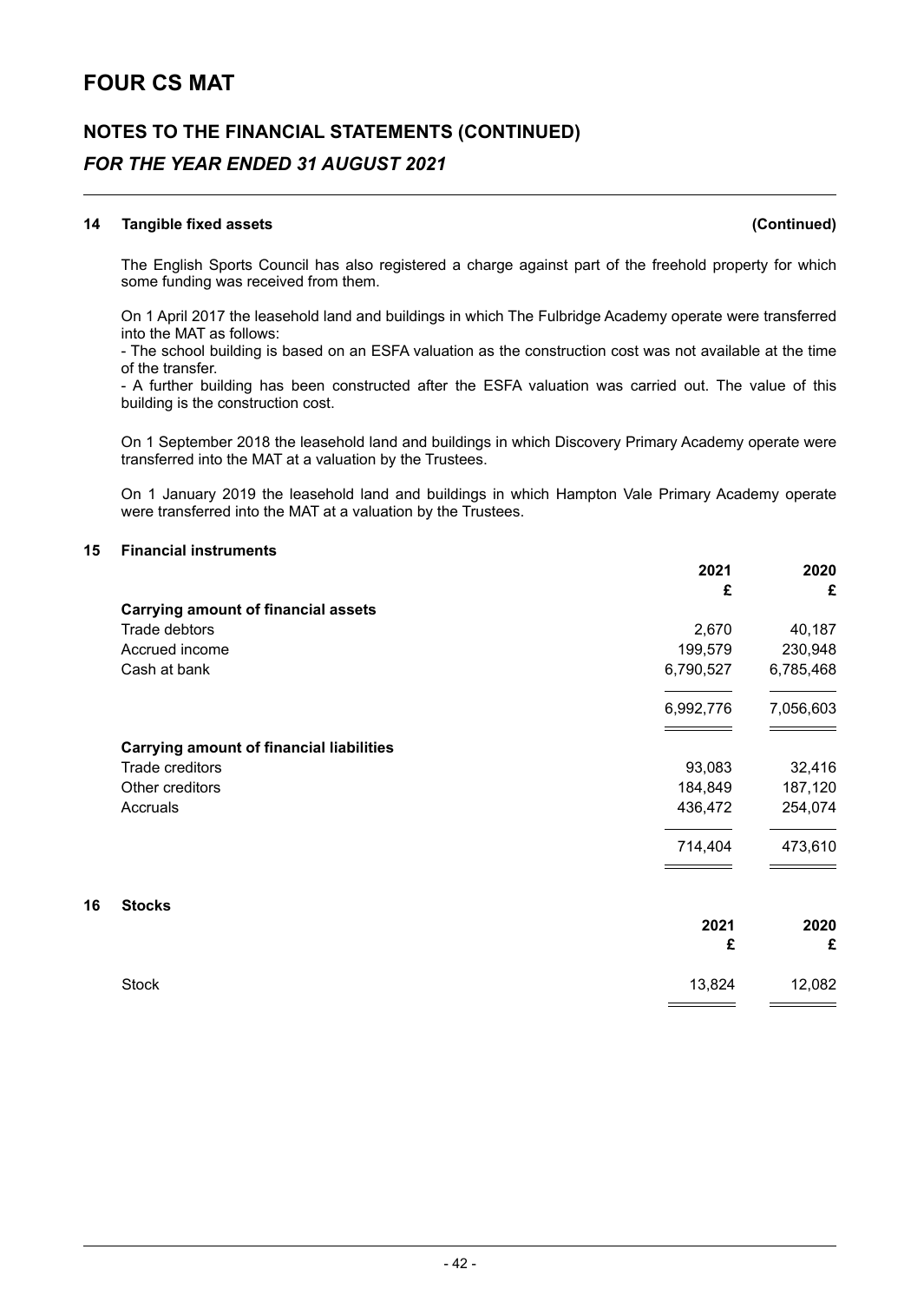# **NOTES TO THE FINANCIAL STATEMENTS (CONTINUED)** *FOR THE YEAR ENDED 31 AUGUST 2021*

#### **17 Debtors**

|    |                                                | 2021<br>£  | 2020<br>£  |
|----|------------------------------------------------|------------|------------|
|    | Trade debtors                                  | 2,670      | 40,187     |
|    | VAT recoverable                                | 22,110     | 20,759     |
|    | Other debtors                                  |            | 3,616      |
|    | Prepayments and accrued income                 | 256,785    | 362,492    |
|    |                                                | 281,565    | 427,054    |
| 18 | Creditors: amounts falling due within one year |            |            |
|    |                                                | 2021       | 2020       |
|    |                                                | £          | £          |
|    | Trade creditors                                | 93,083     | 32,416     |
|    | Other taxation and social security             | 179,844    | 165,140    |
|    | Other creditors                                | 184,849    | 187,120    |
|    | Accruals and deferred income                   | 898,301    | 764,510    |
|    |                                                | 1,356,077  | 1,149,186  |
| 19 | <b>Deferred income</b>                         |            |            |
|    |                                                | 2021       | 2020       |
|    |                                                | £          | £          |
|    | Deferred income is included within:            |            |            |
|    | Creditors due within one year                  | 461,829    | 510,436    |
|    | Deferred income at 1 September 2020            | 510,436    | 456,791    |
|    | Released from previous years                   | (510, 436) | (456, 791) |
|    | Resources deferred in the year                 | 461,829    | 510,436    |
|    | Deferred income at 31 August 2021              | 461,829    | 510,436    |
|    |                                                |            |            |

Deferred income relates to income received for trips and grants (including Universal Infant Free School Meals) for the next financial year.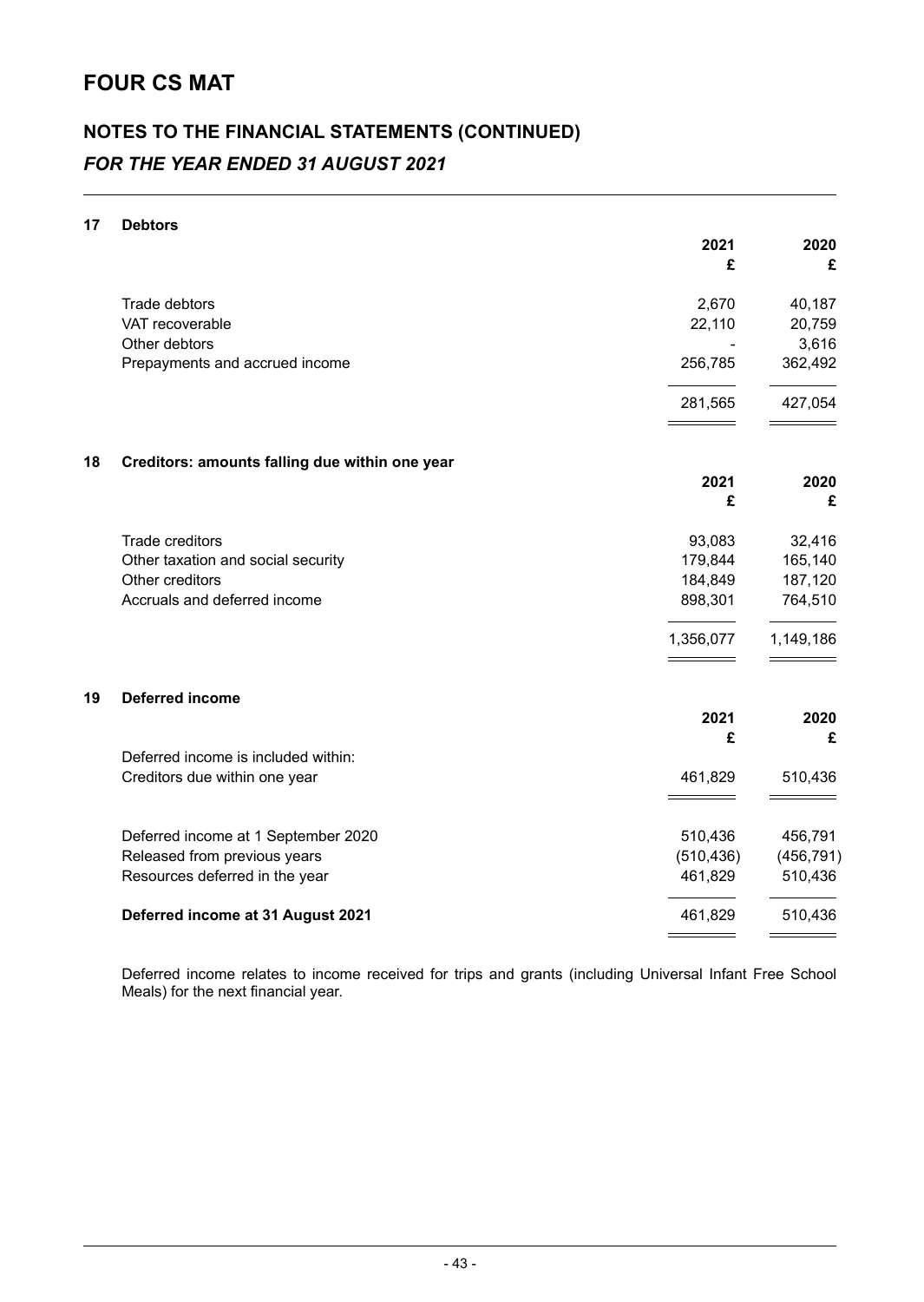# **NOTES TO THE FINANCIAL STATEMENTS (CONTINUED)** *FOR THE YEAR ENDED 31 AUGUST 2021*

#### **20 Funds**

|                                     | <b>Balance</b> at<br>1 September<br>2020 | <b>Income</b> | <b>Expenditure</b> | Gains,<br>losses and<br>transfers | <b>Balance at</b><br>31 August<br>2021 |
|-------------------------------------|------------------------------------------|---------------|--------------------|-----------------------------------|----------------------------------------|
|                                     | £                                        | £             | £                  | £                                 | £                                      |
| <b>Restricted general funds</b>     |                                          |               |                    |                                   |                                        |
| General Annual Grant (GAG)          | 2,489,137                                | 16,468,458    | (15,560,882)       | (1,026,144)                       | 2,370,569                              |
| Start up grants                     | 44,435                                   | 90,000        | (87, 239)          |                                   | 47,196                                 |
| <b>UIFSM</b>                        |                                          | 273,208       | (273, 208)         |                                   |                                        |
| Pupil premium                       |                                          | 909,253       | (909, 253)         |                                   |                                        |
| Teachers pay grants                 |                                          | 816,539       | (816, 539)         |                                   |                                        |
| PE and sports premium               |                                          | 65,790        | (36, 517)          |                                   | 29,273                                 |
| COVID-19 catch up funding           |                                          | 263,560       | (176, 204)         |                                   | 87,356                                 |
| Other DfE / ESFA grants             |                                          | 99,713        | (99, 713)          |                                   |                                        |
| Other government grants             | 26,285                                   | 899,508       | (916, 440)         |                                   | 9,353                                  |
| Teaching school and SCITT           | 47,817                                   | 473,434       | (500, 465)         |                                   | 20,786                                 |
| Other restricted funds              | 793                                      | 191,899       | (191, 899)         |                                   | 793                                    |
| Pension reserve                     | (9,757,000)                              |               | (1,510,000)        | (2,922,000)                       | (14, 189, 000)                         |
|                                     | (7, 148, 533)                            | 20,551,362    | (21,078,359)       | (3,948,144)                       | (11, 623, 674)                         |
| <b>Restricted fixed asset funds</b> |                                          |               |                    |                                   |                                        |
| Inherited on conversion             | 23,904,337                               |               | (462, 640)         |                                   | 23,441,697                             |
| DfE group capital grants            | 103,631                                  | 68,931        | (10, 683)          | (65, 824)                         | 96,055                                 |
| Capital expenditure from GAG        | 1,521,772                                | 7,072         | (237, 789)         | 1,607,953                         | 2,899,008                              |
| Funds inherited on conversion       | 515,985                                  |               |                    | (515, 985)                        |                                        |
|                                     |                                          |               |                    |                                   |                                        |
|                                     | 26,045,725                               | 76,003        | (711, 112)         | 1,026,144                         | 26,436,760                             |
| <b>Total restricted funds</b>       | 18,897,192                               | 20,627,365    | (21,789,471)       | (2,922,000)                       | 14,813,086                             |
|                                     |                                          |               |                    |                                   |                                        |
| <b>Unrestricted funds</b>           |                                          |               |                    |                                   |                                        |
| General funds                       | 651,395                                  | 452,236       | (219, 689)         | (232, 535)                        | 651,407                                |
| Designated funds                    | 2,043,311                                | 151,011       | (205, 266)         | 232,535                           | 2,221,591                              |
| Teaching school and SCITT           | 152,629                                  | 456,307       | (413, 476)         |                                   | 195,460                                |
|                                     | 2,847,335                                | 1,059,554     | (838, 431)         |                                   | 3,068,458                              |
| <b>Total funds</b>                  | 21,744,527                               | 21,686,919    | (22, 627, 902)     | (2,922,000)                       | 17,881,544                             |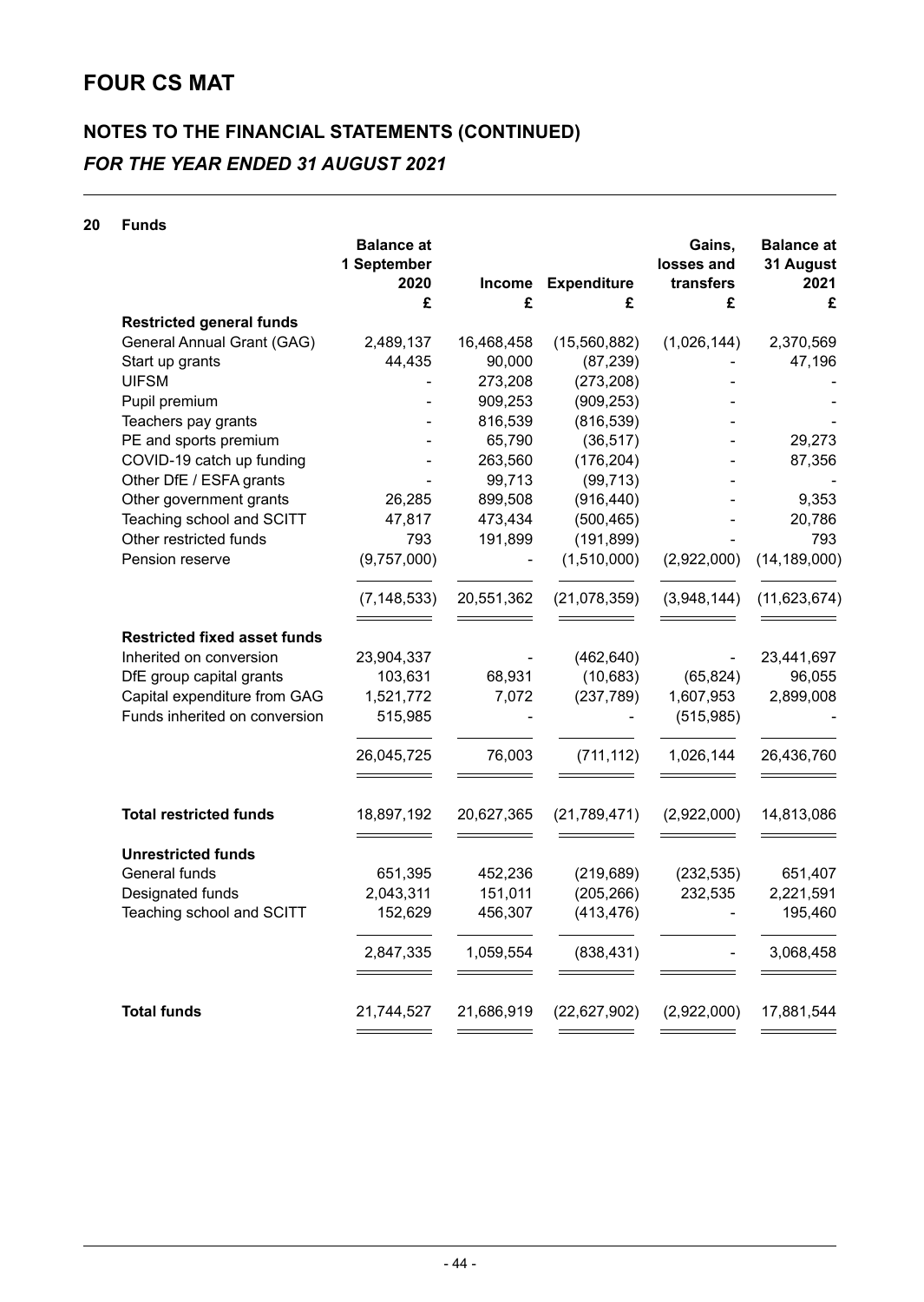# **NOTES TO THE FINANCIAL STATEMENTS (CONTINUED)** *FOR THE YEAR ENDED 31 AUGUST 2021*

#### **20 Funds (Continued)**

The specific purposes for which the funds are to be applied are as follows:

#### General Annual Grant (GAG):

General Annual Grant must be used for the normal running costs of the MAT. Under the funding agreement with the Secretary of State, the MAT was not subject to a limit on the amount of GAG that it could carry forward at 31 August 2021.

The restricted grant income in the year all relates to the provision of education for the students attending the MAT.

The pension provision equates to the deficit on the Local Government Pension Scheme FRS102 valuation. Parliament has agreed, at the request of the Secretary of State for Education, to a guarantee that, in the event of academy closure, outstanding local government pension scheme liabilities would be met by the Department for Education. The guarantee came into force on 18 July 2013.

Restricted fixed assets funds represent capital funding received from the ESFA and other sources. In accordance with the accounting policies set out in note 1, assets are capitalised where applicable, and depreciation is charged to this fund over the assets' useful economic life. Where costs are not capital in nature they are charged directly to this fund as an expense.

The funds transferred from Local Authority school represent money held by the MAT from the Local Authority for the purposes of capital projects.

Designated funds have been set aside by the Trustees for use in a variety of different areas. These include a capital contingency fund, astroturf replacement fund and the school fund that holds monies for trips and events.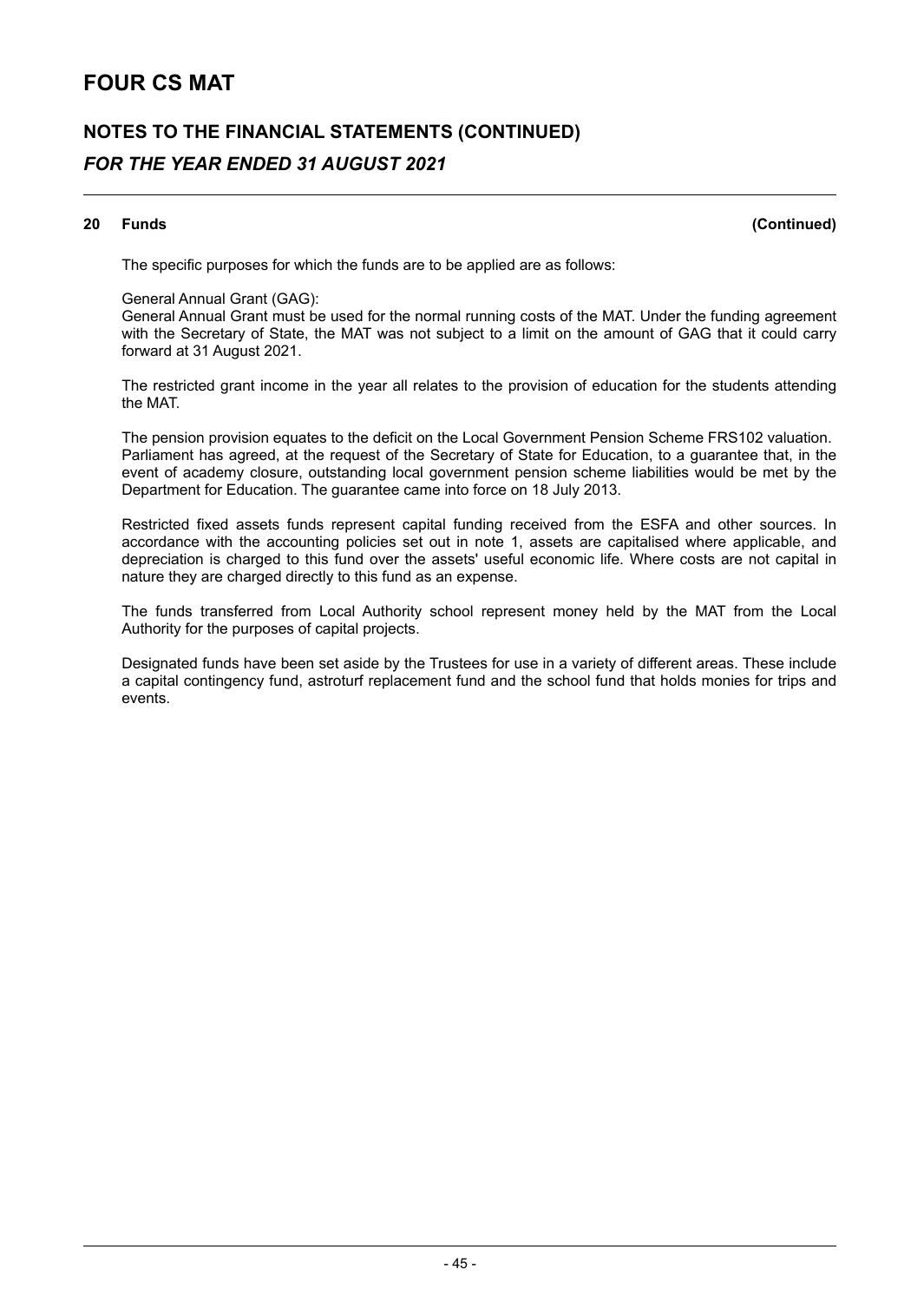# **NOTES TO THE FINANCIAL STATEMENTS (CONTINUED)** *FOR THE YEAR ENDED 31 AUGUST 2021*

#### **20 Funds (Continued)**

### **Comparative information in respect of the preceding period is as follows:**

|                                                               | <b>Balance at</b><br>1 September |               |                    | Gains,<br>losses and | <b>Balance</b> at<br>31 August |
|---------------------------------------------------------------|----------------------------------|---------------|--------------------|----------------------|--------------------------------|
|                                                               | 2019                             | <b>Income</b> | <b>Expenditure</b> | transfers            | 2020                           |
|                                                               | £                                | £             | £                  | £                    | £                              |
| <b>Restricted general funds</b><br>General Annual Grant (GAG) | 1,771,302                        | 15,780,176    | (14, 902, 103)     | (115,010)            | 2,534,365                      |
| Other DfE / ESFA grants                                       |                                  | 2,188,604     | (2, 188, 604)      |                      |                                |
| Other government grants                                       |                                  | 862,345       | (836,060)          |                      | 26,285                         |
| Teaching school and SCITT                                     | 22,399                           | 593,411       | (567, 993)         |                      | 47,817                         |
| Other restricted funds                                        | 793                              | 39,848        | (40, 641)          |                      |                                |
| Pension reserve                                               | (9, 108, 000)                    |               | (1, 377, 000)      | 728,000              | (9,757,000)                    |
|                                                               | (7,313,506)                      | 19,464,384    | (19, 912, 401)     | 612,990              | (7, 148, 533)                  |
| <b>Restricted fixed asset funds</b>                           |                                  |               |                    |                      |                                |
| Inherited on conversion                                       | 24,404,740                       |               | (500, 403)         |                      | 23,904,337                     |
| DfE group capital grants                                      | 69,409                           | 68,340        | (27, 834)          | (6, 284)             | 103,631                        |
| Capital expenditure from GAG                                  | 1,552,633                        |               | (152, 155)         | 121,294              | 1,521,772                      |
| Funds inherited on conversion                                 | 515,985                          |               |                    |                      | 515,985                        |
|                                                               | 26,542,767                       | 68,340        | (680, 392)         | 115,010              | 26,045,725                     |
| <b>Total restricted funds</b>                                 | 19,229,261                       | 19,532,724    | (20, 592, 793)     | 728,000              | 18,897,192                     |
| <b>Unrestricted funds</b>                                     |                                  |               |                    |                      |                                |
| General funds                                                 | 600,725                          | 481,320       | (187, 271)         | (243, 379)           | 651,395                        |
| Designated funds                                              | 1,794,534                        | 434,663       | (429, 265)         | 243,379              | 2,043,311                      |
| Teaching school and SCITT                                     | 77,631                           | 452,015       | (377, 017)         |                      | 152,629                        |
|                                                               | 2,472,890                        | 1,367,998     | (993, 553)         |                      | 2,847,335                      |
| <b>Total funds</b>                                            | 21,702,151                       | 20,900,722    | (21, 586, 346)     | 728,000              | 21,744,527                     |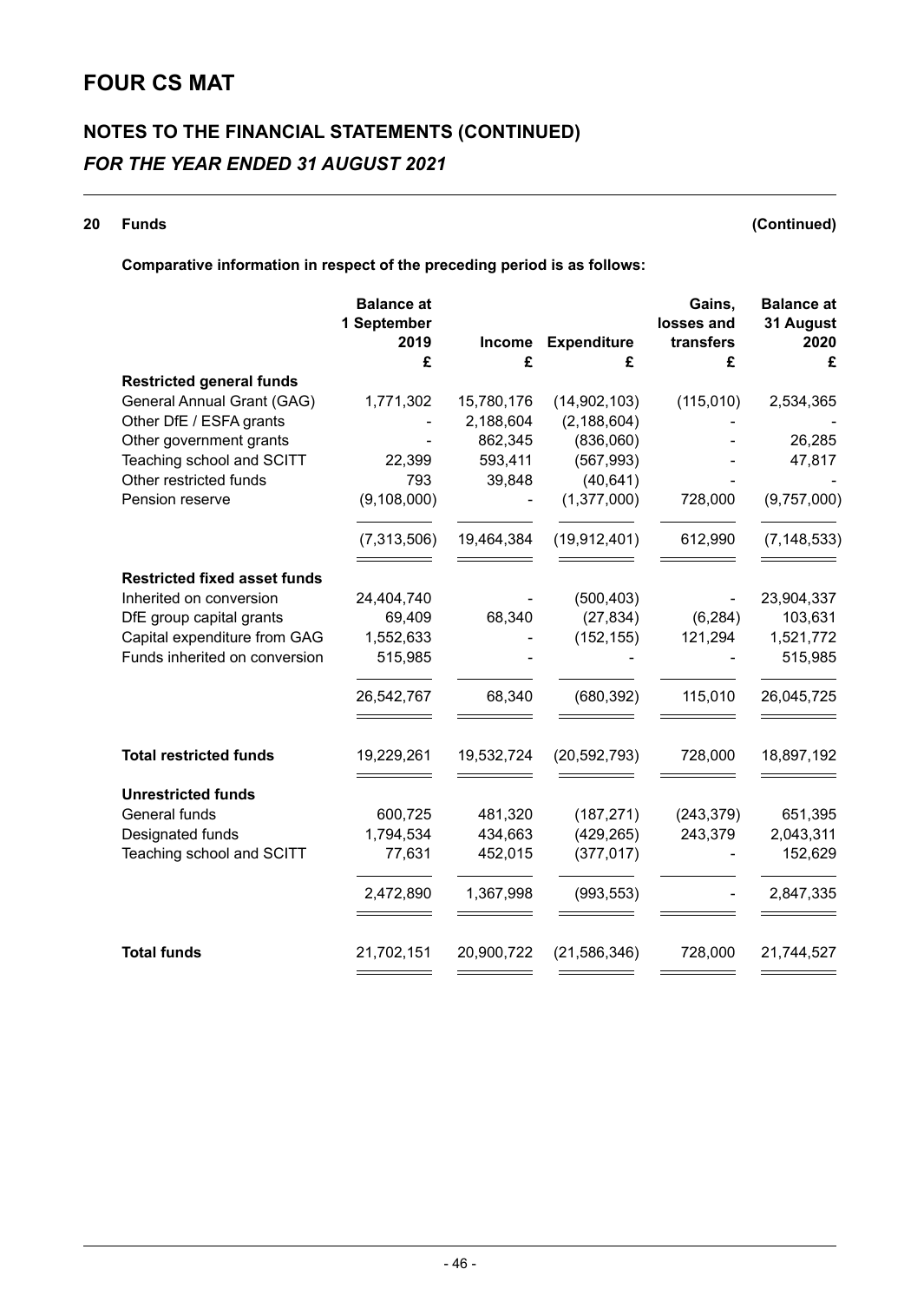# **NOTES TO THE FINANCIAL STATEMENTS (CONTINUED)** *FOR THE YEAR ENDED 31 AUGUST 2021*

| 20 | <b>Funds</b>                                               |                | (Continued) |
|----|------------------------------------------------------------|----------------|-------------|
|    | Total funds analysis by academy                            |                |             |
|    |                                                            | 2021           | 2020        |
|    | Fund balances at 31 August 2021 were allocated as follows: | £              | £           |
|    | Discovery Primary Academy                                  | 725,311        | 500,440     |
|    | Hampton Vale Primary Academy                               | 442,145        | 360,134     |
|    | <b>Arthur Mellows Village College</b>                      | 3,428,436      | 3,495,956   |
|    | The Fulbridge Academy                                      | 902,753        | 982,756     |
|    | Central services                                           | 135,139        | 116,516     |
|    | Total before fixed assets fund and pension reserve         | 5,633,784      | 5,455,802   |
|    | Restricted fixed asset fund                                | 26,436,760     | 26,045,725  |
|    | Pension reserve                                            | (14, 189, 000) | (9,757,000) |
|    | Total funds                                                | 17,881,544     | 21,744,527  |
|    |                                                            |                |             |

### **Total cost analysis by academy**

Expenditure incurred by each academy during the year was as follows:

|                               | <b>Teaching and</b><br>support staff<br>£ | educational Other support<br>staff costs<br>£ | <b>Educational</b><br>supplies<br>£ | Other costs<br>excluding<br>depreciation<br>£ | Total<br>2021<br>£ | Total<br>2020<br>£ |
|-------------------------------|-------------------------------------------|-----------------------------------------------|-------------------------------------|-----------------------------------------------|--------------------|--------------------|
| <b>Discovery Primary</b>      |                                           |                                               |                                     |                                               |                    |                    |
| Academy                       | 2.187.803                                 | 453.498                                       | 108,209                             | 283.448                                       | 3,032,958          | 2,922,793          |
| Hampton Vale Primary          |                                           |                                               |                                     |                                               |                    |                    |
| Academy                       | 2,211,600                                 | 564.435                                       | 99,754                              | 328.554                                       | 3,204,343          | 3,165,683          |
| <b>Arthur Mellows Village</b> |                                           |                                               |                                     |                                               |                    |                    |
| College                       | 6,674,877                                 | 1,568,750                                     | 359,013                             | 1.449.002                                     | 10,051,642         | 9,167,939          |
| The Fulbridge Academy         | 3,375,987                                 | 1.057.571                                     | 85.418                              | 639.195                                       | 5,158,171          | 5,187,391          |
| Central services              | 77.035                                    | 4.950                                         | 2.084                               | 396.290                                       | 480.359            | 489,983            |
|                               | 14,527,302                                | 3.649.204                                     | 654.478                             | 3.096.489                                     | 21,927,473         | 20.933.789         |
|                               |                                           |                                               |                                     |                                               |                    |                    |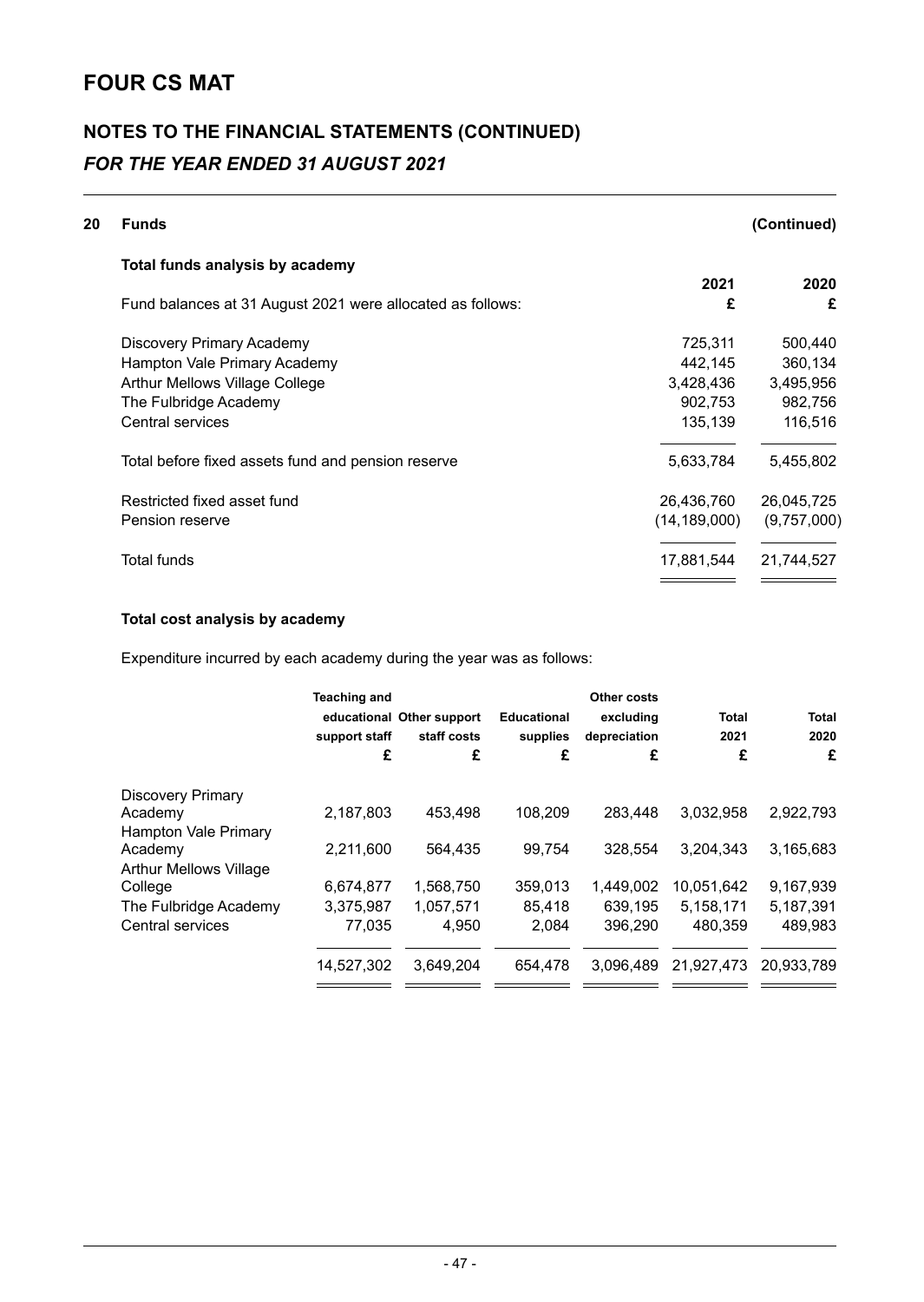# **NOTES TO THE FINANCIAL STATEMENTS (CONTINUED)** *FOR THE YEAR ENDED 31 AUGUST 2021*

#### **21 Analysis of net assets between funds**

| <b>Unrestricted</b> |                   |                    | <b>Total</b>                                                                                                   |
|---------------------|-------------------|--------------------|----------------------------------------------------------------------------------------------------------------|
|                     |                   |                    | <b>Funds</b><br>£                                                                                              |
|                     |                   |                    |                                                                                                                |
|                     |                   |                    |                                                                                                                |
|                     |                   | 26,340,705         | 26,340,705                                                                                                     |
| 3,117,689           | 3,689,136         | 279,091            | 7,085,916                                                                                                      |
| (49, 231)           | (1, 123, 810)     | (183, 036)         | (1,356,077)                                                                                                    |
|                     | (14, 189, 000)    |                    | (14, 189, 000)                                                                                                 |
| 3,068,458           | (11,623,674)      | 26,436,760         | 17,881,544                                                                                                     |
|                     |                   |                    |                                                                                                                |
| <b>Unrestricted</b> |                   |                    | <b>Total</b>                                                                                                   |
| <b>Funds</b>        | General           | <b>Fixed asset</b> | <b>Funds</b>                                                                                                   |
| £                   | £                 | £                  | £                                                                                                              |
|                     |                   |                    |                                                                                                                |
|                     |                   | 25,426,109         | 25,426,109                                                                                                     |
| 3,004,471           | 3,600,517         | 619,616            | 7,224,604                                                                                                      |
| (157, 136)          | (992,050)         |                    | (1, 149, 186)                                                                                                  |
|                     | (9,757,000)       |                    | (9,757,000)                                                                                                    |
| 2,847,335           |                   |                    | 21,744,527                                                                                                     |
|                     | <b>Funds</b><br>£ | General<br>£       | <b>Restricted funds:</b><br><b>Fixed asset</b><br>£<br><b>Restricted funds:</b><br>(7, 148, 533)<br>26,045,725 |

#### **22 Pension and similar obligations**

The Trust's employees belong to two principal pension schemes: the Teachers' Pension Scheme England and Wales (TPS) for academic and related staff; and the Local Government Pension Scheme (LGPS) for non-teaching staff, which is managed by Cambridgeshire County Council. Both are multi-employer defined benefit schemes.

The latest actuarial valuation of the TPS related to the period ended 31 March 2016, and that of the LGPS related to the period ended 31 March 2019.

Contributions amounting to £184,849 were payable to the schemes at 31 August 2021 (2020 - £174,544) and are included within creditors.

#### **Teachers' Pension Scheme**

#### **Introduction**

The Teachers' Pension Scheme (TPS) is a statutory, contributory, defined benefit scheme, governed by the Teachers' Pension Scheme Regulations 2014. Membership is automatic for teachers in academies. All teachers have the option to opt out of the TPS following enrolment.

The TPS is an unfunded scheme to which both the member and employer makes contributions, as a percentage of salary. These contributions are credited to the Exchequer. Retirement and other pension benefits are paid by public funds provided by Parliament.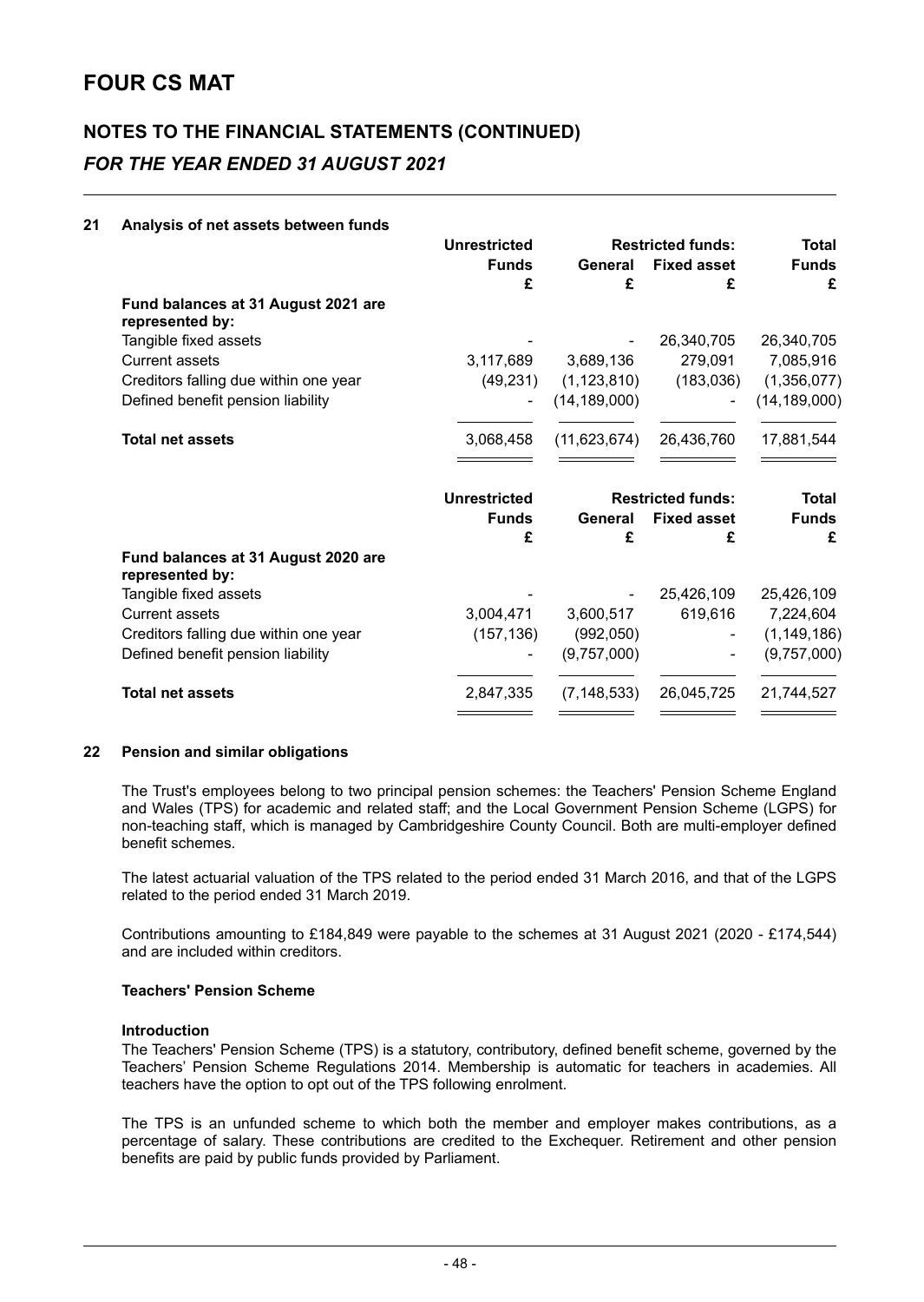### **NOTES TO THE FINANCIAL STATEMENTS (CONTINUED)** *FOR THE YEAR ENDED 31 AUGUST 2021*

#### **22 Pension and similar obligations (Continued)**

#### **Valuation of the Teachers' Pension Scheme**

The Government Actuary, using normal actuarial principles, conducts a formal actuarial review of the TPS in accordance with the Public Service Pensions (Valuations and Employer Cost Cap) Directions 2014 published by HM Treasury every 4 years. The aim of the review is to specify the level of future contributions. Actuarial scheme valuations are dependent on assumptions about the value of future costs, design of benefits and many other factors. The latest actuarial valuation of the TPS was carried out as at 31 March 2016. The valuation report was published by the Department for Education on 5 March 2019.

The key elements of the valuation and subsequent consultation are:

- employer contribution rates set at 23.68% of pensionable pay (including a 0.08% employer administration charge)
- total scheme liabilities (pensions currently in payment and the estimated cost of future benefits) for service to the effective date of £218,100 million, and notional assets (estimated future contributions together with the notional investments held at the valuation date) of £196,100 million giving a notional past service deficit of £22,000 million
- the SCAPE rate, set by HMT, is used to determine the notional investment return. The current SCAPE rate is 2.4% above the rate of CPI. The assumed real rate of return is 2.4% in excess of prices and 2% in excess of earnings. The rate of real earnings growth is assumed to be 2.2%. The assumed nominal rate of return including earnings growth is 4.45%.

The next valuation result is due to be implemented from 1 April 2023.

The employer's pension costs paid to the TPS in the period amounted to £1,747,016 (2020 - £1,700,590).

A copy of the valuation report and supporting documentation is on the Teachers' Pensions website.

Under the definitions set out in FRS 102, the TPS is an unfunded multi-employer pension scheme. The Trust has accounted for its contributions to the scheme as if it were a defined contribution scheme. The Trust has set out above the information available on the scheme.

#### **Local Government Pension Scheme**

The LGPS is a funded defined benefit pension scheme, with the assets held in separate trusteeadministered funds. The total contributions are as noted below. The agreed contribution rates for future years are 22.6% for employers and 5.5% to 10.5% for employees.

The estimated value of employer contributions for the forthcoming year is £844,000.

Parliament has agreed, at the request of the Secretary of State for Education, to a guarantee that, in the event of academy closure, outstanding Local Government Pension Scheme liabilities would be met by the Department for Education. The guarantee came into force on 18 July 2013.

| <b>Total contributions made</b>                      | 2021<br>£          | 2020<br>£          |
|------------------------------------------------------|--------------------|--------------------|
| Employer's contributions<br>Employees' contributions | 868,000<br>269,000 | 841,000<br>250,000 |
| Total contributions                                  | 1,137,000          | 1,091,000          |
|                                                      |                    |                    |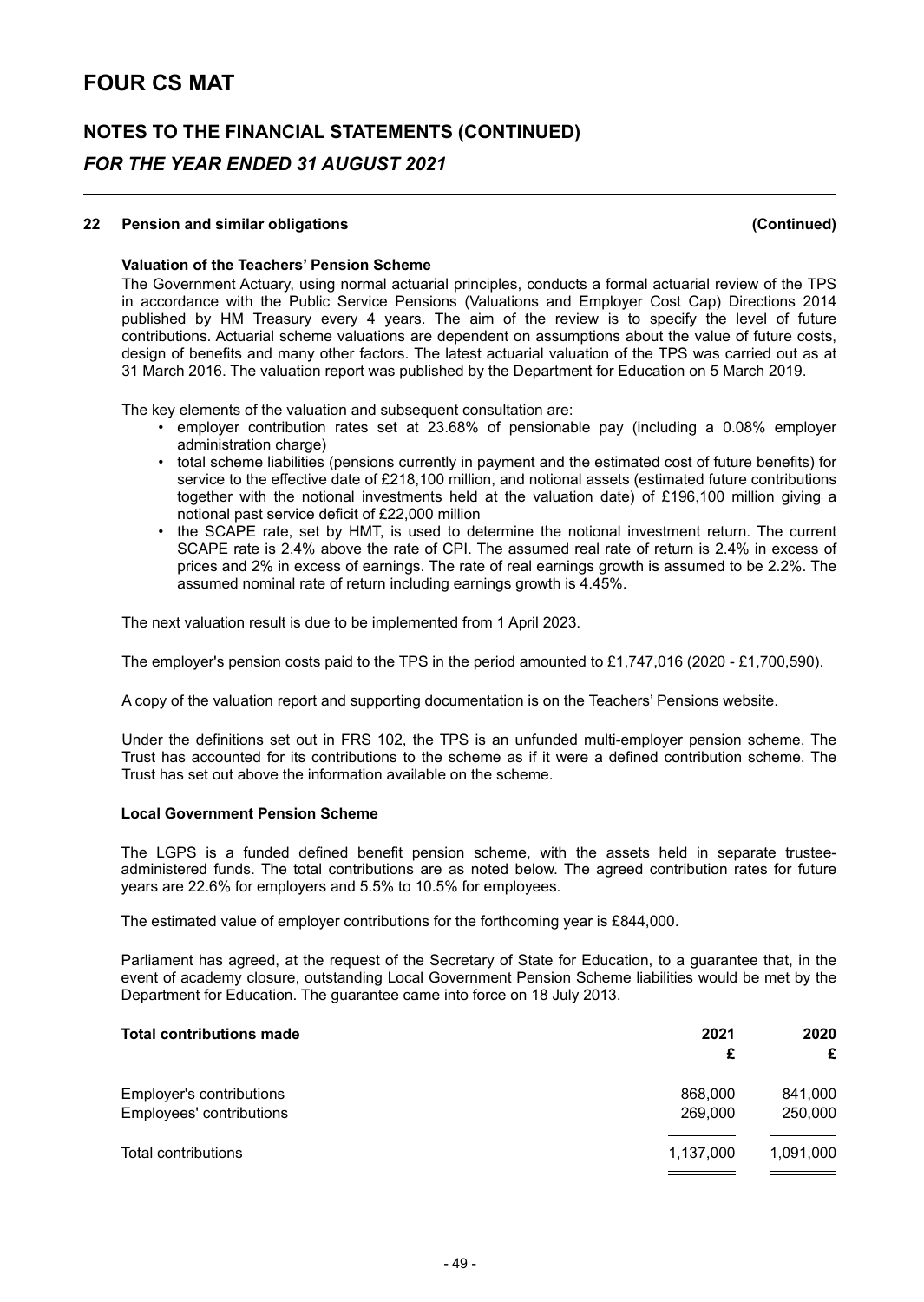# **NOTES TO THE FINANCIAL STATEMENTS (CONTINUED)** *FOR THE YEAR ENDED 31 AUGUST 2021*

|                                                                                                                                                                                                         | (Continued) |  |  |
|---------------------------------------------------------------------------------------------------------------------------------------------------------------------------------------------------------|-------------|--|--|
| 2021                                                                                                                                                                                                    | 2020        |  |  |
| %                                                                                                                                                                                                       | %           |  |  |
| 3.40                                                                                                                                                                                                    | 27          |  |  |
| 2.90                                                                                                                                                                                                    | 22          |  |  |
| 1.65                                                                                                                                                                                                    | 1.7         |  |  |
| Pension and similar obligations<br><b>Principal actuarial assumptions</b><br>Rate of increase in salaries<br>Rate of increase for pensions in payment/inflation<br>Discount rate for scheme liabilities |             |  |  |

The current mortality assumptions include sufficient allowance for future improvements in mortality rates. The assumed life expectations on retirement age 65 are:

|                      | 2021         | 2020         |
|----------------------|--------------|--------------|
|                      | <b>Years</b> | <b>Years</b> |
| Retiring today       |              |              |
| - Males              | 22.2         | 22.0         |
| - Females            | 24.4         | 24.0         |
| Retiring in 20 years |              |              |
| - Males              | 23.2         | 22.7         |
| - Females            | 26.2         | 25.5         |
|                      |              |              |

Scheme liabilities would have been affected by changes in assumptions as follows:

|                                                      | 2021              | 2020              |
|------------------------------------------------------|-------------------|-------------------|
| 0.1% (2020 - 0.5%) decrease in real discount rate    | 810,000           | 3,101,000         |
| 0.1% (2020 - 0.5%) increase in salary increase rate  | 68,000            | 288,000           |
| 0.1% (2020 - 0.5%) increase in pension increase rate | 731,000           | 2,760,000         |
| Defined benefit pension scheme net liability         | 2021              | 2020              |
|                                                      | £                 | £                 |
| Scheme assets                                        | 16,972,000        | 13,261,000        |
| Scheme obligations                                   | (31, 161, 000)    | (23,018,000)      |
| Net liability                                        | (14, 189, 000)    | (9,757,000)       |
| The Trust's share of the assets in the scheme        | 2021              | 2020              |
|                                                      | <b>Fair value</b> | <b>Fair value</b> |
|                                                      | £                 | £                 |
| Equities                                             | 11,371,000        | 9,283,000         |
| <b>Bonds</b>                                         | 2,886,000         | 1,459,000         |
| Cash                                                 | 339,000           | 530,000           |
| Property                                             | 2,376,000         | 1,989,000         |
| Total market value of assets                         | 16,972,000        | 13,261,000        |
|                                                      |                   |                   |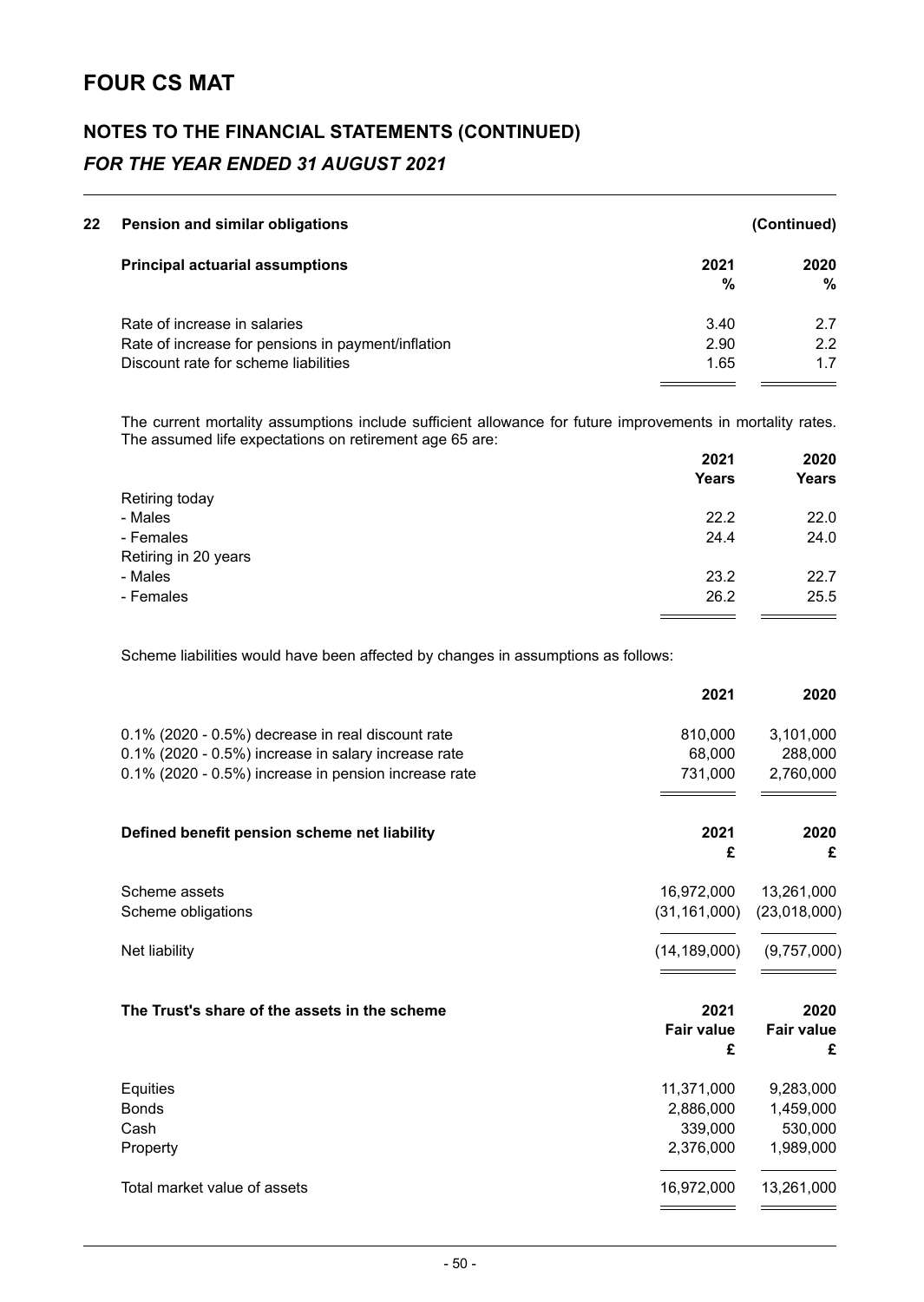# **NOTES TO THE FINANCIAL STATEMENTS (CONTINUED)** *FOR THE YEAR ENDED 31 AUGUST 2021*

| 22 | Pension and similar obligations                                     |            | (Continued) |
|----|---------------------------------------------------------------------|------------|-------------|
|    | The actual return on scheme assets was £2,738,000 (2020: £266,000). |            |             |
|    | Amount recognised in the statement of financial activities          | 2021<br>£  | 2020<br>£   |
|    | Current service cost                                                | 2,201,000  | 2,037,000   |
|    | Interest income                                                     | (234,000)  | (232,000)   |
|    | Interest cost                                                       | 411,000    | 413,000     |
|    | Total operating charge                                              | 2,378,000  | 2,218,000   |
|    | Changes in the present value of defined benefit obligations         | 2021       | 2020        |
|    |                                                                     | £          | £           |
|    | At 1 September 2020                                                 | 23,018,000 | 21,159,000  |
|    | Current service cost                                                | 2,201,000  | 2,037,000   |
|    | Interest cost                                                       | 411,000    | 413,000     |
|    | Employee contributions                                              | 269,000    | 250,000     |
|    | Actuarial loss/(gain)                                               | 5,426,000  | (694,000)   |
|    | Benefits paid                                                       | (164,000)  | (147,000)   |
|    | At 31 August 2021                                                   | 31,161,000 | 23,018,000  |
|    | Changes in the fair value of the Trust's share of scheme assets     |            |             |
|    |                                                                     | 2021<br>£  | 2020<br>£   |
|    | At 1 September 2020                                                 | 13,261,000 | 12,051,000  |
|    | Interest income                                                     | 234,000    | 232,000     |
|    | Actuarial gain                                                      | 2,504,000  | 34,000      |
|    | Employer contributions                                              | 868,000    | 841,000     |
|    | Employee contributions                                              | 269,000    | 250,000     |
|    | Benefits paid                                                       | (164,000)  | (147,000)   |
|    | At 31 August 2021                                                   | 16,972,000 | 13,261,000  |
|    |                                                                     |            |             |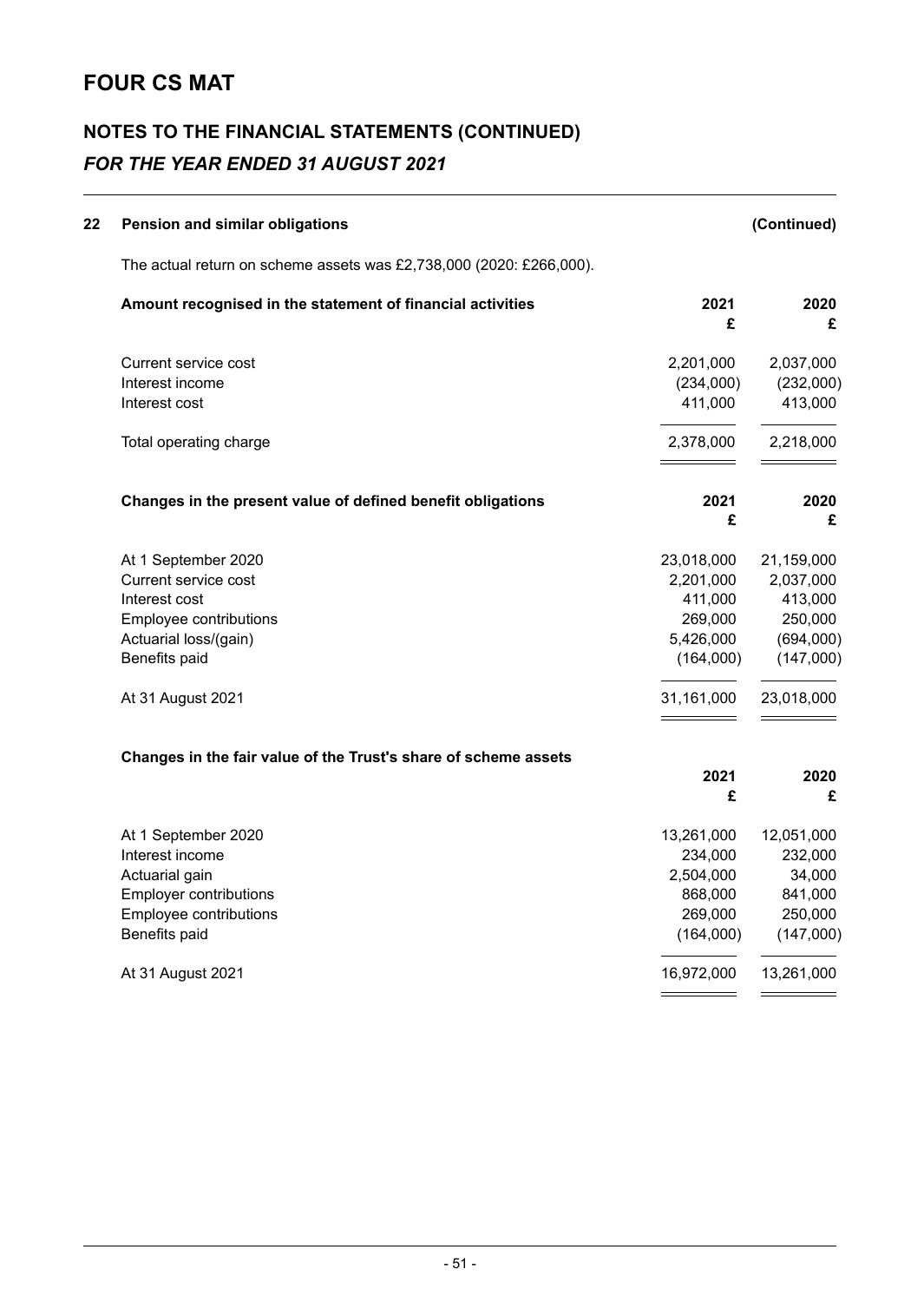# **NOTES TO THE FINANCIAL STATEMENTS (CONTINUED)** *FOR THE YEAR ENDED 31 AUGUST 2021*

#### **23 Long-term commitments, including operating leases**

At 31 August 2021 the total of the Trust's future minimum lease payments under non-cancellable operating leases was:

|    |                                                             | 2021<br>£ | 2020<br>£ |
|----|-------------------------------------------------------------|-----------|-----------|
|    | Amounts due within one year                                 | 34,904    | 37,100    |
|    | Amounts due in two and five years                           | 59,666    | 94,570    |
|    |                                                             | 94,570    | 131,670   |
| 24 | <b>Capital commitments</b>                                  |           |           |
|    |                                                             | 2021      | 2020      |
|    |                                                             | £         | £         |
|    | Expenditure contracted for but not provided in the accounts | 120,487   |           |
|    |                                                             |           |           |

#### **25 Related party transactions**

Owing to the nature of the Trust's operations and the composition of the board of Trustees being drawn from local public and private sector organisations, transactions may take place with organisations in which the Trust has an interest. All transactions involving such organisations are conducted at arm's length and in accordance with the Trust's financial regulations and normal procurement procedures.

During the year the MAT purchased goods and services from Eastern Shires Purchasing Organisation (ESPO). ESPO is a Joint Committee set up under Section 102 of the 1972 Local Government Act. Peterborough City Council is a member of the organisation and Councillor J Holdich OBE is the chairman of the management committee but receives no remuneration for his role.

The Trust has funds in bank accounts arranged via Cascade Cash Management, a company in which E Black is a director and shareholder. The funds are with individual banks and not held by Cascade Cash Management. The amount of funds managed by them at the end of the year was £340,000 (2020 - £340,000). Cascade have waived their normal commission on the interest received.

Some of the Trustees have children who are pupils at the MAT, consequently there will be transactions between those Trustees and the MAT in respect of their children's education. These are on the same basis as other pupils at the MAT.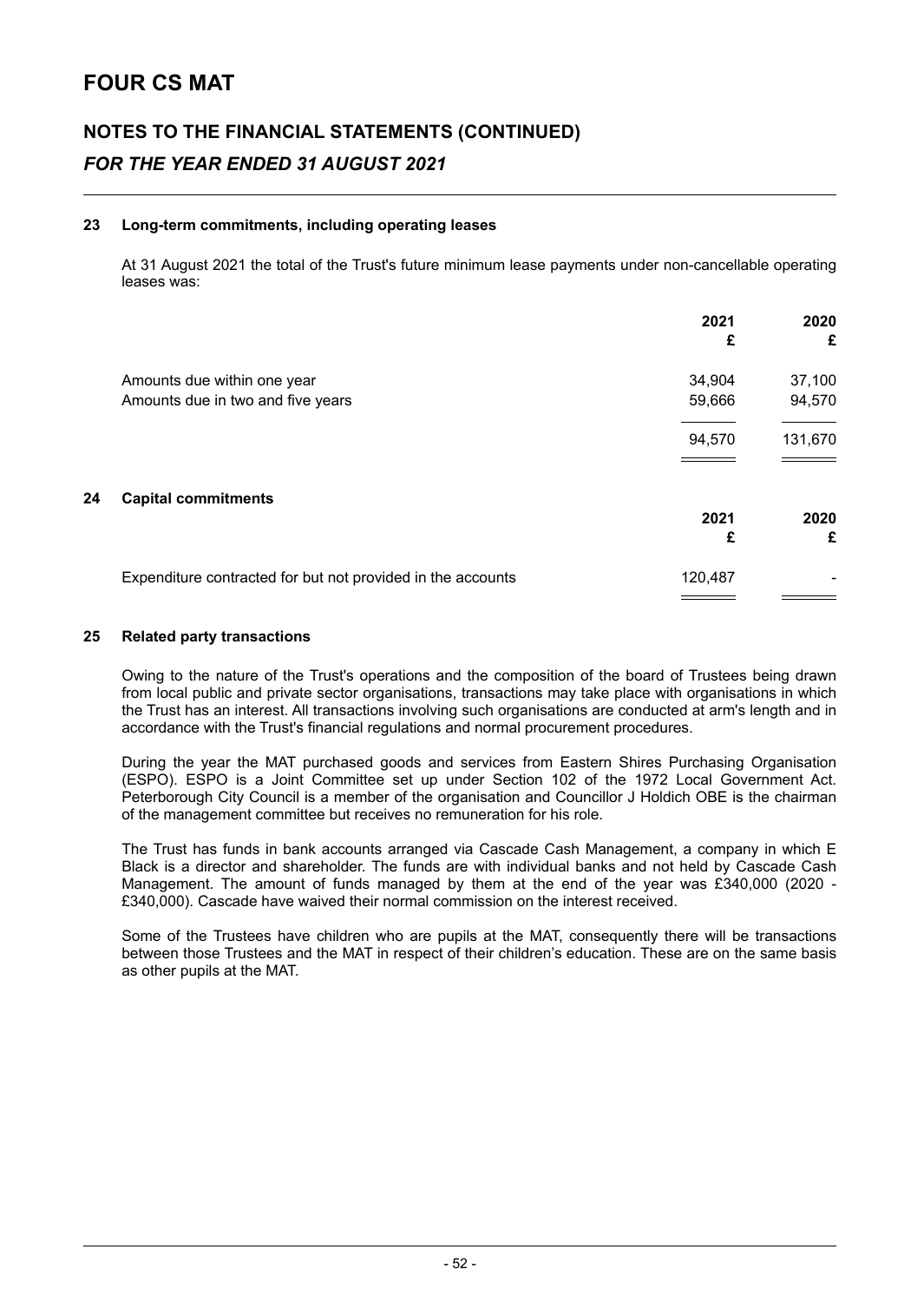# **NOTES TO THE FINANCIAL STATEMENTS (CONTINUED)** *FOR THE YEAR ENDED 31 AUGUST 2021*

| 26 | Reconciliation of net expenditure to net cash flow from operating activities                                                                                                                                                                                                                                                                                                 | 2021<br>£                                                                                        | 2020<br>£                                                                                    |
|----|------------------------------------------------------------------------------------------------------------------------------------------------------------------------------------------------------------------------------------------------------------------------------------------------------------------------------------------------------------------------------|--------------------------------------------------------------------------------------------------|----------------------------------------------------------------------------------------------|
|    | Net expenditure for the reporting period (as per the statement of financial<br>activities)                                                                                                                                                                                                                                                                                   | (940, 983)                                                                                       | (685, 624)                                                                                   |
|    | Adjusted for:<br>Capital grants from DfE and other capital income<br>Investment income receivable<br>Defined benefit pension costs less contributions payable<br>Defined benefit pension scheme finance cost<br>Depreciation of tangible fixed assets<br>Loss on disposal of fixed assets<br>(Increase) in stocks<br>Decrease/(increase) in debtors<br>Increase in creditors | (76,003)<br>(2,538)<br>1,333,000<br>177,000<br>698,274<br>2,155<br>(1,742)<br>145,489<br>206,891 | (68, 340)<br>(7, 549)<br>1,196,000<br>181,000<br>652,557<br>(2, 377)<br>(125, 109)<br>78,506 |
|    | Net cash provided by operating activities                                                                                                                                                                                                                                                                                                                                    | 1,541,543                                                                                        | 1,219,064                                                                                    |
| 27 | Analysis of changes in net funds<br>1 September<br>2020<br>£                                                                                                                                                                                                                                                                                                                 | <b>Cash flows</b><br>£                                                                           | 31 August<br>2021<br>£                                                                       |
|    | Cash<br>6,785,468                                                                                                                                                                                                                                                                                                                                                            | 5,059                                                                                            | 6,790,527                                                                                    |

#### **28 Members' liability**

Each member of the charitable company undertakes to contribute to the assets of the company in the event of it being wound up while he or she is a member, or within one year after he or she ceases to be a member, such amount as may be required, not exceeding £10 for the debts and liabilities contracted before he or she ceases to be a member.

#### **29 Agency arrangements**

The academy trust distributes 16-19 bursary funds to students as an agent for ESFA. In the accounting period the academy trust received £26,136 (2020 - £25,351) and disbursed £50,810 (2020 - £44,038) from the fund. An amount of £8,517 (2020 - £33,191) is included in other creditors relating to undistributed funds that are repayable to the ESFA.